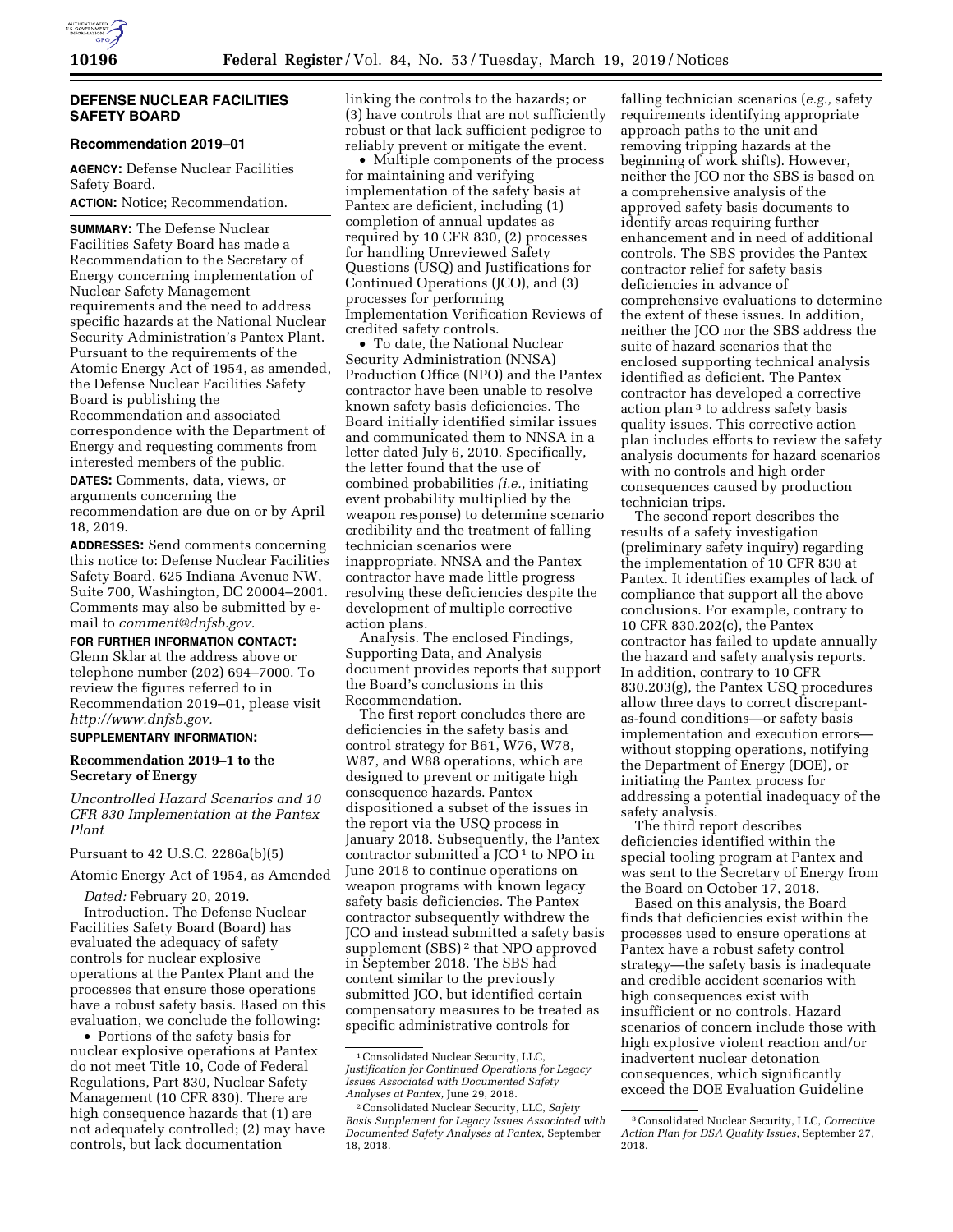dose consequence of 25 rem total effective dose to the maximally exposed offsite individual. As a result, the Board finds that DOE and NNSA need to take actions to ensure that adequate protection from hazards associated with nuclear operations at Pantex is sustained.

Recommendations. The Board recommends that DOE and NNSA take the following actions at Pantex:

1. Implement compensatory measures to address all the deficiencies described in Appendix 1 and Appendix 2.

2. Perform an extent-of-condition evaluation of the Pantex safety basis (including the procedures for development and configuration control of the safety basis documents) and implement subsequent corrective actions to ensure compliance with DOE regulations and directives.

3. Implement actions to ensure process design and engineering controls (including the use of special tooling) eliminate or protect a unit from impact and falling technician scenarios, including those scenarios identified in Enclosure 1.

4. Ensure the design, procurement, manufacturing, and maintenance of special tooling is commensurate with its safety function (see Enclosure 1).

5. Train safety basis personnel to ensure future revisions to the safety basis comply with 10 CFR 830 requirements.

# Bruce Hamilton, Chairman

### **Risk Assessment for Recommendation 2019–1**

*Uncontrolled Hazard Scenarios and 10 CFR 830 Implementation at the Pantex Plant* 

Recommendation 2019–1 addresses uncontrolled hazard scenarios and Title 10, Code of Federal Regulations, Part 830, Nuclear Safety Management (10 CFR 830), implementation at the Pantex Plant. In accordance with the Defense Nuclear Facilities Safety Board's (Board) enabling statute and Policy Statement 5, Policy Statement on Assessing Risk, this risk assessment considers initiating event frequencies, adequacy of preventive and/or mitigative controls, and consequences from the hazards.

As detailed in the Recommendation and supporting technical analysis, deficiencies exist within processes used to ensure operations at Pantex have a robust safety basis. Furthermore, accident scenarios exist at Pantex with inadequate control strategies, including scenarios without any preventive or mitigative controls. As specified within the Pantex safety analysis and hazard

analysis reports, these scenarios of concern—including those without any applied controls—have high explosive violent reaction and/or inadvertent nuclear detonation consequences. These consequences have the potential for significant special nuclear material aerosolized dispersal and therefore significantly exceed the Department of Energy (DOE) Evaluation Guideline dose consequence of 25 rem total effective dose to the maximally exposed offsite individual.

For the identified inadequately controlled scenarios, the initiating events primarily involve operational incidents, such as impacts, drops, gouges, and personnel trips. Following nomenclature outlined in DOE Standard 3009–1994, Change Notice 3, Preparation Guide for U.S. Department of Energy Nonreactor Nuclear Facility Documented Safety Analyses, initiating event frequencies for the scenarios include Anticipated (probability between  $10^{-1}$  and  $10^{-2}$ ) and Unlikely (probability between  $10^{-2}$  and  $10^{-4}$ ) events. Coupled with the significant consequences to the public, DOE Standard 3009 ranks the risk associated with these events as Unacceptable. Furthermore, in accordance with DOE Standard 3016–2016, Hazard Analysis Reports for Nuclear Explosive Operations, the design agencies provided unscreened (*i.e.,* conditional probability of greater than  $10^{-9}$  per insult) weapon responses for these scenarios. Based on the weapon response, there is sufficient probability that the consequence could occur given the postulated insult and therefore controls are required to prevent the accident. In accordance with DOE Standard 3009 and Standard 3016—safe harbors for compliance with 10 CFR 830—safety class controls are required to provide adequate protection.

Using the deterministic process outlined in DOE Standard 3009 demonstrates that Pantex needs safety class controls to maintain adequate protection. A quantitative risk assessment is not practicable because the data does not exist. However, there is a qualitative risk as scenarios currently exist without any applied controls, or with insufficient control strategies. As a result, the Board finds that DOE and NNSA need to take actions to ensure that adequate protection from hazards associated with nuclear operations at Pantex is sustained.

### **Findings, Supporting Data, and Analysis**

### **Appendix 1**

### **Nuclear Explosive Operations With Uncontrolled Hazards at the Pantex Plant** 4

Members of the Defense Nuclear Facilities Safety Board's (Board) staff reviewed the hazard analysis reports (HAR) for B61, W76, W78, W87, and W88 nuclear explosive operations at the Pantex Plant (Pantex). The staff team held multiple interactions between November 2017 and March 2018 with personnel from the National Nuclear Security Administration (NNSA) Production Office (NPO) and the Pantex contractor, Consolidated Nuclear Security, LLC (CNS), responsible for development and maintenance of the Pantex documented safety analysis (DSA) 5 to discuss specific scenarios identified in the safety basis documents.

The Board's staff team identified credible hazard scenarios that lack documented evidence that Pantex has identified and implemented credited safety controls to prevent high order consequences, *i.e.,* inadvertent nuclear detonation (IND) and/or high explosive violent reaction (HEVR). High order consequences have the potential to significantly exceed the Evaluation Guideline to the maximally exposed offsite individual. Through evaluation of the Pantex safety basis, the staff team identified additional deficiencies related to (1) the design and classification of administrative controls relied upon for specific risk reduction, (2) the processing of new information through the approved unreviewed safety question (USQ) process, and (3) quality issues in the safety basis documentation.

Following the multiple interactions conducted during this review, the staff team concluded that CNS and NPO have not demonstrated how the current suite of credited controls—*i.e.,* safety class and safety significant structures, systems, and components (SSC); specific administrative controls (SAC);

<sup>4</sup>This report updated on July 27, 2018, to incorporate issuance of the Justification for Continued Operations (JCO), *Justification for Continued Operations for Legacy Issues Associated with Documented Safety Analyses at Pantex,* dated June 29, 2018. Report does not reflect issuance of the subsequent Safety Basis Supplement, *Safety Basis Supplement for Legacy Issues Associated with Documented Safety Analyses at Pantex,* dated September 18, 2018.

<sup>5</sup> DSA refers to the full framework of safety analysis documents comprising the safety basis for conducting nuclear operations at Pantex. This includes HARs, safety analysis reports (SAR), the technical safety requirements (TSR) document, JCOs, and Evaluations of the Safety of the Situation.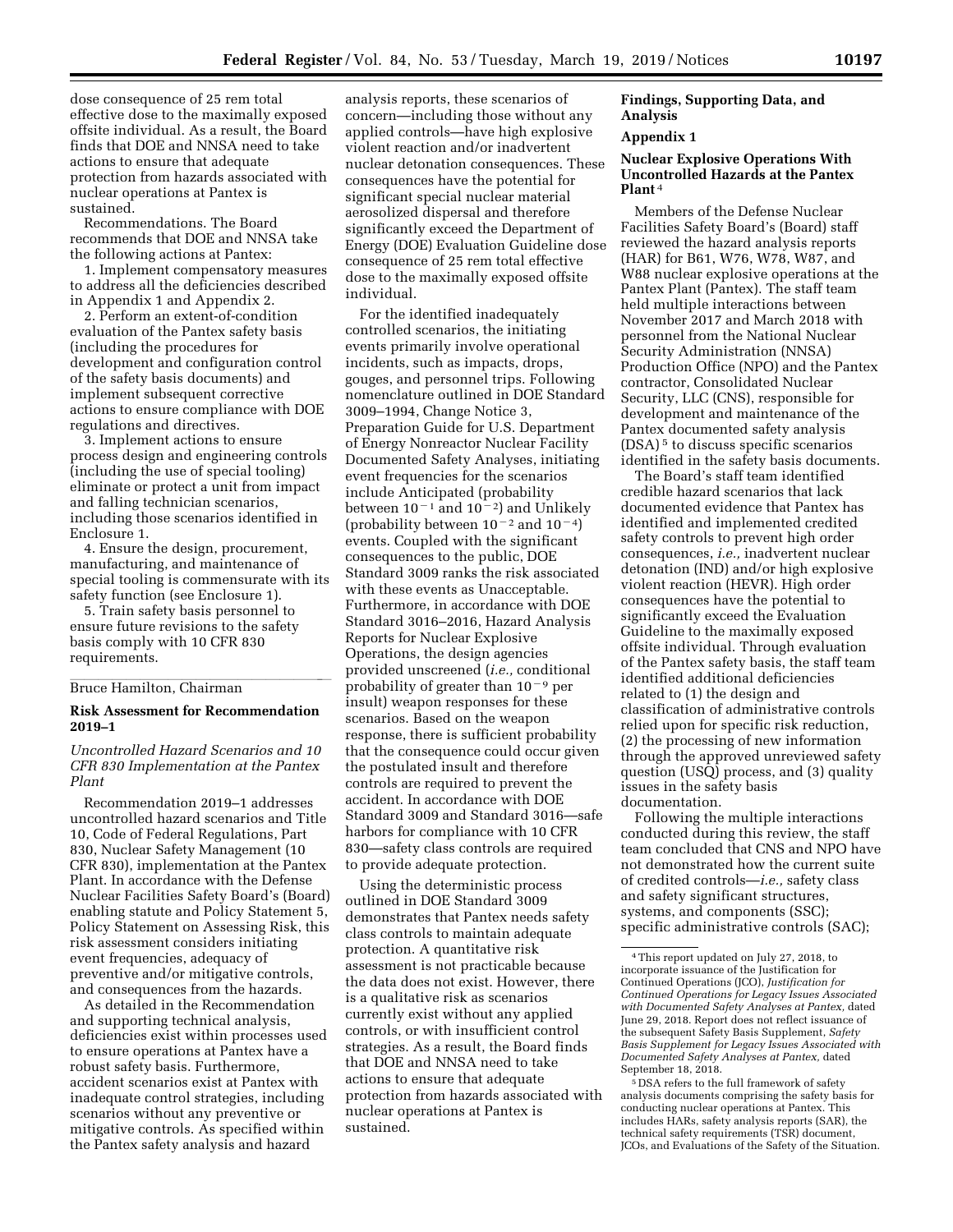and safety management programs effectively prevent the identified hazard scenarios from resulting in high order consequences.

*Background.* In July 2010, the Board transmitted a letter to the NNSA Administrator communicating issues with HARs for several nuclear explosive operations at Pantex [1]. The issues included concerns that the Pantex contractor 6 inappropriately used initiating event probabilities to exclude credible hazards from further consideration. In some instances, this resulted in hazard scenarios where the responsible design agency provided a credible weapon response but the Pantex contractor did not identify or implement controls to address these hazards. In its 2010 letter, the Board concluded that this practice was inconsistent with the safety basis safe harbor methodologies in use at the time, *i.e.,* DOE–NA–STD–3016–2006, Hazard Analysis Reports for Nuclear Explosive Operations [2], and DOE–STD–3009– 1994, Change Notice 3, Preparation Guide for U.S. Department of Energy Nonreactor Nuclear Facility Documented Safety Analyses [3].

NNSA 7 and the former Pantex contractor, Babcock & Wilcox Technical Services Pantex, LLC (B&W), developed a DSA Upgrade Initiative (DSAUGI), in part, to address the concerns communicated in the Board's 2010 letter. DSAUGI included goals to (1) develop accident analyses for all hazardous events that do not have screened responses for IND and HEVR, and (2) update the safety management programs to ensure that the key provisions of the programs, as they relate to operational and facility safety, are adequately described and translated into TSRs [4]. As indicated in initial revisions of the upgrade initiative, B&W and NNSA intended DSAUGI to be a multi-year effort, 8 with detailed schedules of deliverables maintained to ensure that its goals were accomplished in a timely and complete manner. Completion of DSAUGI, as it was initially described, would have entailed significant revisions to the W76, W78, W87, and W88 HARs to address deficient legacy conditions such as

those identified in the 2010 Board letter  $[4]$ 

In 2013, B&W developed the DSA Improvement Plan (DSAIP) to ''improve the Pantex DSA to achieve consistency and simplification, and to address legacy issues'' [5]. DSAIP superseded DSAUGI. DSAIP had a stated goal to ''achieve continuous improvement through incremental change,'' as realized by incorporation of its core principles in DSA change package development and during the DSA annual update process [5]. The original revision of DSAIP specified 15 core principles, including the following principles relevant to the issues presented in this report:

• Core Principle 4—''Evaluate important to safety controls for either elimination or for elevation to a [credited safety-related] control'' [5].

• Core Principle 10—''Evaluate key elements for either elimination or for recategorization as a [credited safetyrelated] control'' [5].

• Core Principle 11—''Ensure Specific Administrative Controls (SACs) are appropriately classified per DOE– STD–1186'' [5].

Additionally, DSAIP stipulated specific initiatives necessary to address legacy issues in the safety basis and to accomplish the plan's goals. These initiatives, developed in part to address the issues identified by the Board, included an effort to resolve ''screening of high consequence/low probability events (in both Hazard and Accident Analyses)'' [5]. The original issue of DSAIP included a notional schedule to complete this effort through proposed safety basis change packages, scheduled for submittal to NPO in February 2014 [5].

B&W and CNS updated DSAIP annually from 2014 to 2017. The 2015 and 2016 DSAIP revisions listed the status of ''Resolving High Consequence/ Low Probability Events in the Accident Analysis'' as ''Ongoing,'' and no longer provided an explicit path to closure [6, 7].

The 2017 revision of DSAIP represented a significant change to the plan—CNS retained the core principles and higher-level objectives, but no longer provided the status of the specific initiatives, including the initiative related to resolving high consequence, low probability events [8]. Based on feedback and concerns from NPO related to the quality of DSA change package submittals, CNS plans to revise DSAIP in 2018 ''to identify 'Core Principle' efforts as discrete projects'' [9].

In November 2017, the staff team performed a focused review of the W88 HAR to determine if actions NNSA and CNS had taken, including those accomplished through DSAUGI and DSAIP, effectively addressed the concerns presented in the 2010 Board letter. Based on the issues the staff team identified in the W88 HAR, the team expanded the review scope to include additional HARs. The issues and conclusions described in this report stem from that focused review and the staff team's additional follow-on activities.

The remainder of this report will explore four types of deficiencies the staff team identified: (1) Credible hazard scenarios that lack documented evidence that Pantex has identified and implemented credited safety controls to prevent high order consequences, (2) the design and classification of administrative controls relied upon for specific risk reduction, (3) the processing of new information through CNS's approved USQ process, and (4) quality issues in the safety basis documentation.

Identification of Credited Safety Controls for Credible Hazards. The Board's staff team reviewed the hazard disposition tables and related hazard and accident analyses located in the approved HARs for B61, W76, W78, W87, and W88 operations to identify the controls relied upon to prevent hazard scenarios from resulting in high order consequences. While the safety bases identify adequate controls for the vast majority of credible hazard scenarios, the Board's staff team identified credible hazard scenarios with unscreened weapon responses for IND and HEVR for which the safety bases either do not define credited safety controls or for which the credited safety controls are not sufficient. Of note, the staff team's review of applicable safety basis documents was thorough but not exhaustive—additional problematic scenarios may exist.

*DOE Expectations for the Identification of Credited Safety Controls*—Title 10, Code of Federal Regulations, Part 830, Nuclear Safety Management (10 CFR 830), requires that the contractor responsible for DOE nonreactor nuclear facilities establish and maintain the safety basis for the facility. In doing so, the DSA for the facility must ''[d]erive the hazard controls necessary to ensure adequate protection of workers, the public, and the environment, demonstrate the adequacy of these controls to eliminate, limit, or mitigate identified hazards, and define the process for maintaining the hazard controls current at all times and controlling their use'' [10]. The Pantex DSA is intended to implement the safety

<sup>6</sup>At the time of the 2010 Board letter, Babcock & Wilcox Technical Services Pantex, LLC, was the management and operating (M&O) contractor. Following a contract transition in July 2014, CNS became the M&O contractor.

<sup>7</sup>At the time of the 2010 Board letter, the local NNSA office was referred to as the Pantex Site Office (PXSO). In 2012, PXSO merged functions with the Y–12 Site Office to form NPO.

<sup>8</sup>The original plan, issued in 2011, was to complete DSAUGI by the end of fiscal year 2015.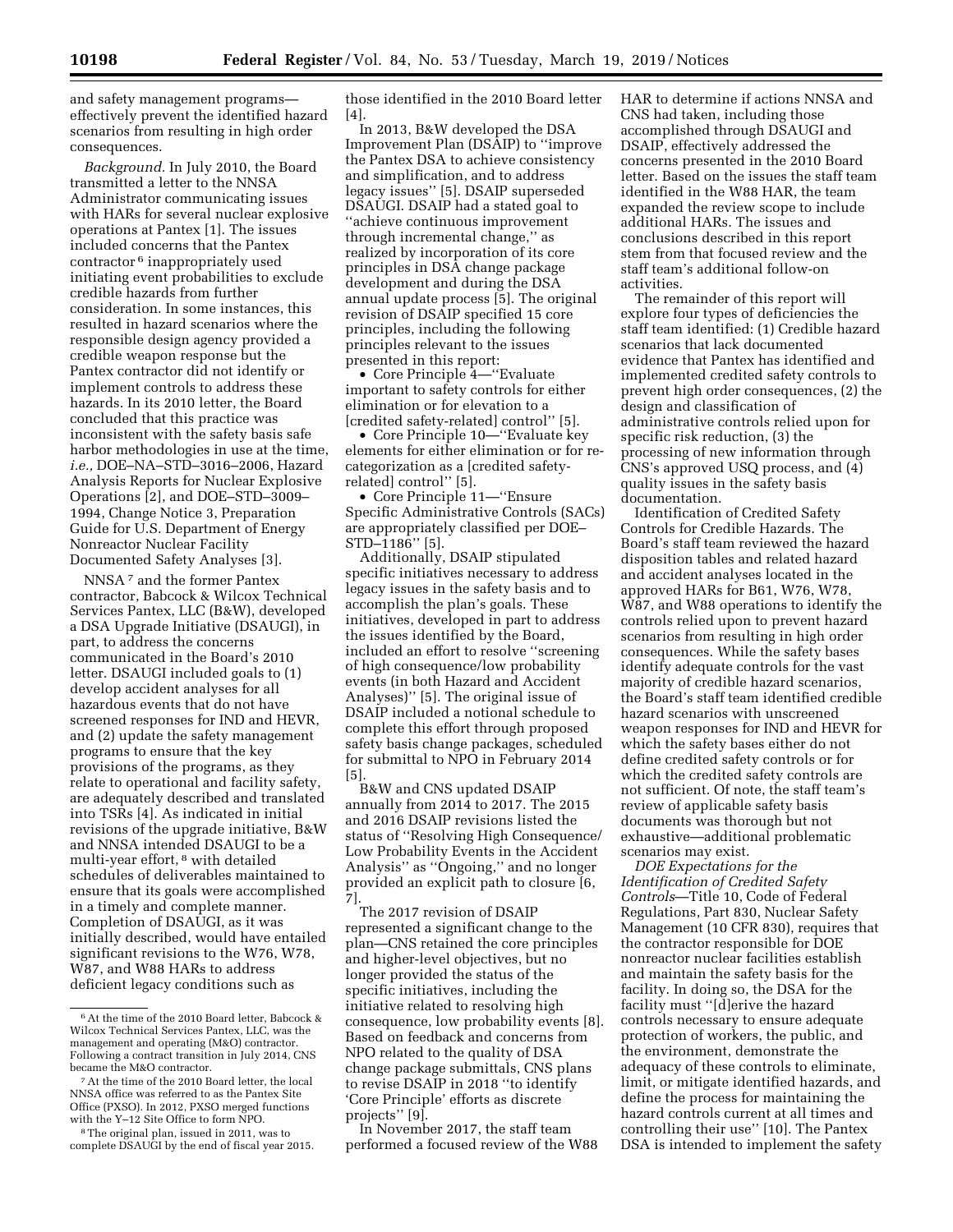basis requirements specified in 10 CFR 830 through adherence to the following two safe-harbor methodologies: DOE– NA–STD–3016 for nuclear explosive operations and DOE–STD–3009 for the facilities in which nuclear explosive and nuclear material operations are performed. The guidance and requirements specified in these documents describe DOE's expectations for identification of necessary hazard controls.

Per DOE–NA–STD–3016–2016, ''[h]azard scenarios that are not screened for IND or HEVR consequences . . . are designated as Design Basis Accidents (DBAs), and are retained for consideration in the accident analysis section per DOE–STD–3009 . . . . With the exception of [natural phenomena hazards], initiating event probability information must not be used to dismiss the need to apply controls for plausible accident scenarios resulting in IND or HEVR'' [11]. In this context, ''screened'' is defined as ''[t]he weapon response likelihood provided for given hazards and associated nuclear weapon configuration combinations that the responsible DA(s) [design agency] asserts will not result in a specific weapon response consequence. The assignment of an IND or HEVR numerical likelihood [weapon response] will be treated as screened if the likelihood were  $\leq 10^{-9}$ " [11].

The 2016 revision of DOE–NA–STD– 3016 was accepted into the Pantex M&O contract in 2016, but has not yet been fully implemented. The previous revision to this standard, DOE–NA– STD–3016–2006, does not include a numerical screening threshold, and simply describes screened weapon responses as ''[h]azards and associated weapon configuration combinations that cannot result in a weapon response'' [2]. The HAR development approach specified in DOE–NA–STD–3016 is built around an assumption and acknowledgement that consequences from HEVR and IND accidents will challenge the Evaluation Guideline in the absence of any rigorous analysis. With this in mind, DOE–NA–STD– 3016–2016 specifies that ''[t]he approach to the identification and classification of controls in the hazard analysis is the same as the process described in DOE–STD–3009'' [11].

The Pantex M&O contract applies the requirements of DOE–STD–3009–1994, Change Notice 3, to existing facilities. This standard specifies that ''[i]n order to comply with 10 CFR 830, specific safety controls are to be developed in the DSA'' [3]. It clarifies this expectation by stating that 10 CFR 830 ''defines safety class designation for SSCs that are established on the basis of application of the Evaluation Guidelines. This designation carries with it the most stringent requirements (*e.g.,* enhanced inspection, testing and maintenance, and special instrumentation and control systems)'' [3]. When applied in the context of nuclear explosive operations, the standard stipulates that compliance with 10 CFR 830 requires application of safety class controls to prevent or mitigate unscreened hazards with HEVR or IND consequences.

*W88 Hazards with Insufficient Safety Controls*—In November 2017, the Board's staff team provided NPO and CNS with an initial list of hazard scenarios from the DSA with weapon responses that were unscreened for IND and HEVR consequences, and where safety class controls were not clearly applied. Each of these scenarios potentially is encountered during W88 operations in nuclear explosive cells. The scenarios included postulated hazards related to mechanical impacts caused by falling technicians; mechanical impacts due to dropped tooling and components; and scrapes, pinches, and gouges of critical weapon components. The Addendum to this report identifies the specific scenarios in greater detail.

Each identified hazard scenario applies a weapon response rule where the likelihood of high order consequences is listed as ''sufficiently unlikely.'' This frequency bin generally corresponds to conditional response likelihoods of  $10^{-7}$  or  $10^{-8}$  depending on the weapon program and consequence, given a particular stimulus or insult. In the framework of weapon response and HAR development, sufficiently unlikely is not equivalent to ''screened.'' While the likelihood of high order consequences for any of these scenarios is extremely low, credited safety controls are still necessary.

Mitigative controls such as the specialized nuclear explosive cell structure may be credited to reduce the consequences from HEVR accidents, but such controls are not effective for IND scenarios. Control sets for scenarios with a credible risk of IND must be preventive in nature. Additionally, while the nuclear explosive cell structure could be credited as a mitigative control to provide protection from HEVR consequences, this control would not prevent high order consequences in the immediate vicinity of the accident, requiring the consideration of additional preventive controls. Control sets for scenarios that occur in nuclear explosive bays with a credible risk of HEVR or IND must also

be preventive in nature because the bay structure does not mitigate the consequence of such events.

During an initial interaction with CNS safety analysis engineering (SAE) and NPO nuclear safety and engineering personnel in November 2017, CNS presented its initial analysis of the identified scenarios to the Board's staff review team. This initial analysis noted that, while not currently and explicitly documented in the safety basis, the cell structure is an in-place, safety class control that CNS could apply to mitigate the consequences from HEVR accidents in the identified scenarios.

In addition, CNS noted that currently it had addressed other scenarios by compensatory measures implemented via a JCO approved by NPO in May 2017 [12]. However, CNS acknowledged that the remaining scenarios did not have readily apparent controls. During subsequent discussions with the Board's staff team, CNS personnel also indicated that they had identified the potential for similarly treated hazard scenarios on the W76 program. Based on these initial concerns, the staff team decided to expand the scope of its review to include other HARs that CNS had not updated recently. This included the B61, W76, W78, and W87 programs.

*Treatment of New Information for W88 Hazard Scenarios*—The approved CNS procedure for USQ determinations defines a process whereby CNS captures new information and evaluates whether it represents a potential inadequacy of the safety analysis (PISA).9 At Pantex, this is termed the problem identification and evaluation (PIE) process. Soon after the initial meeting where the Board's staff team presented the W88 hazard scenarios of concern, CNS SAE personnel captured the identified scenarios as new information and initiated the PIE process. Although CNS personnel indicated to the staff review team that other programs might contain additional similar scenarios, it did not formally evaluate other weapon programs via the PIE process.

After approximately one month of evaluation, CNS determined that the identified new information did not represent a PISA. Specifically, in response to the question ''Does the situation indicate an unanalyzed hazard exists or a potential new credited control is needed?'', the PIE process disposition form states that ''[a]lthough there are hazards that identify no controls are selected, these hazards have

<sup>9</sup>CNS has submitted, and NPO has approved, separate USQ procedures at Pantex and Y-12; there may be inconsistencies with 10 CFR 830 that occur at both sites. CNS plans to consolidate the USQ processes across both sites.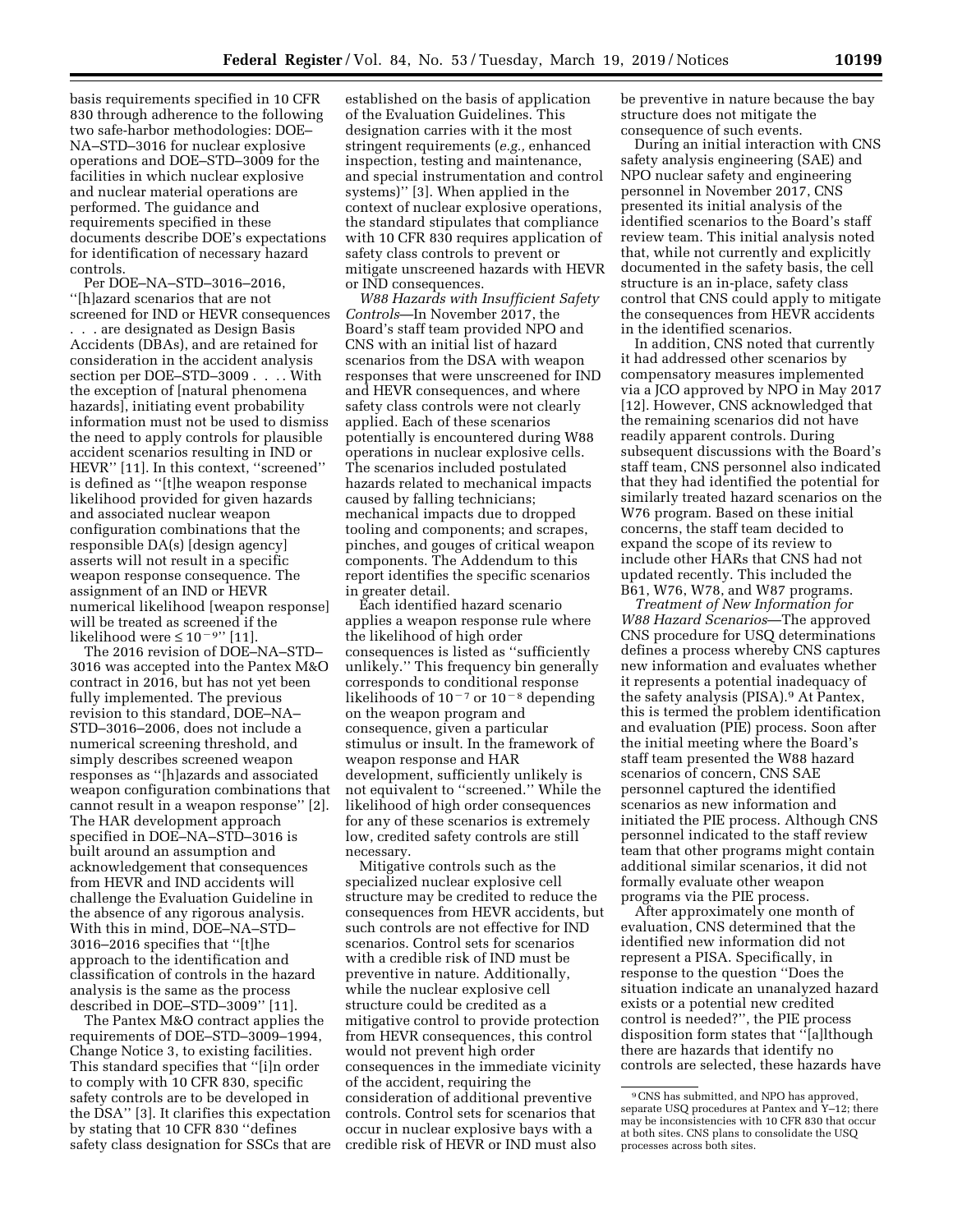been dispositioned'' [13] with one or more specified disposition pathways. The specified pathways are as follows: (1) Controls are identified, (2) scenario is covered in the May 2017 JCO, (3) scenario is not credible, (4) scenario identifies ''Facility Structure'' as a mitigating design feature, and (5) scenario identifies ''Procedures and Training'' as a safety management program key element.

The Board's staff team independently evaluated CNS's disposition of the identified hazard scenarios. The staff team agrees that the scenarios dispositioned through the first two pathways, *i.e.,* controls are identified in the HAR or in the May 2017 JCO, are adequately controlled. Per the CNS evaluation, these pathways apply to only seven of the twenty-five identified hazard scenarios.10 The staff team concluded that the three remaining disposition pathways—which CNS applied for 18 hazard scenarios—are either not technically justified or insufficient with regards to established expectations for control reliability and efficacy.

CNS concluded through its PIE evaluation that a specific gouge scenario, in a configuration with bare high explosives, is not credible. The conclusion that this specific scenario is not credible contradicts the Hazard Analysis Summary Table in the approved HAR, which concludes that the hazard is credible. The staff team further evaluated the scenario by reviewing the associated operating procedures and could not identify any controls that would preclude the event. With the current information provided by CNS, the staff team is unable to independently reach the same conclusion as the Pantex contractor. The staff review team further notes that CNS would need to request approval from NPO to reverse a conclusion presented in the approved safety basis.

CNS concluded that the remaining 17 scenarios were controlled through the use of the facility structure or through key elements of safety management programs. However, as discussed above, the facility structure is incapable of mitigating the consequences of IND scenarios or preventing high order consequences in the immediate vicinity of the accident, requiring consideration of additional preventive controls.

For the remaining scenarios that have credible IND consequences, the only preventive features are key elements of

safety management programs, such as ''procedures and training'' or the ''falling man awareness protocol.'' In some instances, these key elements are ill-defined and are not developed for the specific context for which they are currently relied upon. In the case of the W88, the ''procedures and training'' key element is not carried into the TSR document for application at the floor level; attributes of the key element are not defined to allow operators, supervisors, or oversight personnel to verify their implementation; and the key elements cited by CNS are not implemented via step-by-step operating procedures that would ensure they are performed properly. Key elements alone cannot reliably prevent these accident scenarios and do not meet DOE's established expectations for controls relied upon to protect the public (this is discussed further in the Administrative Controls Credited for Specific Risk Reduction section).

*Extent of Condition Review for Hazards without Identified Safety Controls*—Based on the initial concerns noted on the W88 program, the Board's staff team conducted an independent extent of condition review. Specifically, the Board's staff team reviewed the B61, W76, W78, and W87 HARs, associated nuclear explosive operating procedures, and sections of applicable SARs. Through this review, the staff team identified similar scenarios on each of the analyzed programs with the exception of B61. After a preliminary review of the B61 HAR, the staff team identified discrepancies in the identification of controls for scenarios with sufficiently unlikely weapon response but did not find any instances of a sufficiently unlikely weapon response without appropriately implemented safety controls. For the remaining programs, the staff team communicated hazard scenarios of concern to NPO and CNS as it identified the scenarios. The specific scenarios are identified in greater detail in the Addendum to this report. At the time of this report, CNS had not reviewed these scenarios via its PIE process as actionable new information, with the exception of those identified for the W88 program.

*W76 Hazards without Identified Safety Controls*—The staff team identified five weapon configurations during W76 cell operations where the HAR identifies a falling production technician hazard and applies a sufficiently unlikely weapon response for a high order consequence. For these hazard scenarios, there is no credited control. During discussions with NPO and CNS personnel, CNS noted that the

''falling man awareness protocol'' is an applicable control, albeit currently uncredited in the HAR. The protocol includes specific training to ensure the area of approach to a unit is clear of any objects that could lead to a tripping hazard, to ensure approaches to the unit by production technicians are minimized and only performed as needed to support the process, and to ensure that production technicians approach slowly and cautiously. The falling man awareness protocol was developed as a best practice when it was implemented in 2014 [14], in part, to address Board concerns and nuclear explosive safety evaluation findings [1, 15, 16]. However, CNS has since credited the protocol with performing a safety class function as a compensatory measure in B83 and W88 JCOs.11 CNS also credited the protocol as an operational restriction following a PISA on the W76. The development of the protocol was not intended to meet DOE requirements and guidance for designation as a safety class control. It is not appropriate to credit the falling man awareness protocol as an operational restriction or compensatory measure in lieu of developing engineered controls and/or SACs and process improvements to prevent the hazard.

*W78 Hazards without Identified Safety Controls*—The staff team identified that the W78 HAR treats sufficiently unlikely weapon responses as screened—an approach that could result in high order consequence scenarios existing in the safety basis without safety class preventive controls. The staff team did not find deficiencies in the W78 HAR similar to those found for the other weapon programs, but this could be due to the lack of clarity in assignment of controls to process steps. Specifically, in the accident analysis, the W78 HAR inappropriately credits controls that are not applicable in all of the process steps for which they are credited to perform a safety function. As a result, the applicable control suite for hazards in each process step is not explicitly defined. Additionally, W78 program cell operations recently implemented a transfer cart, mitigating some falling technician concerns. However, the staff team did identify the following deficiencies in the identification of safety controls for the W78 program in the Sitewide and Transportation SARs.

<sup>10</sup>CNS performed its PIE response for 25 scenarios. The Board's staff team identified additional scenarios during its independent evaluation.

<sup>11</sup>The B83 JCO that includes the falling man awareness protocol as a compensatory measure expired on May 16, 2018. CNS administratively paused B83 operations upon its expiration. The W88 JCO remains in effect.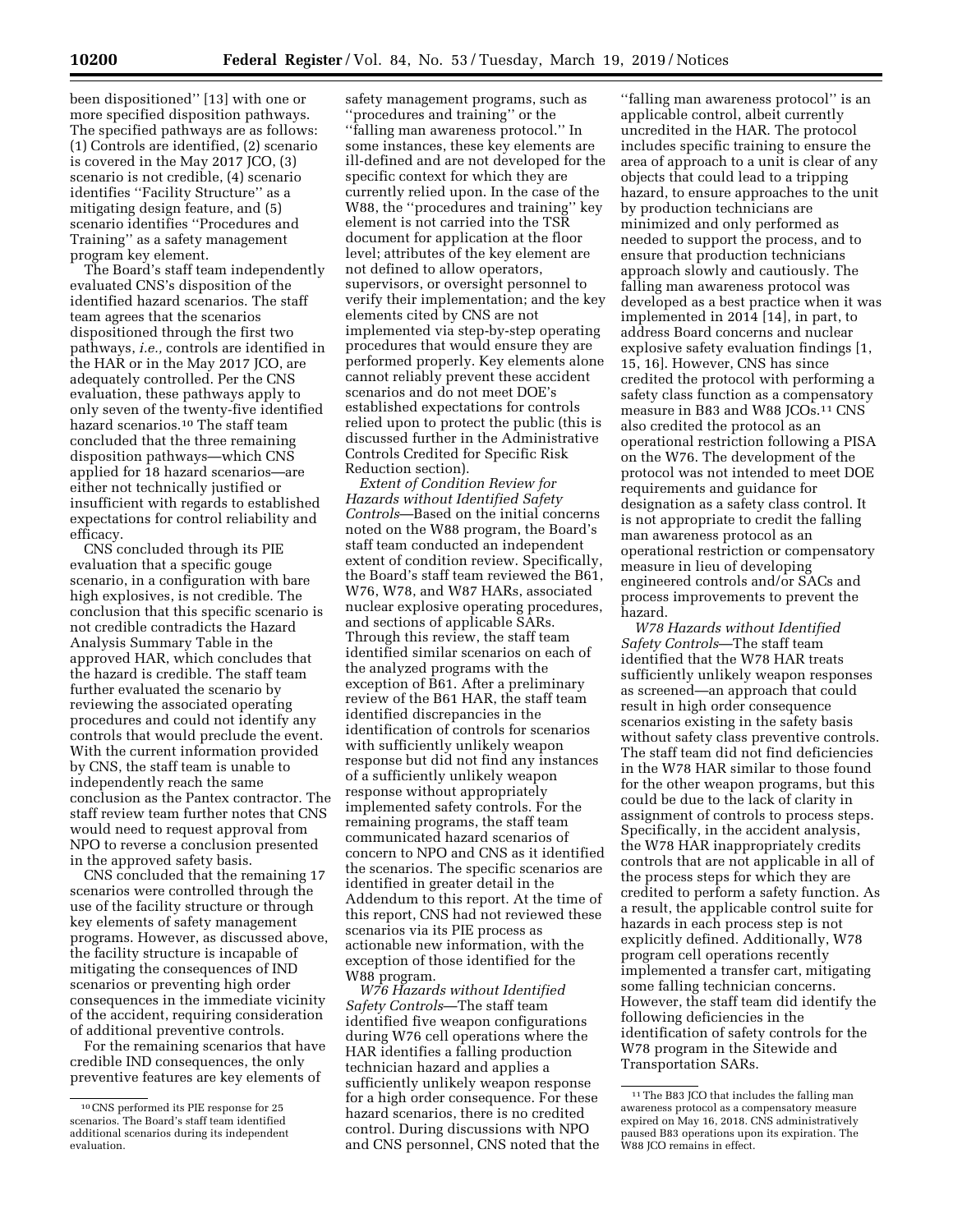For a lightning insult scenario, a single control, *i.e.,* a transportation cart, is applied that only decreases the potential for weapon response from the hazard to sufficiently unlikely. Although CNS has additional controls available that could address this gap *e.g.,* use of a lightning detection and warning system and prohibiting transport (*e.g.,* movement of transportation cart containing unit within the ramps that connect the bays and cells at Pantex) during lightning warnings—W78 transport is currently authorized during lightning warnings. NPO formally has accepted the risk presented by these operations.

During the movement of the unit in other facilities, the unit is at risk from a hydraulic fluid fire (see Addendum). The hazard analysis states that based on the weapon response to this threat, there is no credible response because the frequency is sufficiently unlikely. As a result, Pantex did not identify any safety class controls to prevent the high order consequences from this scenario.

*W87 Hazards without Identified Safety Controls*—During W87 disassembly operations, the mechanical safe and arm detonator (MSAD) becomes exposed to mechanical impacts prior to its removal. The HAR documents mechanical impact scenarios, including dropped tooling or weapon components, seismic hazards causing an impact, and falling technicians. The identified hazard scenarios of concern apply a sufficiently unlikely weapon response for a high order consequence. Special tooling is installed and the process is defined to minimize hazards; however, the HAR does not identify any credited engineered or administrative controls to prevent the accident.

Additionally, due to the older design of the process, the special tooling itself is the drop hazard in several cases. The W87 program does not have an integrated workstand and does not use process carts to introduce tooling and remove weapon components. These techniques are standard practice for Seamless Safety for the 21st Century  $(SS-21)$ <sup>12</sup> tooling and process design

and have been used successfully to control similar hazards on other weapon programs. The staff team focused on W87 disassembly operations; similar issues likely exist in assembly operations.

During certain operations, the MSAD is intentionally operated in a controlled manner. The weapon response summary document supporting the HAR includes separate response values applicable to both configurations—where the MSAD is not operated and where it is operated. The likelihood of high order weapon response for scenarios involving mechanical insult to the sensitive area of an operated MSAD is higher than for the un-operated configuration. However, the HAR assumes that it is not credible to impact the sensitive area of the MSAD. The staff team reviewed both the HAR and applicable discussion in the design agencies' weapon response summary document and concluded that CNS has not adequately described the technical basis or referenced supporting documentation to support the HAR's assertion that the scenario is not credible.

*Safety Implications*—For the weapon programs discussed in the above sections, the staff team identified credible scenarios with potential high order consequences without applied controls. Safety class controls, meeting DOE expectations for such, are necessary to prevent scenarios with IND consequences and prevent or mitigate scenarios with potential HEVR consequences. Without adequate, reliable controls identified in the Pantex DSA, NNSA has not demonstrated that these hazards are prevented or mitigated.

NNSA, CNS, and the design agencies are currently pursuing safety basis updates on the B61 and W88 programs. The updates will improve the overall quality of the HARs by using current practices and methodologies that were not included when the original HARs were developed—*e.g.,* meeting DOE– NA–STD–3016–2016 expectations, including additional implementation guidance. As part of the development process for upcoming modernization of the B61 and W88, both programs' operations are being overhauled, including making special tooling and process improvements and upgrading the hazard analysis with the use of Collaborative Authorization for the Safety-Basis Total Lifecycle Environment-Pantex (CASTLE–PX).

CASTLE–PX is a software tool used to organize, maintain, and track hazards, weapon responses, and controls as Pantex and the design agencies support hazard analysis development and maintenance. Given that the W88 HAR currently is being updated, there would be a limited period where compensatory measures would be needed to allow W88 operations to continue with a compliant and reliable control set. Given the limited time until the new HAR is approved, a near-term JCO that identifies controls to address hazard scenarios with unscreened weapon responses without currently identified controls would be an appropriate vehicle to implement these necessary compensatory measures.

With respect to the W76, W78, and W87 HARs, these programs do not fully use CASTLE–PX, nor have the HARs received a full upgrade since their implementation. With the W76, a subset of bay operations was upgraded via CASTLE–PX in 2013; however, the hazard scenarios of concern identified by the staff team occur during cell operations, which do not have a related HAR upgrade. With no near-term, comprehensive safety basis upgrades planned for the W76, W78, and W87 programs, the staff team believes that timely action is needed to identify controls and make any necessary procedure changes.

*Administrative Controls Credited for Specific Risk Reduction.* CNS has identified key elements of safety management programs, or the falling man awareness protocol, as the controls relied upon for preventing high order consequences for some of the hazard scenarios that the staff review team identified as lacking credited controls. However, relying on key elements of safety management programs does not provide a level of protection equivalent to an engineered SSC or a properly implemented SAC, and does not comply with codified expectations in DOE directives.

*DOE Expectations for Administrative Controls Identified to Prevent or Mitigate Accident Scenarios*—When a contractor responsible for operation of a nuclear facility develops the hazard analysis in accordance with DOE–STD– 3009, the contractor is required to put in place controls to prevent or mitigate the consequence of hazards that challenge the Evaluation Guideline to an acceptable level. As discussed above, because the consequences from HEVR and IND are so grave, these accidents are assumed to exceed the Evaluation Guideline and therefore require safety class controls.

<sup>12</sup>An SS–21 compliant process is one that incorporates the principles outlined in the Design and Production Manual, Chapter 11.3, *Seamless Safety (SS–21) For Assembly and Disassembly of Nuclear Weapons at the Pantex Plant.* Such a process prevents the application of unauthorized or unanalyzed energy from sources external to the nuclear weapon, contains no single-point failures in the operation, and minimizes radiation exposure to personnel. NNSA and the Pantex M&O contractors implemented SS–21 from 2004–2012; however, the W87 was one of the earlier programs to be evaluated. Subsequent to its implementation on the W87, SS–21 matured substantially. In 2017, NNSA

directed CNS to evaluate the potential for undertaking an ''SS–21 refresh'' to implement tooling and processes that would reflect current SS– 21 concepts.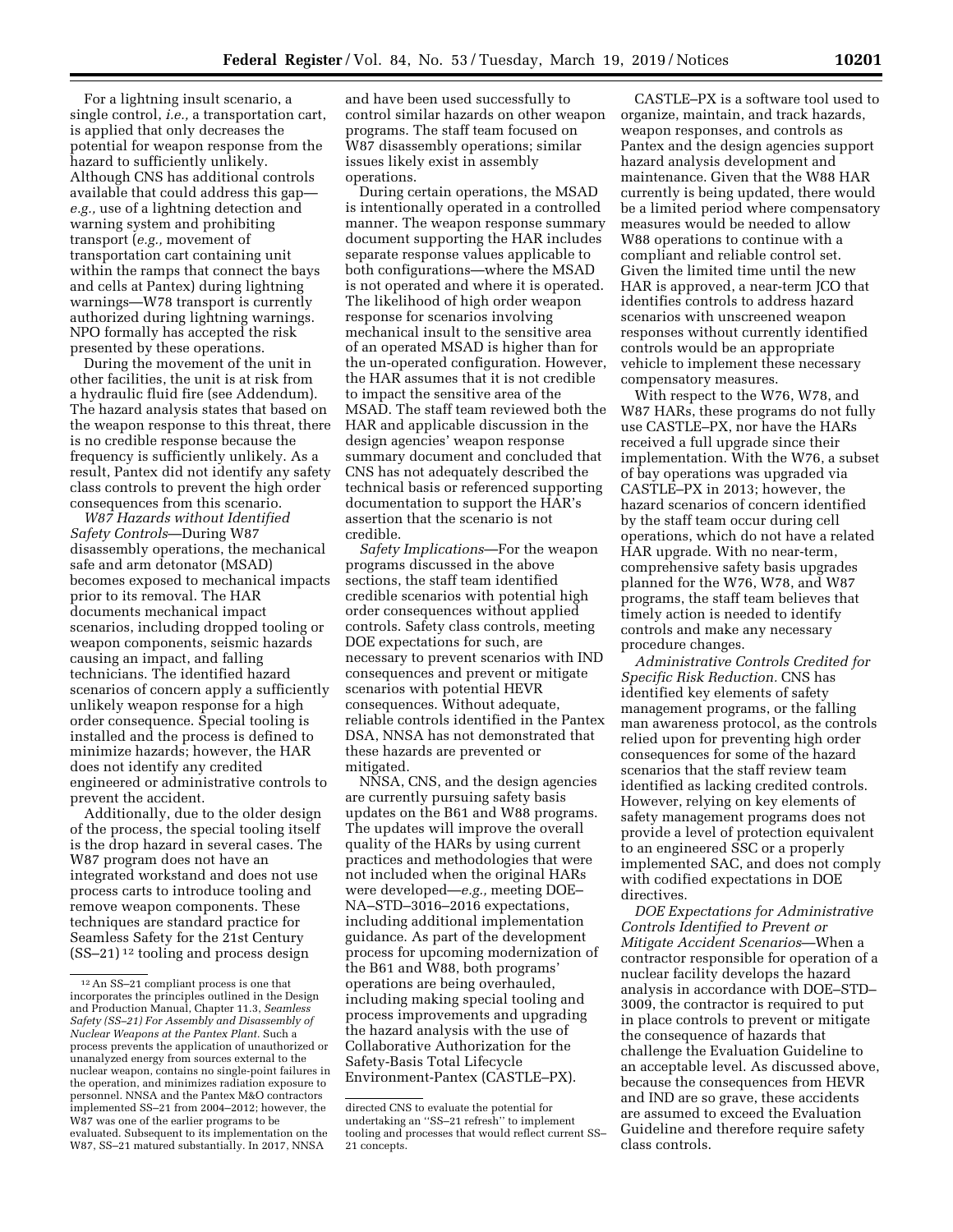If a contractor cannot design engineered controls for an accident scenario, it has the option of developing an administrative control. DOE–STD– 1186–2016, Specific Administrative Controls, states, ''SACs shall be designated where an administrative control performs [a safety class (SC)] or [safety significant (SS)] safety function to prevent or mitigate a postulated hazard or accident scenario'' [17]. As such, any administrative control selected to prevent postulated accident scenarios where the consequence is HEVR or IND should be designated in the TSRs as a SAC. Due to the safety importance of SACs (*i.e.,* fulfilling the role of a safety class or safety significant engineered control), these controls require an enhanced pedigree and reliability compared to other administrative controls to ensure their dependability. For example, a human reliability assessment is recommended when developing SACs to ensure their dependability, and a SAC should be written so that it is verifiable through testing, examination, and assessment that it is performing its safety function [17].

*Application of Safety Management Program Key Elements for Specific Risk Reduction*—Key elements might be identified as part of an administrative control; however, when the administrative control is relied upon to prevent high order hazard scenarios, the critical elements of the control should be designated as SACs, not simply noted as key elements of the administrative control. The following discussion from DOE–STD–3009–2014, Preparation of Nonreactor Nuclear Facility Documented Safety Analysis, is relevant:

The criteria for designating an [administrative control (AC)] as a SAC include two conditions that need to be met: (1) ACs are identified in the safety analysis as a control needed to prevent or mitigate an accident scenario and (2) ACs have a safety function that would be SS or SC if the function were provided by an SSC. These . . . may serve as the most important control or only control, and may be selected where existing engineered controls are not feasible to designate as SS SSCs. Therefore, when ACs are selected over engineering controls, and the AC meets the criteria for an SAC, the AC is designated as a SAC. Controls identified as part of a safety management program may or may not be SACs, based on the designations derived from the hazards and accident analyses in the DSA. *Programmatic ACs are not intended to be used to provide specific or mitigative functions for accident scenarios identified in DSAs where the safety function has importance similar to, or the same as, the safety function of SC or SS SSCs—the classification of SAC was specifically created* 

*for this safety function—this generally applies to the key element of the safety management program that provides the specific preventive or mitigative safety function.* [emphasis added] [18].

DOE–STD–3009 identifies several safety management programs that an M&O contractor might want to consider for inclusion in a potential DSA. The examples include criticality safety, fire protection, and other programs. The standard also discusses key elements of these programs that are critical for ensuring that the program can perform its credited safety function:

Key elements are those that: (1) are specifically assumed to function for mitigated scenarios in the hazard evaluation, but not designated an SAC; or, (2) are not specifically assumed to function for mitigated scenarios, but are recognized by facility management as an important capability warranting special emphasis. *It is not appropriate for a key element to be identified in lieu of a SAC.* The basis for selection as a key element is specified, including detail on how the program element: (1) manages or controls a hazard or hazardous condition evaluated in the hazard evaluation; (2) affects or interrupts accident progression as analyzed in the accident analysis; and (3) provides a broad-based capability affecting multiple scenarios. [emphasis added] [18].

*Application of the Falling Man Awareness Protocol*—Recently, CNS has credited the falling man awareness protocol to perform a safety class preventive function as a compensatory measure in B83 and W88 JCOs, as well as an operational restriction for the W76 program. This protocol includes the provisions that specific training will be provided to ensure that:

• Approaches to nuclear explosives are clear of any objects that could lead to a tripping hazard.

• Approaches to nuclear explosives by production technicians are minimized and only occur as needed to support the process.

• Production technicians approach the nuclear explosive slowly and cautiously.

DOE's nuclear safety directives establish a hierarchy of controls that specifies a preference for engineered controls over administrative controls. In instances where engineered controls are not available to prevent the falling technician hazard, CNS should formalize this protocol as a SAC during the next annual safety basis update. This is necessary to meet the intent of DOE directives, as discussed above. Moreover, CNS should consider application of this SAC across the remaining weapon programs and evaluate the application of additional measures (*e.g.,* tooling handoffs, transfer

carts, work tables closer to the unit) to increase the reliability of the control. Of note, on the W78 program, a SAC is currently implemented to remove any potential tripping hazards at the beginning of the production technicians' shift. This SAC does not provide the same level of control as the W88 JCO, which seeks to control the falling technician concern throughout the entire shift; however, CNS recently implemented transfer carts for W78 operations, mitigating some falling technician concerns. Adoption of the falling man awareness protocol SAC on the W78 program should also be considered to fully control these scenarios.

*Safety Implications*—Reliance on procedures and training and other safety management program key elements as controls for specific risk reduction in lieu of designation as a SAC is not appropriate in the Pantex safety basis. There is no reliability assessment or appropriate pedigree associated with the key elements, and reliance on procedures and training has inherent weaknesses. Safety management programs do not have the requisite reliability to assure appropriate prevention or mitigation of hazards with potential consequences that exceed the Evaluation Guideline. A recent report from the Board's Pantex resident inspectors identified multiple breakdowns in the falling man awareness protocol, a compensatory measure that lacks the required pedigree of a SAC [19]. The falling man awareness protocol, if used for specific risk reduction, should be formally codified as a SAC across weapon programs, and application of additional measures, as noted above, should be considered to increase the reliability of the control. In instances where safety management programs are the only measures implemented in the Pantex DSA to control high order consequences, NNSA has not demonstrated that the hazards identified in this report are prevented or mitigated.

Processing of New Information. The USQ process as implemented at Pantex includes a PIE process to evaluate new information, operational events, and discrepant as-found conditions to determine whether they represent a PISA. As part of the PIE process, CNS safety analysts answer the following questions to determine if the problem will be addressed as a PISA:

1. Does the situation indicate that an unanalyzed hazard exists or a potential new credited control is needed?

2. Does the situation indicate that the parameters used or assumed in the DSA, or in calculations used or referenced in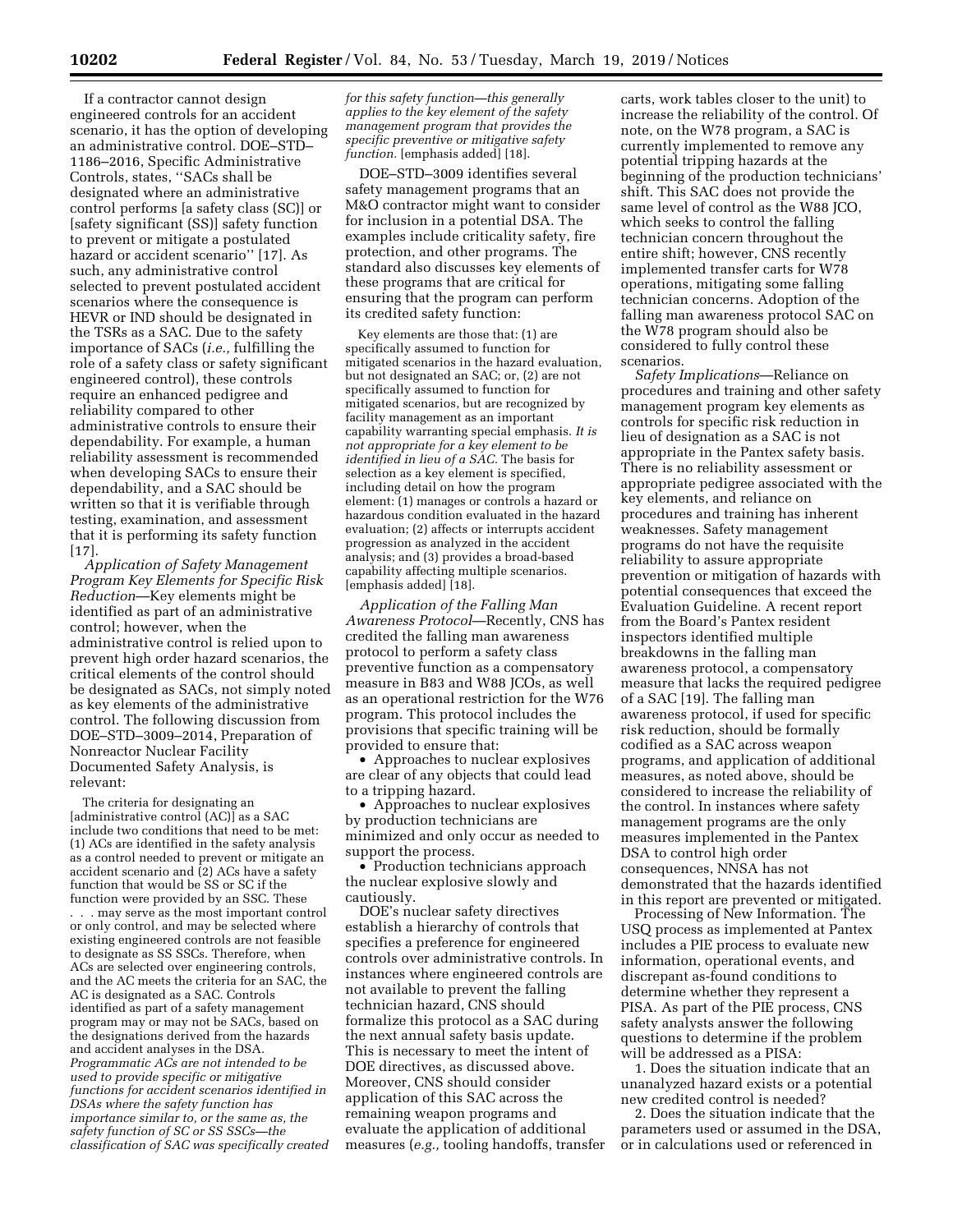the DSA, may not be bounding or are otherwise inadequate with respect to consequences or frequency?

3. Does the situation indicate that a directive action SAC may not provide the safety function assigned to it within the DSA?

CNS determined that the unscreened hazard scenarios with high order consequences and without credited safety class preventive controls for the W88 program did not warrant a PISA designation. As discussed in detail earlier in this report, the staff team disagrees with CNS's evaluation. Moreover, the staff team does not believe that CNS has met the relevant DOE expectations for processing new information.

DOE Expectations for Evaluating New Information—DOE Guide 424.1–1B, Implementation Guide for Use in Addressing Unreviewed Safety Question Requirements, states the following for timeliness of evaluating new information:

10 CFR 830. 203(g) requires certain actions for a PISA. A PISA may result from situations that indicate that the safety basis may not be bounding or may be otherwise inadequate; for example, discrepant as-found conditions, operational events, or the discovery of new information. It is appropriate to allow a short period of time (hours or days but not weeks) to investigate the conditions to confirm that a safety analysis is potentially inadequate before declaring a PISA. The main consideration is that the safety analysis does not match the current physical configuration, or the safety analysis is inappropriate or contains errors. If it is immediately clear that a PISA exists, then the PISA should be declared immediately. [20]

CNS flows down this guidance into its local implementing procedure, CD– 3014, Pantex Plant Unreviewed Safety Questions Procedure, as follows:

If the determination can be readily made that a PISA does not exist within 3 business days from when [new information] is determined to be mature, or an operational event occurs, the decision will be documented. If the determination cannot be readily made in this timeframe, a PISA is declared and documented. [21]

*Evaluation of New Information Identifying Credible Hazards without Credited Safety Controls*—CNS dispositioned the W88-focused PIE entry after approximately one month, concluding there was no PISA. This lack of timeliness in processing the new information is inconsistent with the expectations of relevant DOE directives and the NPO-approved site implementing procedure. Based on its evaluation of the W88 PIE entry, CNS has not entered the PIE process for the corresponding new information for the other weapon programs discussed

above. Furthermore, NPO and CNS informed the staff review team that the DSA will be further improved under the current DSAIP, so more immediate actions are not needed. However, the staff team identified significant problems with relying on DSAIP to address the handling of unscreened ''sufficiently unlikely'' scenarios:

• DSAIP included a core principle to discontinue the use of key elements of safety management programs as a control for specific risk reduction. However, CNS has not defined a timeline or included specific tasks (*e.g.,*  individual SARs and HARs) to eliminate this use of key elements. Additionally, although the core principle has been present since the original DSAIP was developed in 2013, the use of key elements as controls for specific risk reduction remains prevalent throughout the DSA.

• DSAIP included an initiative to meet DSA requirements to address high consequence, low probability events. DSAIP revisions 1 and 2 included this initiative with explicit tasks and schedules. However, revisions 3 and 4 included it as a general initiative with an ''ongoing'' schedule status. CNS removed any discussion of high consequence, low probability events from the current DSAIP (revision 5).

In a February 2018 interaction with the Board's staff team and a Board member, NPO and CNS discussed the development of a safety evaluation report to justify the current safety posture [22]. Additionally, NPO and CNS discussed the concept of separating DSAIP into an improvement plan and a ''compliance'' directed plan, the latter of which might be included in support of the safety evaluation report. NPO and CNS are developing the documents to support the proposed safety evaluation report. CNS submitted a JCO 13 to NPO for review and approval on June 29, 2018, to justify the current safety posture and continue operations. However, the submitted JCO does not formalize safety controls for a number of the credible accident scenarios detailed in this report. As of July 27, 2018, NPO was still reviewing the JCO. CNS has not taken any immediate actions in the interim, *e.g.,* identifying and implementing compensatory measures for the applicable scenarios.

*Safety Implications*—The staff team finds CNS's evaluation of this new information to be inadequate. CNS has continued nuclear explosive operations

on all applicable programs without applying compensatory measures or operational restrictions to address the deficiencies identified by the staff team. Furthermore, CNS's disposition of the PIE entry for W88 hazard scenarios failed to meet the timeliness expectations of relevant DOE directives and the NPO-approved site implementing procedure.

Overall Challenges with DSA Quality. Throughout the independent extent of condition review, the staff team encountered numerous DSA quality concerns, including the following:

• Poor documentation of how hazard scenarios are dispositioned.

• Unscreened hazard scenarios not carried forward for control selection.

• Multiple, duplicate scenarios existing in the safety basis document with different control suites selected.

• Unclear documentation of control selection.

• Inappropriate use of safety management program key elements.

• Assumptions in safety basis not protected in the TSRs to show that a hazard is not credible.

• Inconsistencies between HARs on what hazard scenarios require a control.

• Inconsistencies and conflicting statements between different sections of the safety basis document.

• Errors in mapping weapon response rule probabilities from the design agency document to the HAR.

• Unreferenced supporting documentation.

Additionally, while not within Pantex's control, the quantity of different design agency-provided weapon response summary documents for each program can be cumbersome. It is not clear how and when the design agencies update their weapon response summary documents or which weapon response rule version is being implemented.

Each of these quality concerns on its own might not represent a safety issue; however, it is clear that Pantex DSAs are not consistently maintained with appropriate rigor. One way DSAs are maintained and improved is through annual updates, as required by 10 CFR 830. Specifically, 10 CFR 830 requires the M&O contractor to ''[a]nnually submit to DOE either the updated documented safety analysis for approval or a letter stating that there have been no changes in the documented safety analysis since the prior submission . . ." [10]. In recent years, CNS has had issues with submitting annual updates on a timely basis. For example, in a December 22, 2016, memorandum NPO identified to CNS the concern with safety basis annual

<sup>13</sup>Consolidated Nuclear Security, LLC, *Justification for Continued Operations for Legacy Issues Associated with Documented Safety Analyses at Pantex,* June 29, 2018.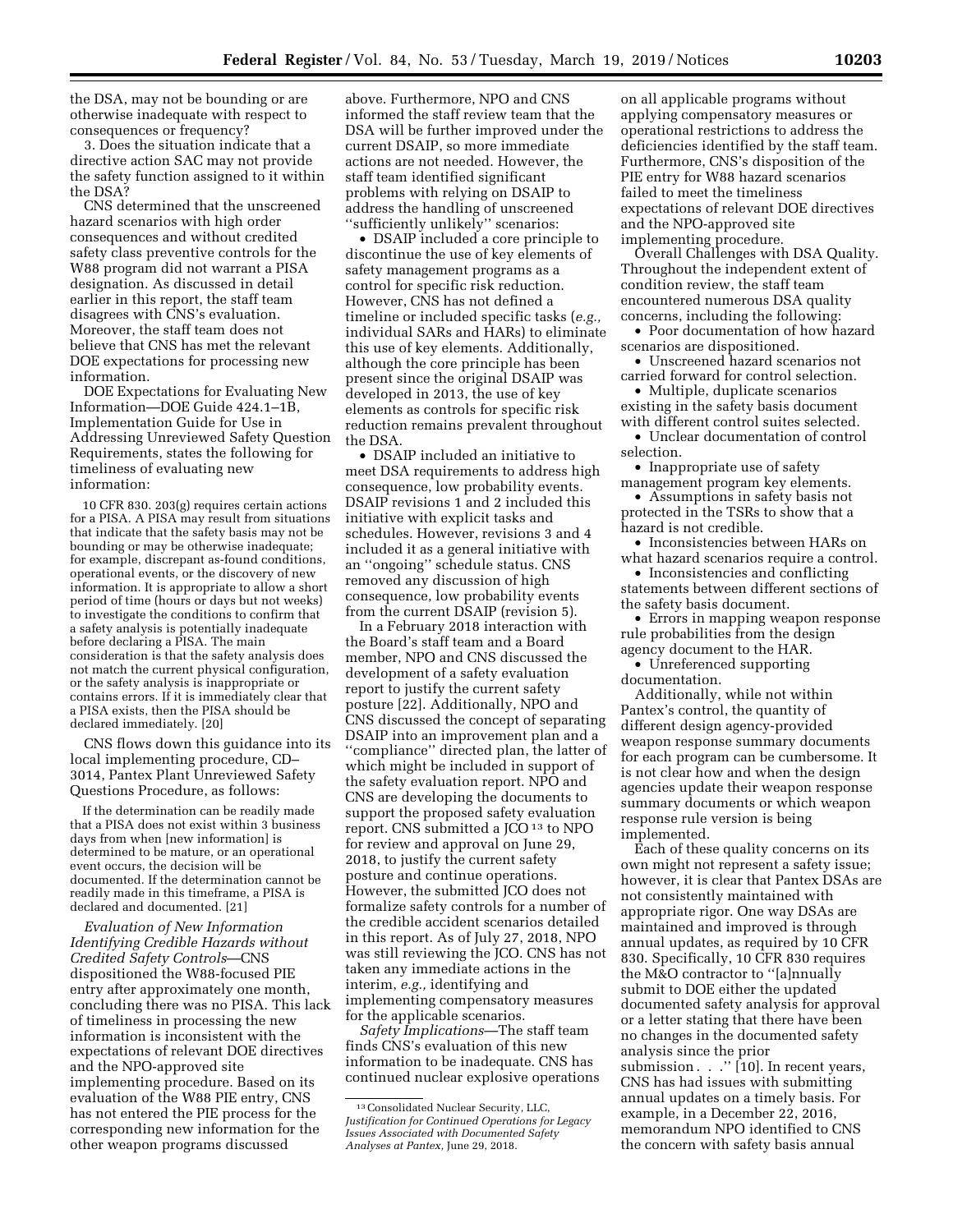update timeliness, as well as quality concerns. The memorandum identified specific examples, including the annual updates for the W80 and W78 HARs being overdue for more than four and six months, respectively [23]. Additionally, the majority of improvement activities have been descoped from Pantex annual updates, leaving little value-added in the update efforts besides incorporating negative USQs into HARs and SARs.

CNS recently started taking actions to address issues with the quality of DSA change package submittals [9]. Throughout 2017, NPO rejected or CNS withdrew numerous DSA change package submittals due to technical and quality issues. While CNS has instituted recent actions intended to improve submittal quality, these actions will not necessarily address the types of DSA quality deficiencies encountered by the staff review team.

### **Appendix 1 Addendum**

Specific Hazard Scenarios with Uncontrolled Hazards. The Board's staff team reviewed Hazard Analysis Reports (HAR) and select portions of the Safety Analysis Reports (SAR) for five weapon programs—B61, W76, W78, W87, and W88. The staff team reviewed the hazard disposition tables and related hazard and accident analyses located in the approved HARs and SARs, and found that they contained hazard scenarios with unscreened weapon responses for inadvertent nuclear detonation (IND) and high explosive violent reaction (HEVR) consequences where safety class controls were not clearly applied. The tables below identify the specific scenarios of concern. The tables include the hazard identification number referenced in each corresponding HAR or SAR, a description of the insult type, the

credited controls (if any) for high order consequences, and additional staff comments. Of note, while thorough, the staff team's review of applicable safety basis documents is not exhaustive. Additional scenarios with similar concerns may exist.

W88. The Board's staff team reviewed the W88 HAR. The HAR categorizes certain unscreened scenarios as ''sufficiently unlikely'' to result in weapon response with a high order consequence. In several such scenarios, although the HAR identified a control, the staff team identified an issue with the documentation of the control. For the remaining such scenarios, the HAR did not identify an appropriately documented control. In the table below, superscript numerals within each row associate applied controls to the hazard scenarios (if no superscript exists, the control applies to all listed hazards).

| Hazard ID                                                                                                                                                                                                                                                                                                                                                                                                 | Insult type                                                                                              | Currently applied controls                                                                                                                                                                                      | Board's staff team comments                                                                                                                                                                                                                                                                                                                                                         |
|-----------------------------------------------------------------------------------------------------------------------------------------------------------------------------------------------------------------------------------------------------------------------------------------------------------------------------------------------------------------------------------------------------------|----------------------------------------------------------------------------------------------------------|-----------------------------------------------------------------------------------------------------------------------------------------------------------------------------------------------------------------|-------------------------------------------------------------------------------------------------------------------------------------------------------------------------------------------------------------------------------------------------------------------------------------------------------------------------------------------------------------------------------------|
| C.DI.6.1.06                                                                                                                                                                                                                                                                                                                                                                                               |                                                                                                          | <b>Personnel Evacuation</b><br>(Specific Administrative<br>Control [SAC]).                                                                                                                                      | No safety class controls applied to mitigate/prevent<br>high order consequences. Control of Equipment<br>(SAC) could be applied as preventive control.                                                                                                                                                                                                                              |
| C.ADI.I.20,1 C.A.22.I.11,1<br>C.A.23.I.02.1<br>C.A.24a.I.06,1<br>C.A.19.I.15,1 C.DI.6.I.02,1<br>C.ADI.I.212.                                                                                                                                                                                                                                                                                              | Falling Technician                                                                                       | Safety Management Pro-<br>gram (SMP) Key Ele-<br>ment (Procedures and<br>Training).* Nuclear Ex-<br>plosive Cells Facility<br>Structure. <sup>1</sup> Personnel<br>Evacuation (SAC) <sup>2</sup> .              | Facility Structure credited to mitigate some HEVR con-<br>sequences, but no sufficient controls applied to pre-<br>vent IND or to protect immediate vicinity from<br>HEVR. SMP Key Element inappropriately used for<br>risk reduction.                                                                                                                                              |
| C.DI.7.I.04, C.ADI.I.22  General Falling Technician                                                                                                                                                                                                                                                                                                                                                       |                                                                                                          | Use of Process Transfer<br>Cart (SAC).                                                                                                                                                                          | Two example scenarios listed are not all inclusive.<br>Use of Process Transfer Cart (SAC) applies for pro-<br>duction technician manipulating special tooling, but<br>does not apply for second technician without special<br>tooling approaching unit.                                                                                                                             |
|                                                                                                                                                                                                                                                                                                                                                                                                           | Falling Technician                                                                                       | <b>Personnel Evacuation</b><br>(SAC). Procedures and<br>Training SMP.* Conduct<br>of Operations SMP*.                                                                                                           | No safety class controls applied to prevent/mitigate<br>high order consequences. SMPs inappropriately<br>used for risk reduction.                                                                                                                                                                                                                                                   |
| C.DI.6.G.02                                                                                                                                                                                                                                                                                                                                                                                               | Scrape                                                                                                   | No controls applied                                                                                                                                                                                             | In response to the 11/16/2017 problem identification<br>and evaluation entry, Consolidated Nuclear Security,<br>LLC (CNS) concluded this event is not credible. The<br>basis for this determination is unclear given the<br>probability of insult specified in the approved HAR.<br>As a result, no safety class controls applied to pre-<br>vent/mitigate high order consequences. |
|                                                                                                                                                                                                                                                                                                                                                                                                           |                                                                                                          | Procedures and Training<br>SMP <sup>*</sup> .                                                                                                                                                                   | No safety class controls applied to prevent/mitigate<br>high order consequences. SMP Key Element inap-<br>propriately used for risk reduction.                                                                                                                                                                                                                                      |
| C.DI.9.I.04, <sup>12</sup> C.DI.9.I.08, <sup>34</sup><br>C.DI.10.I.09, 34<br>C.DI.10.I.10. <sup>1</sup><br>C.D.11.1.08 <sup>3</sup><br>C.D.12.1.06 <sup>34</sup><br>C.DI.14.G.02,3<br>$C.A.1.1.0134 C.A.3.G.023$<br>C.A.12.1.01 <sup>34</sup><br>C.A.12.1.02,34<br>C.A.14.1.04 <sup>34</sup><br>C.A.16.1.02, <sup>3</sup> C.A.17.1.16, <sup>3</sup><br>C.ADI.I.41, <sup>1</sup> C.ADI.I.70 <sup>3</sup> . | Drop, falling technician,<br>and gouge scenarios re-<br>sulting in HEVR con-<br>sequences only (no IND). | <b>Personnel Evacuation</b><br>(SAC). <sup>1</sup> SMP Key Ele-<br>ment (Procedures and<br>Training), <sup>2</sup> * Procedures<br>and Training SMP. <sup>3*</sup><br><b>Conduct of Operations</b><br>SMP. $4*$ | The Nuclear Explosive Cells Facility Structure could<br>be credited to mitigateHEVR consequences but<br>would not protect the immediate vicinity.                                                                                                                                                                                                                                   |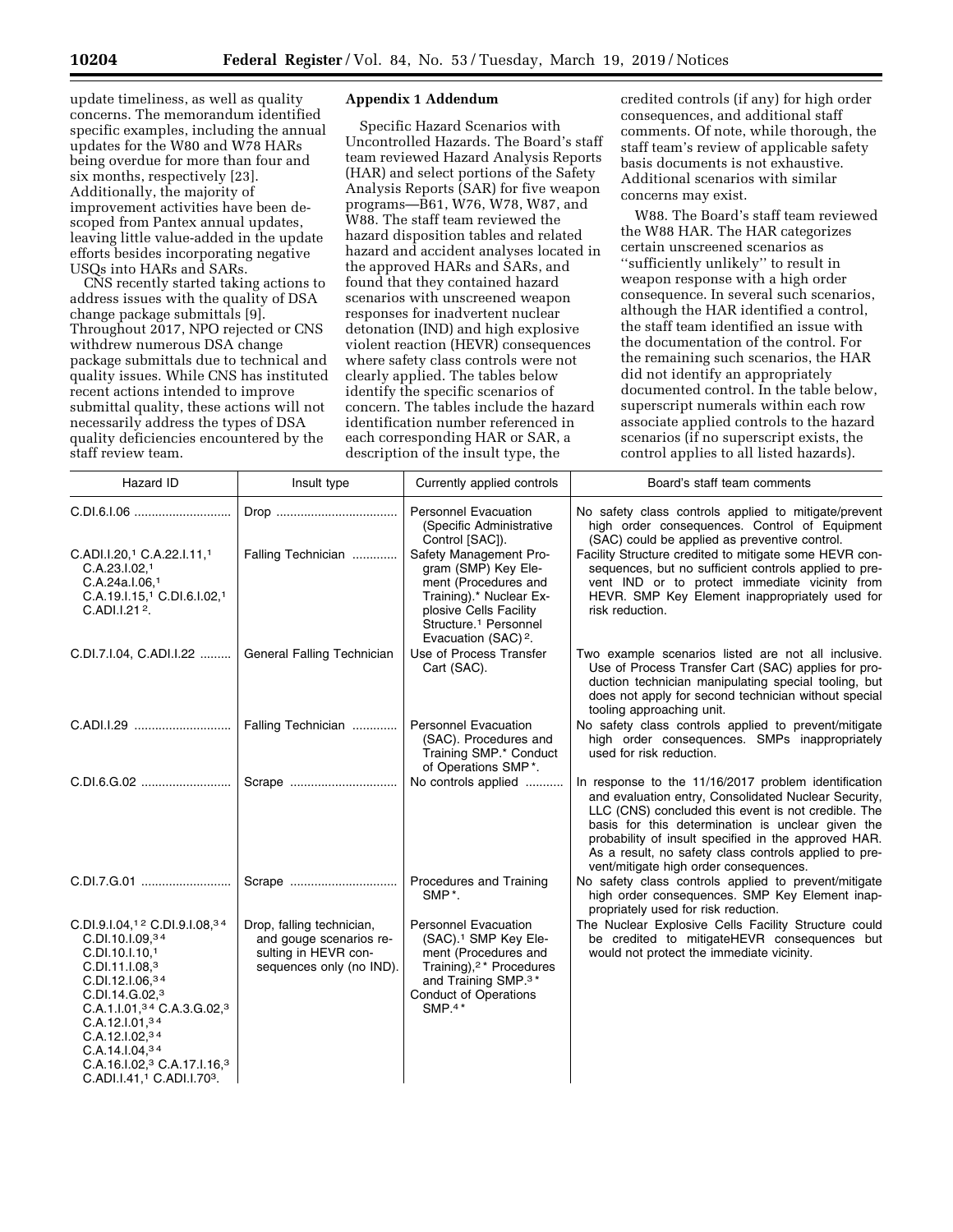| Hazard ID                                                                          | Insult type                                                                                         | Currently applied controls | Board's staff team comments                                                                                                                        |  |
|------------------------------------------------------------------------------------|-----------------------------------------------------------------------------------------------------|----------------------------|----------------------------------------------------------------------------------------------------------------------------------------------------|--|
| C.DI.12.I.03, C.DI.15.I.02,<br>C.A.2.1.03. C.A.3.1.04.<br>C.A.4.I.06, C.A.10.I.02. | Drop and falling technician<br>scenarios resulting in<br><b>HEVR</b> consequences<br>only (no IND). | No controls applied        | The Nuclear Explosive Cells Facility Structure could<br>be credited to mitigate HEVR consequences but<br>would not protect the immediate vicinity. |  |

\* SMP Key Element (Procedures and Training) or SMPs (Procedures and Training or Conduct of Operations) are discussed in the HAR as a reason to accept the risk without applied safety class controls. It is not clear where attributes of the Procedures and Training Key Element are developed for specific application to W88 operations (*i.e.*, neither in W88 HAR nor Sitewide SAR).

Source: (U) W88 Disassembly & Inspection and Assembly Hazard Analysis Report, AB–HAR–941335, Issue 28, January 31, 2018.

*Extent of Condition Review for Hazards without Identified Safety Controls—*Based on the concerns identified in the W88 HAR, the Board's staff team conducted an independent extent of condition review. Members of the Board's staff reviewed the B61, W76, W78, and W87 HARs, associated nuclear explosive operating procedures,

and sections of applicable SARs. Through this review, the staff team identified similar scenarios on each of the analyzed programs with the exception of the B61.

B61. After a preliminary review of the B61 HAR, the staff team identified discrepancies in the identification of controls for scenarios with sufficiently

unlikely weapon response but did not identify concerns related to the application of a sufficiently unlikely weapon response without appropriately identified implemented safety controls. The hazard scenarios below include safety basis quality issues.

| Hazard ID                                                                      | Insult type                                    | Currently applied controls                                                                                             | Board's staff team comments                                                                                                                                                                                                                                                                                                                                                                                                                                                                                                                                                                                                                                                                                                                                                                                            |
|--------------------------------------------------------------------------------|------------------------------------------------|------------------------------------------------------------------------------------------------------------------------|------------------------------------------------------------------------------------------------------------------------------------------------------------------------------------------------------------------------------------------------------------------------------------------------------------------------------------------------------------------------------------------------------------------------------------------------------------------------------------------------------------------------------------------------------------------------------------------------------------------------------------------------------------------------------------------------------------------------------------------------------------------------------------------------------------------------|
| 5324, 5325, 5329, 5342,<br>5526, 5529, 5557, 5558,<br>5571, 5572, 5799, 12716. | Drop/Pressure of Force                         | Special tooling                                                                                                        | Special tooling has safety significant functional re-<br>quirements to address low order consequences but<br>is not designated safety class because the HAR as-<br>serts that high order consequences are sufficiently<br>unlikely. Based on the specifications of the special<br>tooling program, there are limited differences be-<br>tween analysis activities required to meet safety sig-<br>nificant functional requirements and safety class<br>functional requirements. Additionally, each of the<br>tools relied upon to prevent the accident have other<br>safety class functional requirements applied for<br>other hazard scenarios.                                                                                                                                                                       |
| 5333                                                                           | Impact or Crush by an Ob-<br>ject (hose whip). | Safety Cable, Tyrap, Fila-<br>ment Tape, Material Ac-<br>cess Area Operations<br><b>Requirement (Sitewide</b><br>SAR). | This scenario, as listed in the HAR, is controlled for<br>several other weapon configurations. Authorization<br>Basis Change Packages 18-06 and 17-62 imple-<br>ment a new control suite to require air hose re-<br>straints to be used, including step-by-step imple-<br>mentation with two technician verification. Per the<br>new control description, as specified in B61 HAR<br>section 4.3.1 and Sitewide SAR section 4.3.50, the<br>controls do not explicitly apply to the ultimate user<br>configuration; however, Hazard ID 5333 applies to<br>the ultimate user configuration and lists HEVR and<br>IND consequences as sufficiently unlikely. Rule<br>2.7.1 in GE1A4947, (U) General Engineering,<br>Weapon Response Summary, B61, Issue C, indi-<br>cates that this hazard screens in this configuration. |

Source: (U) B61 SS–21 Hazard Analysis Report, AB–HAR–940572, Issue 44, January 18, 2018.

W76. The staff team identified the following hazard scenarios during W76 operations that have inadequate controls assigned.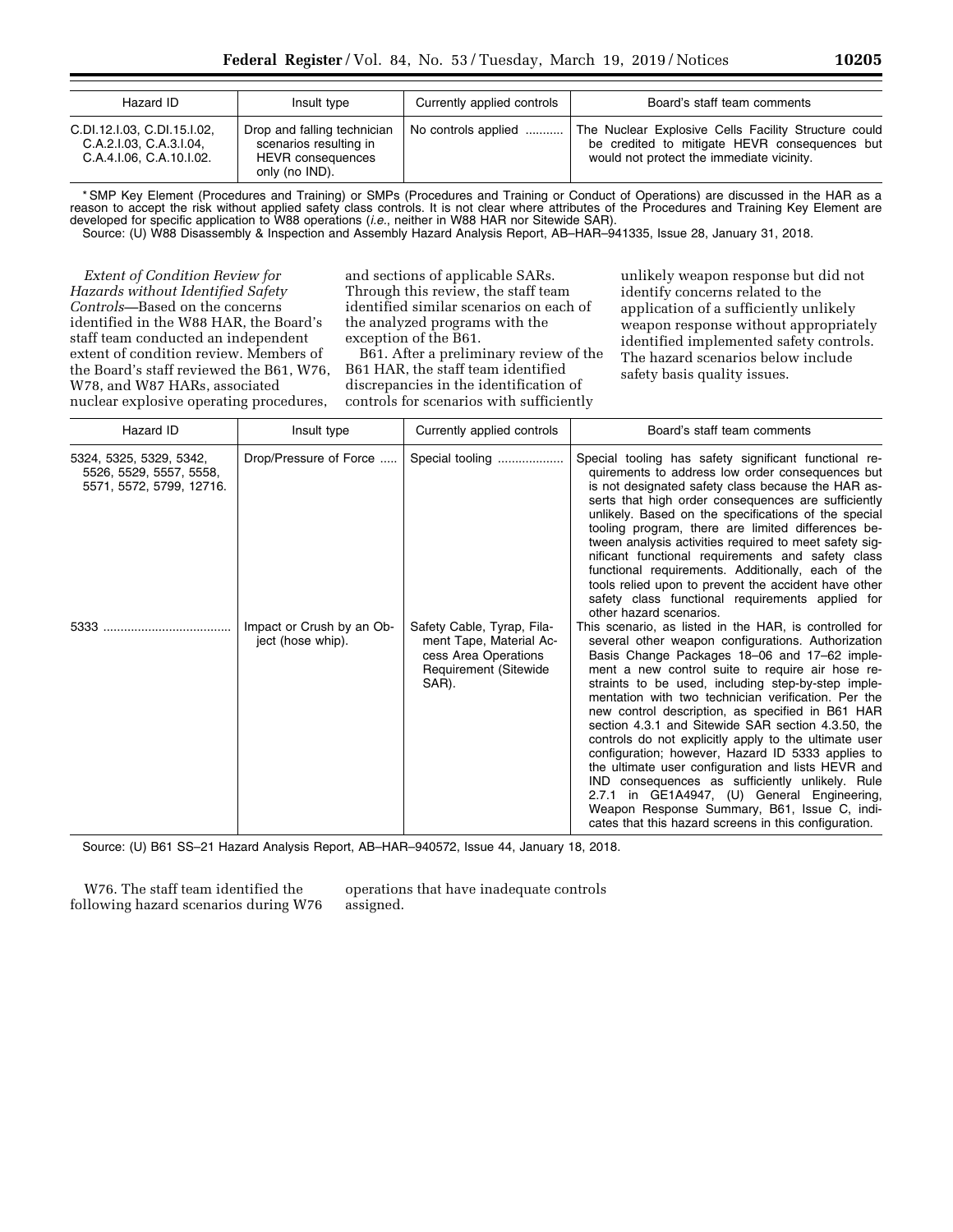| Hazard ID                                                                                                          | Insult type                            | Currently applied controls            | Board's staff team comments                                                                                                                                                                                                                                                                                                                                                                                                                                                                                                                                                                                                                                                                                                                                                                                                                                                |
|--------------------------------------------------------------------------------------------------------------------|----------------------------------------|---------------------------------------|----------------------------------------------------------------------------------------------------------------------------------------------------------------------------------------------------------------------------------------------------------------------------------------------------------------------------------------------------------------------------------------------------------------------------------------------------------------------------------------------------------------------------------------------------------------------------------------------------------------------------------------------------------------------------------------------------------------------------------------------------------------------------------------------------------------------------------------------------------------------------|
| 2.1.16.3, 2.1.17.3, 2.1.18.3                                                                                       | Mechanical Impact                      | Facility Structure                    | Section 3.4.2.2.6 of the HAR states: "Given the nature<br>of these operations and the actions that would be<br>required to produce a weapon response, no addi-<br>tional Task Exhaust or Pump Fixture controls are<br>assigned to further reduce the potential for an im-<br>pact from these items. The event contributors for<br>Rules 2.1.16.3, 2.1.17.3, 2.1.18.3, 2.1.20.3, and<br>2.1.21.3, which are all uncased [high explosive] con-<br>figurations, are dominated by an impact from a Pro-<br>duction Technician that trips and falls into the<br>uncased HE [high explosive] configuration. No con-<br>trols were identified that could further reduce the po-<br>tential for a trip." Facility Structure is credited to<br>mitigate HEVR consequences, but no sufficient con-<br>trols are applied to prevent IND or protect imme-<br>diate vicinity from HEVR. |
| 2.1.13.8, 2.1.14.11,<br>2.1.14.16, 2.1.14.2,<br>2.1.14.4, 2.1.23.16,<br>2.1.23.18, 2.2.2.21,<br>2.2.2.24, 2.2.5.8. | Mechanical Impacts to the<br>CSA.      | <b>Personnel Evacuation</b><br>(SAC). | The referenced scenarios list a Burning Dispersal re-<br>sponse of sufficiently unlikely; however, the applica-<br>ble weapon response summary document lists the<br>burning dispersal response as screened. The prior<br>revision of the weapon response summary docu-<br>ment lists the burning dispersal response as suffi-<br>ciently unlikely, so the HAR appears to present out-<br>dated information.                                                                                                                                                                                                                                                                                                                                                                                                                                                               |
|                                                                                                                    | Mechanical Drop/Topple/<br>Swing/Push. | <b>Personnel Evacuation</b><br>(SAC). | The referenced rule is not listed in the referenced<br>weapon response summary document. The prior re-<br>vision of the weapon response document contained<br>a rule that was formerly applicable. Based on the<br>current weapon response summary document, the<br>staff team concluded there is no control deficiency<br>in this instance.                                                                                                                                                                                                                                                                                                                                                                                                                                                                                                                               |

Source: (U) W76–0/1 SS–21 Assembly, Disassembly & Inspection, and Disassembly for Life Extension Program Operations Hazard Analysis Report, RPT–HAR–255023, Issue 71, November 30, 2017.

W78. The staff team identified the following hazard scenarios during W78

operations that have inadequate controls assigned.

| Hazard ID                               | Insult type          | Currently applied controls             | Board's staff team comments                                                                                                                                                                                                                    |  |  |
|-----------------------------------------|----------------------|----------------------------------------|------------------------------------------------------------------------------------------------------------------------------------------------------------------------------------------------------------------------------------------------|--|--|
| B.2.H.1, B.3.H.1, B.4.H.1               | Exothermic Reaction  | Sufficient control set for<br>HEVR.    | The HAR inappropriately uses combined frequency<br><i>(i.e.,</i> initiating event frequency with weapon re-<br>sponse) to remove IND from further consideration.<br>However, sufficient controls applied for HEVR con-<br>sequences.           |  |  |
| Sitewide SAR, (Rule 4.4.3)              | Lightning            | W78 Transportation Con-<br>figuration. | The HAR asserts that the mitigated weapon response,<br>with the applied control, is sufficiently unlikely, so no<br>additional controls were applied. Similar concerns<br>apply to other weapon programs.                                      |  |  |
| Transportation SAR, (Rule<br>$3.1.3$ ). | Hydraulic Fluid Fire | No controls applied                    | No controls applied for high order consequences. Ac-<br>cording to the Transportation SAR, "Based on<br>weapon response, no credible response as fre-<br>quency is Sufficiently Unlikely." Similar concerns<br>apply to other weapon programs. |  |  |

Source: (U) W78 Step II Disassembly & Inspection and Repair Hazard Analysis Report, AB–HAR–319393, Issue 63, September 22, 2017; (U) Transportation SAR, AB–SAR–940317, Issue 81, September 19, 2017; (U) Sitewide SAR, AB–SAR–314353, Issue 288, January 31, 2018.

W87. The Board's staff team reviewed the disassembly portion of the W87 HAR. Although not reviewed, similar concerns likely exist with the assembly portion of the W87 HAR. The identified hazard scenarios of concern apply a

sufficiently unlikely weapon response for a high order consequence. In several instances, the control set is adequate; however, there is a safety basis quality issue with the documentation of the control. With the remaining instances, a sufficiently unlikely weapon response for a high order consequence exists without an appropriately documented control.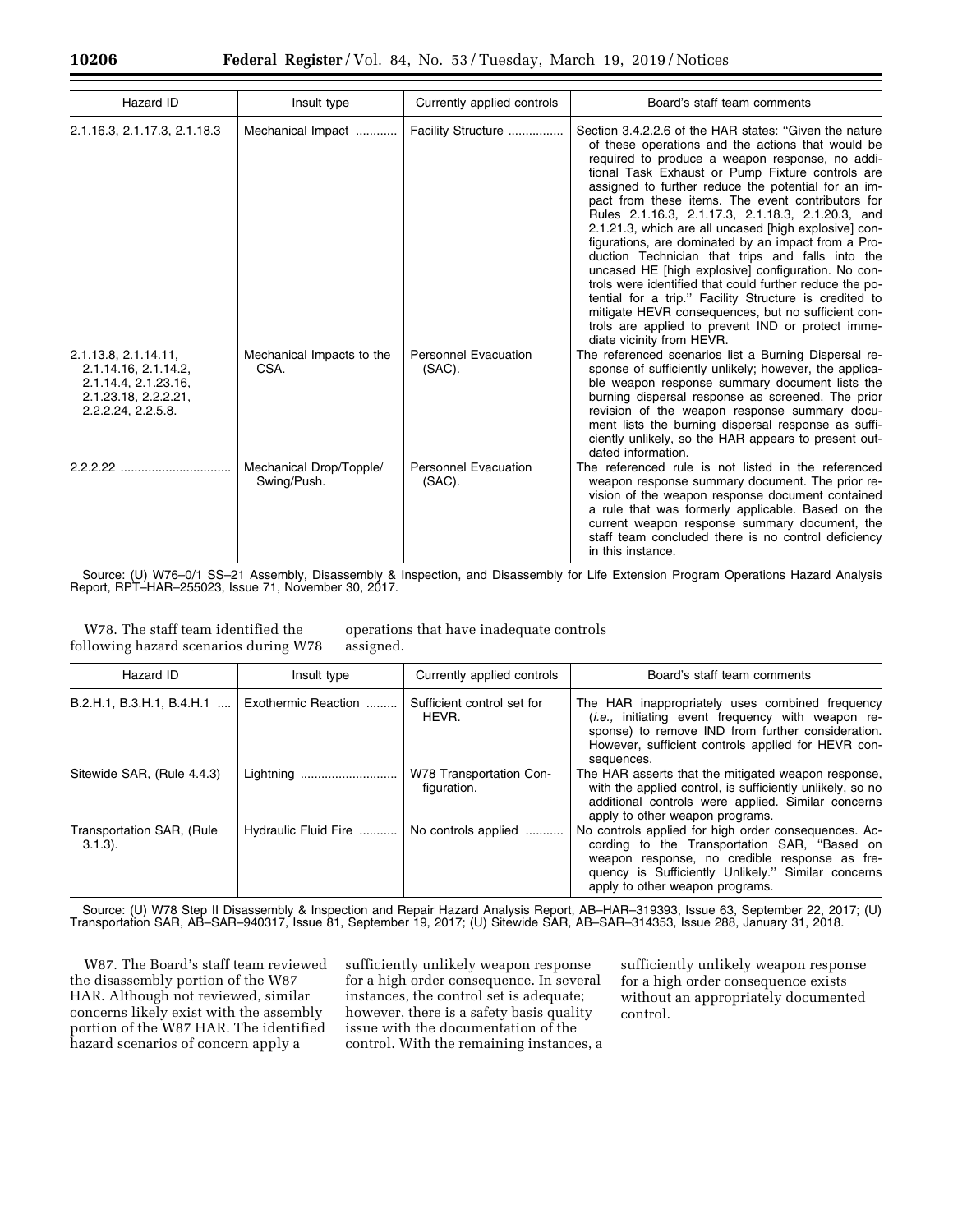| Hazard ID                                                                                                                                                                                                                    | Insult type                                                                                 | Currently applied controls                                                                                             | Board's staff team comments                                                                                                                                                                                                                                                                                                                                                                                                                                                                                                                                                                                                                                                                                                                                                                                                                                                                                                                                                                                                     |
|------------------------------------------------------------------------------------------------------------------------------------------------------------------------------------------------------------------------------|---------------------------------------------------------------------------------------------|------------------------------------------------------------------------------------------------------------------------|---------------------------------------------------------------------------------------------------------------------------------------------------------------------------------------------------------------------------------------------------------------------------------------------------------------------------------------------------------------------------------------------------------------------------------------------------------------------------------------------------------------------------------------------------------------------------------------------------------------------------------------------------------------------------------------------------------------------------------------------------------------------------------------------------------------------------------------------------------------------------------------------------------------------------------------------------------------------------------------------------------------------------------|
| B.ISMO.14.D.02,<br>B.ISMO.16.D.02.                                                                                                                                                                                           |                                                                                             | Special Tooling.<br>Verification of Proper In-<br>stallation of the Nuclear<br>Explosive/Tooling Inter-<br>face (SAC). | While the staff team believes the control set to be<br>adequate, the documentation of the hazard scenario<br>does not appear to be fully developed. Tables<br>$3.4.2.2.3 - 5$ and $-6$ of the HAR state that the par-<br>ticular high order consequence related to the suffi-<br>ciently unlikely weapon response is not carried for-                                                                                                                                                                                                                                                                                                                                                                                                                                                                                                                                                                                                                                                                                           |
| D32WS-48, D32WS-52,<br>D32WS-86, D32WS-100,<br>D32WS-129.                                                                                                                                                                    | Drop of weapon compo-<br>nent and/or tooling onto<br>configuration, Falling<br>technician.  | No controls applied                                                                                                    | ward for further evaluation, <i>i.e.</i> , control selection.<br>Table 3.4.2.1.3–3 of the HAR states that the particular<br>high order consequence related to the sufficiently<br>unlikely weapon response is not carried forward for<br>further evaluation, i.e., control selection.                                                                                                                                                                                                                                                                                                                                                                                                                                                                                                                                                                                                                                                                                                                                           |
| B.ISMO.24.I.03, (3rd in-<br>stance, Rule 2.1.4.26a),<br>B.ISMO.24.I.09, (1st in-<br>stance, Rule 2.1.4.25a),<br>B.ISMO.24.I.09, (2nd in-<br>stance, Rule 2.1.4.25a),<br>B.ISMO.24.I.09, (3rd in-<br>stance, Rule 2.1.4.25a). | Drop of weapon compo-<br>nent and/or tooling onto<br>configuration, Falling<br>Technician.  | No controls applied                                                                                                    | Table 3.4.2.1.3–4 of the HAR states that the particular<br>high order consequence related to the sufficiently<br>unlikely weapon response is not carried forward for<br>further evaluation, <i>i.e.</i> , control selection. An example<br>of special tooling that could be dropped and result<br>in an impact to the sensitive area of the component<br>(per CODT-2004-0295 Rev. 6, the Lawrence Liver-<br>more National Laboratory weapon response sum-<br>mary document) is any of the three quide bearings<br>during their removal. The removal of the guide bear-<br>ings occurs after a protective cover (Skull Cap) has<br>been removed, but before the component is re-<br>moved. Note that the Skull Cap is not a credited<br>safety class control. The Skull Cap is analyzed for a<br>particular force but has not been evaluated to en-<br>sure it could perform a safety requirement if need-<br>ed. For a falling technician, the impact location is<br>not controlled to prevent impact to the sensitive<br>area. |
|                                                                                                                                                                                                                              | Drop of hand tool onto<br>sensitive area of compo-<br>nent.                                 | No controls applied                                                                                                    | HAR does not include this scenario for the unique op-<br>eration and configuration analogous to Hazard ID<br>D32WS-86 above.                                                                                                                                                                                                                                                                                                                                                                                                                                                                                                                                                                                                                                                                                                                                                                                                                                                                                                    |
| D32WS-70                                                                                                                                                                                                                     | Drop of flashlight with elec-<br>trical coupling.                                           | Approved Equipment Pro-<br>gram.                                                                                       | Section 3.3.2.1 of the HAR states that the electrical<br>hazard is sufficiently unlikely, and therefore, not car-<br>ried forward for further evaluation. CODT-2004-<br>0295 Rev. 6 states that the weapon response does<br>not screen. However, CODT-2004-0295 Vol. 2<br>Rev. 3 clarifies that the weapon response screens.<br>The staff team concluded that the scenario does<br>screen, but the discussion in Section 3.3.2.1 is inap-<br>propriate, and lack of a singular weapon response<br>summary document makes for unclear documenta-<br>tion.                                                                                                                                                                                                                                                                                                                                                                                                                                                                        |
| D33WSa-18, D34WS-12,<br>D34WS-14.                                                                                                                                                                                            | Drop of weapon compo-<br>nent and/or tooling onto<br>configuration.                         | No controls applied                                                                                                    | Table 3.4.2.1.3–3 in the HAR states that the high<br>order consequence is sufficiently unlikely and the<br>hazard is not carried forward for further evaluation.                                                                                                                                                                                                                                                                                                                                                                                                                                                                                                                                                                                                                                                                                                                                                                                                                                                                |
| D34WS-41                                                                                                                                                                                                                     | Falling technician while<br>carrying special tooling<br>(metal with hard corners/<br>edge). | No controls applied                                                                                                    | Table 3.4.2.1.3–3 in the HAR states that the high<br>order consequence is sufficiently unlikely and the<br>hazard is not carried forward for further evaluation.                                                                                                                                                                                                                                                                                                                                                                                                                                                                                                                                                                                                                                                                                                                                                                                                                                                                |
|                                                                                                                                                                                                                              | Falling technician resulting<br>in an impact to the sen-<br>sitive area of component.       | No controls applied                                                                                                    | The HAR's Appendix does not include this scenario<br>for the unique operation and more sensitive orienta-<br>tion (after rotating) of configuration analogous to<br>Hazard ID D34WS-41 above. Similar hazard sce-<br>narios (D34WS-43, D34WS-50, D34WS-60) as-<br>sume the technician will only impact the side of the<br>unit. The staff team believes a direct impact from a<br>falling technician to the sensitive area is a credible<br>hazard.                                                                                                                                                                                                                                                                                                                                                                                                                                                                                                                                                                             |
| B.ISMO.26.I.01                                                                                                                                                                                                               | Drop of Hand Tool onto<br>configuration.                                                    | No controls applied                                                                                                    | The HAR's Appendix states that the orange stick is<br>the only tool used during this configuration and that<br>weapon response "a" applies. The staff team notes<br>that the selected weapon response (2.1.5.15) does<br>not relate to the discussion in the HAR's Appendix.<br>The more sensitive orientation (after rotating) is not<br>considered. The staff team believes that given the<br>postulated energies, weapon response 2.1.5.11b<br>would be applicable. That response is applicable<br>because any postulated impact could occur over the<br>sensitive area. However, if the orange stick is the<br>only tool that can be used in this task, then this haz-<br>ard scenario would not be credible.                                                                                                                                                                                                                                                                                                               |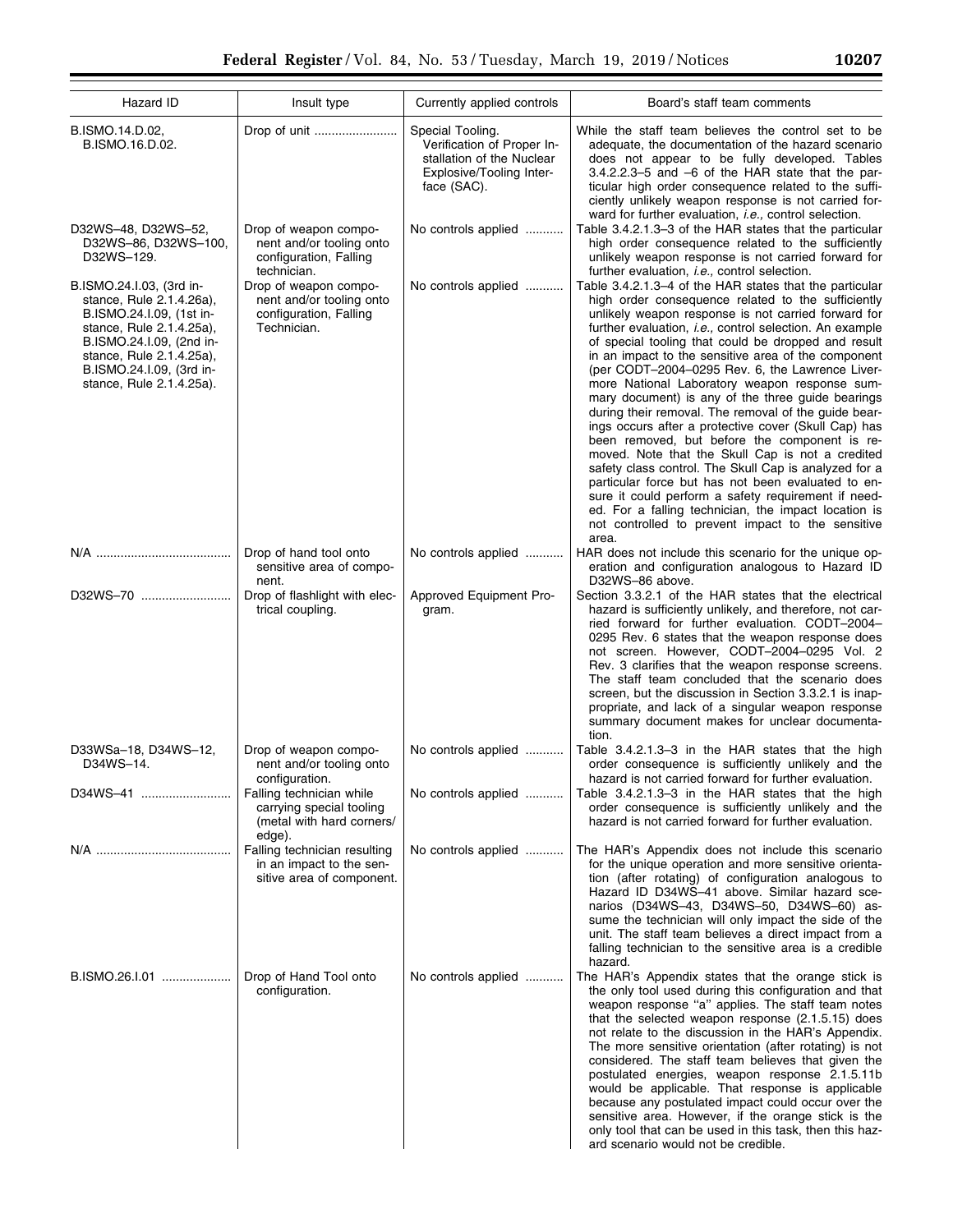| Hazard ID      | Insult type                                                                         | Currently applied controls | Board's staff team comments                                                                                                                                                                                                                                                                                                                                                                                                                                                                                                                                                                                                                  |  |
|----------------|-------------------------------------------------------------------------------------|----------------------------|----------------------------------------------------------------------------------------------------------------------------------------------------------------------------------------------------------------------------------------------------------------------------------------------------------------------------------------------------------------------------------------------------------------------------------------------------------------------------------------------------------------------------------------------------------------------------------------------------------------------------------------------|--|
| B.ISMO.26.I.03 | Drop of special tooling<br>onto configuration.                                      | No controls applied        | The HAR's Appendix states that the design of the tool<br>prevents a direct impact to the sensitive area of the<br>component; therefore, weapon response "a" is ap-<br>plied. There is not an adequate basis for this asser-<br>tion. While the weapon response summary docu-<br>ment provides a probe size example, it also states<br>the "b" weapon response applies if the insult is over<br>the sensitive area. The staff team believes the spe-<br>cial tooling could impact the sensitive area; there-<br>fore, weapon response "b" should be applied. Addi-<br>tionally, the tooling has sharp <i>(i.e.</i> , 90 degree) cor-<br>ners. |  |
|                | Technician trips resulting in<br>an impact to the sen-<br>sitive area of component. | No controls applied        | The HAR's Appendix does not include this scenario<br>for the same configuration and orientation analo-<br>gous to Hazard ID B.ISMO.26.I.03 above.                                                                                                                                                                                                                                                                                                                                                                                                                                                                                            |  |
| N/A            | Mechanical impact due to<br>hand tool drop.                                         | No controls applied        | Rule 2.1.5.24a is not referenced in the HAR's Appen-<br>dix. However, the "a" weapon response is used to<br>develop the impact scenario frequencies in Table<br>3.4.2.1.3–2. There is not an adequate basis for the<br>selection of the "a" weapon response usage. The<br>reviewers believe the special tooling could impact<br>the sensitive area; therefore, weapon response "b"<br>should be applied. Additionally, most articles of tool-<br>ing have sharp ( <i>i.e.</i> , 90 degree) corners.                                                                                                                                          |  |

Source: (U) W87 Step II Assembly and Disassembly & Inspection Hazard Analysis Report, AB–HAR–940626, Issue 41.

#### **Appendix 1 References**

[1] Defense Nuclear Facilities Safety Board, Review of Hazard Analysis Reports, Pantex Plant, Washington, DC, July 6, 2010.

[2] Department of Energy, Hazard Analysis Reports for Nuclear Explosive Operations, DOE–NA–STD–3016–2006, Washington, DC, 2006.

[3] Department of Energy, Preparation Guide for U.S. Department of Energy Nonreactor Nuclear Facility Documented Safety Analyses, DOE–STD–3009–1994 Chg Notice 3, Washington, DC, 2006.

[4] Tifany Wyatt, Babcock & Wilcox Technical Services Pantex, LLC, Documented Safety Analysis Upgrade Initiative Project Plan, Issue 3, Pantex Plant, May 17, 2011.

[5] Authorization Basis Department, Babcock & Wilcox Technical Services Pantex, LLC, The Documented Safety Analysis Improvement Plan (DSAIP), Revision 1, Pantex Plant, July 25, 2013.

[6] Safety Analysis Engineering Department, Consolidated Nuclear Security, LLC, The Documented Safety Analysis Improvement Plan (DSAIP), Revision 3, Pantex Plant, February 16, 2015.

[7] Safety Analysis Engineering Department, Consolidated Nuclear Security, LLC, The Documented Safety Analysis Improvement Plan (DSAIP), Revision 4, Pantex Plant, February 29, 2016.

[8] Safety Analysis Engineering Department, Consolidated Nuclear Security, LLC, The Documented Safety Analysis Improvement Plan (DSAIP), Revision 5, Pantex Plant, September 21, 2017.

[9] Memorandum from M.S. Beck to K.D. Ivey, Quality of Pantex Safety Basis Submittals, Pantex Plant, February 20, 2018.

[10] Title 10, Code of Federal Regulations. Part 830, Nuclear Safety Management, January 1, 2011.

[11] Department of Energy, Hazard Analysis Reports for Nuclear Explosive Operations, DOE–NA–STD–3016–2016, Washington, DC, 2016.

[12] NNSA Production Office, Justification for Continued Operations for W88 Uncased HE Operations,  $\tilde{P}X$ –JCO–17–09, Pantex Plant, May 2017.

[13] Consolidated Nuclear Security, LLC, Problem Identification and Evaluation Processing Form, Review ID 20392, Pantex Plant, January 16, 2018.

[14] Consolidated Nuclear Security, LLC, Falling Man Awareness Training, PX–3864, Pantex Plant, 2014.

[15] Defense Nuclear Facilities Safety Board, Letter from Peter S. Winokur to Frank G. Klotz, Washington, DC, June 2, 2014.

[16] NNSA Nuclear Explosive Safety Study Group, Nuclear Explosive Safety Master Study of the Approved Equipment Program at the Pantex Plant Volume II—Special Tooling, Pantex Plant, May 31, 2013.

[17] Department of Energy, Specific Administrative Controls, DOE–STD–1186– 2016, Washington, DC, December 2016.

[18] Department of Energy, Preparation of Nonreactor Nuclear Facility Documented Safety Analysis, DOE–STD–3009–2014, Washington, DC, 2014.

[19] Defense Nuclear Facilities Safety Board, Pantex Plant Activity Report for Week Ending April 20, 2018, Pantex Plant, April 2018.

[20] Department of Energy, Implementation Guide for Use In Addresssing Unreviewed Safety Question Requirements, DOE–G– 424.1–1B, Chg. Notice 2, Washington, DC, 2013.

[21] Consolidated Nuclear Security, LLC, Pantex Plant Unreviewed Safety Questions Procedure, CD–3014, Pantex Plant, July 2017.

[22] Consolidated Nuclear Security, LLC, DNFSB Member Visit to Pantex—Joyce Connery, Pantex Plant, February 2018.

[23] Memorandum from K.A. Hoar to J. Papp, NNSA Production Office Expectations for Pantex Documented Safety Analysis

(DSA) Annual Updates, Pantex Plant, December 22, 2016.

#### **Findings, Supporting Data, and Analysis**

#### **Appendix 2**

# **Nuclear Safety Management at the Pantex Plant** 14

The Defense Nuclear Facilities Safety Board's (Board) conducted a safety investigation (preliminary safety inquiry) [1] of the implementation of Title 10, Code of Federal Regulations, Part 830 (10 CFR 830), Nuclear Safety Management, for nuclear explosive operations at the Pantex Plant located near Amarillo, Texas [2]. Overall, the inquiry team found that (1) portions of Pantex safety bases are deficient; (2) multiple components of the safety basis process are deficient; and (3) the National Nuclear Security Administration (NNSA) Production Office (NPO) and the contractor, Consolidated Nuclear Security, LLC (CNS), have been unable to resolve known safety basis deficiencies.

Pantex Safety Basis Requirements. Table 2 of 10 CFR 830, Subpart B, Safety Basis Requirements, prescribes the methodologies and requirements for preparation of safety analysis reports

<sup>14</sup>Report published on July 13, 2018, and subsequently modified to incorporate issuance of the JCO, *Justification for Continued Operations for Legacy Issues Associated with Documented Safety Analyses at Pantex,* dated June 29, 2018. Report does not reflect retraction of the JCO and issuance of the Safety Basis Supplement, *Safety Basis Supplement for Legacy Issues Associated with Documented Safety Analyses at Pantex,* dated September 18, 2018.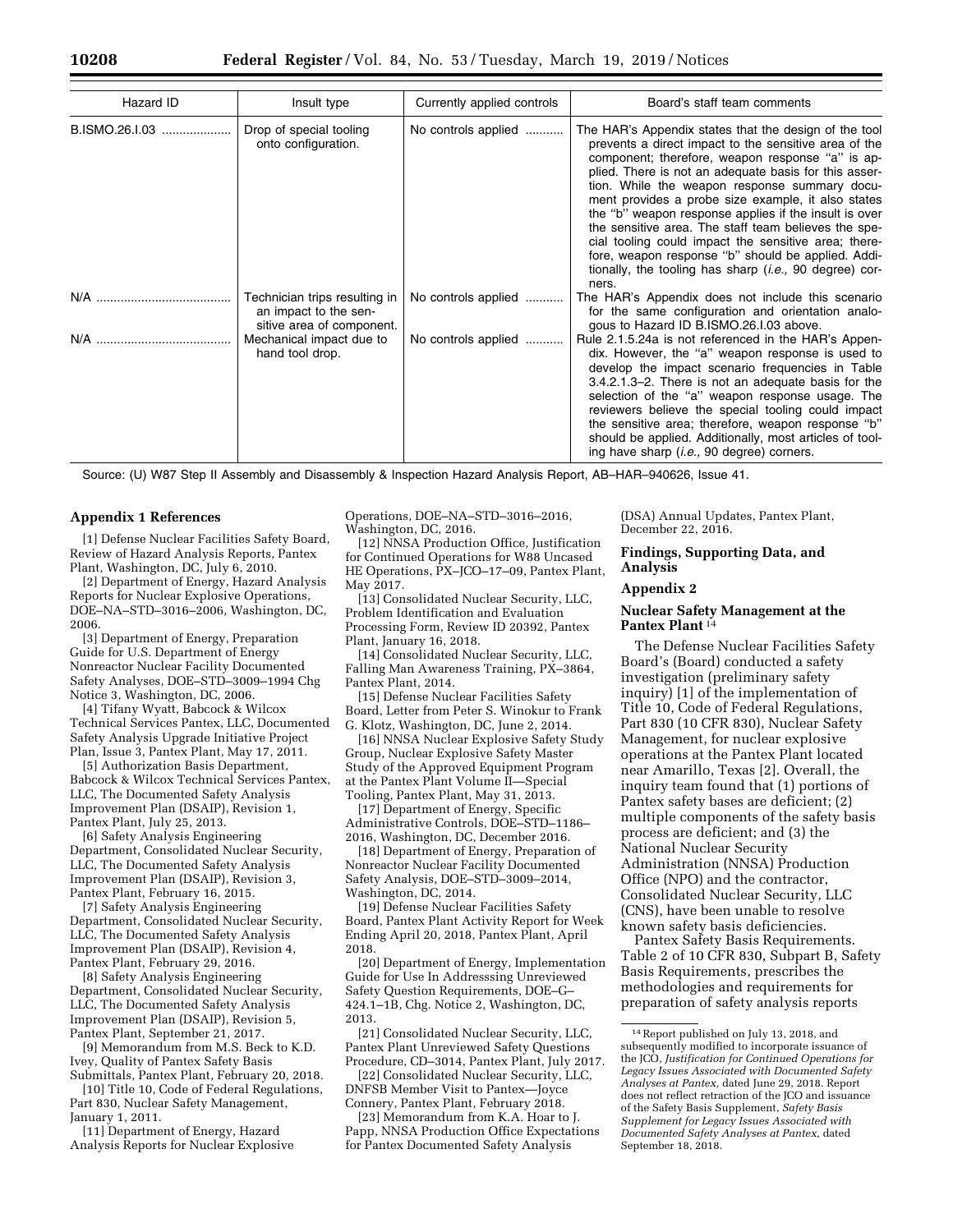(SAR) and hazard analysis reports (HAR) for nuclear explosive facilities and operations. SARs are required for the facilities associated with nuclear explosive operations. These SARs include the Sitewide SAR, Bays and Cells SAR, and various special purpose nuclear facility SARs. An approved method of meeting the requirements of 10 CFR 830 for SARs is described in Department of Energy (DOE) Standard 3009, Preparation Guide for U.S. Department of Energy Nonreactor Nuclear Facility Safety Analysis Reports [3]. HARs are required for specific nuclear explosive operations. Hazard analysis teams prepare HARs using weapon response inputs from the associated weapon design agencies. An approved method of meeting the requirements of 10 CFR 830 for HARs is described in Department of Energy (DOE) Standard 3016, Hazard Analysis Reports for Nuclear Explosive Operations [4].

Review Scope. The staff team reviewed the following areas in assessing compliance with 10 CFR 830:

• *Controls to Prevent/Mitigate Unscreened Weapon Hazard Scenarios.*  The staff team selected two HARs (*i.e.,*  W76 and W78) for review [5, 6]. It evaluated the hazard analyses in the HARs for events that result in inadvertent nuclear detonation (IND) and/or high explosive violent reaction (HEVR). For each event that was not screened as physically incredible by the weapon design agency, the staff team evaluated the adequacy of the safety control set to prevent or mitigate the event. Identification of hazard controls to ensure adequate protection is required by 10 CFR § 830.204.

• *Implementation of USQ Process.* An unreviewed safety question (USQ) process is required by 10 CFR § 830.203 to ensure that operations are conducted within the DOEapproved safety basis. The staff team evaluated the USQ process implemented at Pantex. It reviewed USQ procedures, specific deficiencies identified in a potential inadequacy of the safety analysis (PISA), and justifications for continued operations (JCO).

• *Safety Basis Maintenance.* SARs and HARs are required to be updated and maintained in accordance with 10 CFR § 830.202. These requirements obligate the contractor annually to submit updates or a letter stating no changes have been made since the last submittal. The staff team reviewed safety basis maintenance to include annual updates and improvement plans.

The staff team reviewed the pertinent documents, prepared agendas, and held onsite discussions with representatives

from NPO and CNS. It conducted the onsite visits during the weeks of May 28 and June 11, 2018. The onsite visits included observing nuclear explosive operations involving the W76 and W78 programs.

Conclusions. The staff team found that (l) portions of Pantex safety bases are deficient; (2) multiple components of the safety basis process are deficient; and (3) NPO and CNS have been unable to resolve known safety basis deficiencies. The conclusions are summarized below with the detailed evidence to follow:

• Portions of the safety bases are deficient in meeting 10 CFR § 830.204(b). There are high consequence hazards that (1) are not adequately controlled; (2) may have controls, but the controls are not clearly linked to the hazards; or (3) have controls that are not sufficiently robust or that lack sufficient pedigree to reliably prevent or mitigate the event. This conclusion is supported by observations 1 through 6 below.

• Multiple components of the safety basis process are deficient. (1) Contrary to 10 CFR § 830.202(c), CNS has failed to update annually the HARs and SARs. (2) Contrary to 10 CFR § 830.203(g), Pantex USQ procedures allow three days to correct discrepant-as-found conditions or implementation/execution errors without stopping operations, notifying DOE, or issuing a PISA. (3) Contrary to DOE G 424.1–1B, NPO and CNS revise existing JCOs instead of issuing new ones, thereby extending the expiration date and reliance on the compensatory measures beyond a year. (4) Contrary to DOE Guide 423.1–1B, CNS does not re-assess procedural controls via implementation verification reviews (IVR) every three years. This conclusion is supported by observations 7 through 10 below.

• NPO and CNS have been unable to resolve known safety basis deficiencies. (1) NPO and CNS have been unable to resolve several legacy conditions of approval (COA). (2) CNS has a Documented Safety Analysis Improvement Plan (DSAIP) that lacks sufficient information and resource loading required for the process to be successful, and is behind schedule. (3) Despite the fact that issues related to falling technician accident scenarios were identified in 2010, there is no timeline for improvements to be incorporated into the safety basis. This conclusion is supported by observation 11 below.

The staff team noted 11 observations over the course of its review that support these conclusions:

*1. Missing Specific Administrative Control (SAC) for Operators Applying Brakes on Testers*—The W76 HAR identifies multiple events with credible IND and HEVR consequences that require safety class controls but are prevented by an initial condition. The initial condition is a safety management program (SMP) (*i.e.,* Electrical Equipment Program for Testers). The SMP ensures that the design of electrical testers (*e.g.,* PT3746 Preset Tester) precludes mechanical and electrical insults to the weapon. The initial condition in the HAR references Section 18.2.3 of the Sitewide SAR. The Sitewide SAR, page 18–16, states that testers are ''[d]esigned to withstand the forces of a 95th percentile person falling into the tester without the tester tipping or moving the target'' [7]. However, this analysis relies on the operator engaging a wheel locking device. Therefore, the design requirements contained in the SMP are insufficient as the lone control for this event. The operator action of engaging the wheel locking device is not protected by a SAC and is not marked as a critical step in the procedures. Additionally, the tester is not credited as a safety class design feature in the hazard analysis tables. The review team concludes the safety control set for these events does not meet DOE requirements. CNS generated a problem identification and evaluation (PIE) form (PIE–18–537) and issued a PISA following the onsite discussions. The PISA was followed by a positive USQ determination.

*2. Analysis Supporting Adequacy of Safety Class Carts not Bounding*—The W78 HAR includes events involving toppling of a preparation cart while carrying various items. The weight of the cart and items on top of it are assumed to impact a weapon configuration. This event results in the need for safety class controls since IND and HEVR are not screened by the design agency. The preventive control for this event is the design of the preparation cart. The HAR, Section 4.3.l.l.2, credits the preparation cart with the functional requirement to ". withstand the forces imparted by a 95th percentile Production Technician as well as the forces due to a PC–3 [performance category–3] seismic event without toppling into the unit.'' However, the assumed weight of the items on the cart in the HAR event exceeds the assumed weight in the supporting engineering analysis [8]. Therefore, the engineering analysis does not adequately demonstrate that the preparation cart is capable of fulfilling its safety functional requirements. CNS generated a PIE form (PIE–18–539) and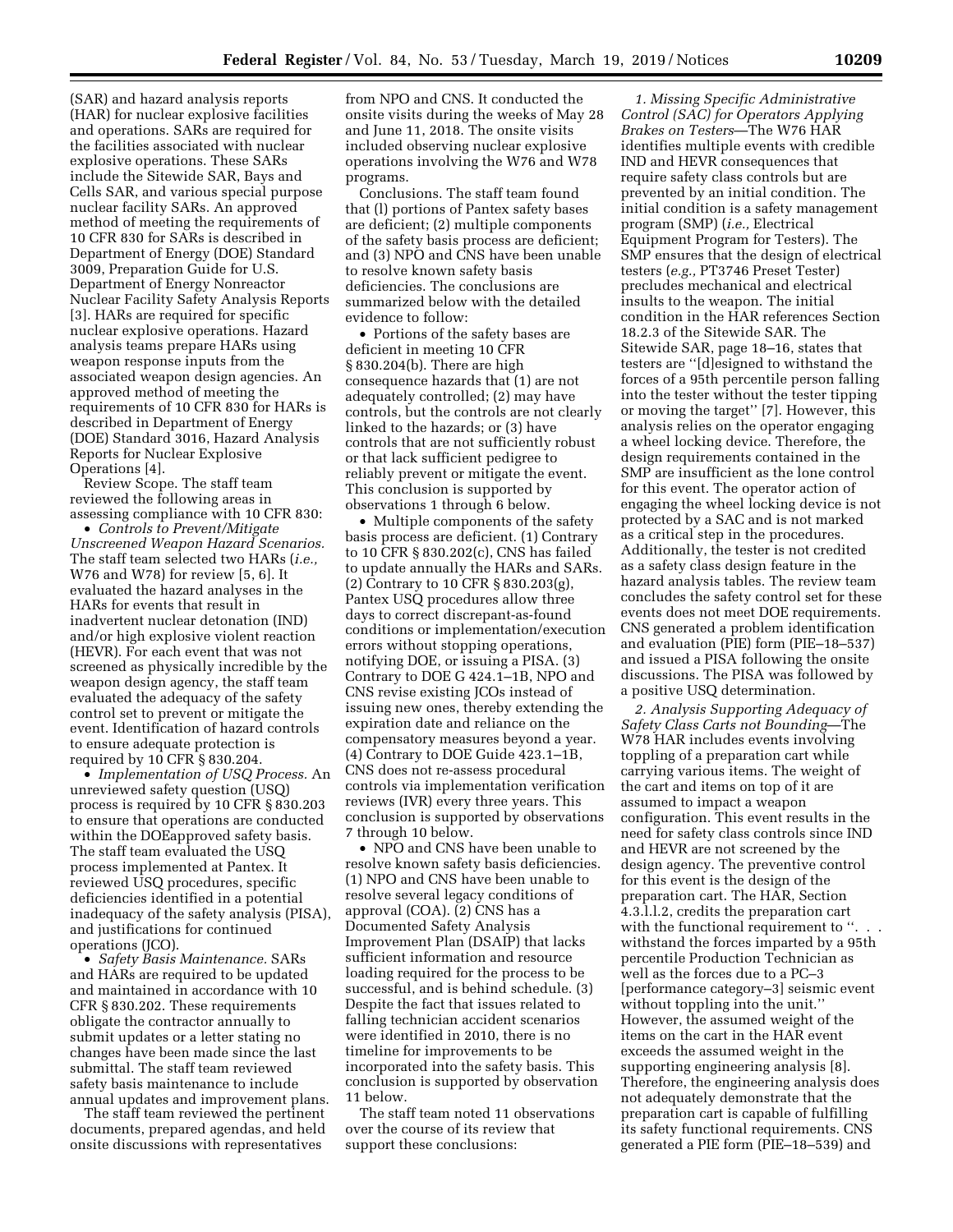issued a PISA following the staff team's onsite discussions. CNS followed the PISA with a positive USQ determination.

*3. Missing Safety Class Controls for Impact and Electrostatic Discharge (ESD) Events*—The W76 HAR identifies rolling impact and ESD events involving a weapon configuration that represents a general bin of 16 separate configurations. The rolling impact is caused by production technicians pushing ''freestanding equipment'' into the 16 different weapon configurations. Freestanding equipment is defined as equipment or tooling not attached to the facility and not hand carried. The rolling impact events require safety class controls since the design agency did not screen them for IND and HEVR. The ESD events are postulated from production technicians being in contact with freestanding equipment or the wrist strap checker. The documented safety analysis currently requires safety significant controls for these ESD events. The preventive control for the rolling impact and ESD events is a SAC (*i.e.,* W76 Operations—Control of Equipment and Tooling). Among other requirements, this SAC prohibits freestanding equipment not required by the W76 process from being placed within 6.5 feet of any W76 configuration installed in the assembly stand, insertion cart, or assembly carts. Designating this SAC for these events as a preventive control results in several errors:

• The SAC does not include all freestanding equipment that could cause a rolling impact or ESD event (*e.g.,* a tool box) to the weapon configurations. Therefore, this freestanding equipment excluded from the SAC represents an uncontrolled hazard.

• The ESD event involving a wrist strap checker credits the SAC as a preventive control, but the SAC does not include the wrist strap checker in the list of included equipment. Therefore, the wrist strap checker needs to be added to the SAC. The Nuclear Explosive Operating Procedures (NEOPs) and other technical procedures do include a safety requirement for production technicians to not bring the wrist strap checker near the weapon. However, this requirement does not flow down from this SAC.

• The SAC states that the 6.5-foot exclusion zone applies to W76 configurations installed in the assembly stand, insertion cart, or assembly carts. Although the majority of the 16 weapon configurations are processed in an assembly cart, the components that make up these configurations are processed on a bench or table. The SAC does not apply to operations on a bench or table.

• Some tools included in the list of freestanding equipment do not have wheels. Therefore, it is inappropriate to include these pieces of equipment in rolling impact events.

CNS generated a PIE form (PIE–18– 536) and issued a PISA following the onsite discussions. The PIE form states: ''A PISA was declared on 5/31/18, which resulted in pausing W76–0/1 Mechanical Assembly and Disassembly bay operations until operational restrictions were implemented.'' CNS followed the PISA with a positive USQ determination.

*4. Non-Credited Administrative Controls/Training Used in Place of Safety Class Controls for ESD Hazards*— The W76 HAR identifies multiple events with credible IND and HEVR consequences that are dispositioned by a ''Category 2 Equipment Evaluation.'' These events require safety class controls since the design agency did not screen them for IND and HEVR. The hazard analysis tables contain a note that refers to equipment evaluations for the Overhoff monitor/hose and wrist strap checkers (*i.e.,* EEE–06–0030 and EEE–06–0037, respectively) [9, 10]:

• EEE–06–0030 provides ''General Requirements'' that prescribe keeping the Overhoff more than 6.5 feet away from a nuclear explosive during ''Radiation Safety Usage.'' During ''Manufacturing Usage'' the Overhoff may make contact with a nuclear explosive using a short hose, which has a credited insulator. CNS personnel explained that during ''Manufacturing Usage'' the production technicians hold the Overhoff in one hand while guiding the hose to the nuclear explosive with the other hand (within  $\frac{1}{4}$  inch of the nuclear explosive). The NEOPs do not include safety requirements, critical steps, warnings, cautions, or general notes that alert the production technicians to potential hazards associated with dropping the Overhoff onto the nuclear explosive. CNS personnel stated in onsite discussions that hazards involving the Overhoff are not credible due to its intended use and production technicians' ''normal behavior'' via training; thus no control is identified for this hazard.

• EEE–06–0037 prescribes a 6.5-foot standoff distance for the wrist strap checker from all explosives and nuclear explosives and references P7–2003, Weapon Assembly/Disassembly Operations Requirements (U) [11], as the implementing procedure. P7–2003 is a general use level procedure that implements the standoff distance requirement for the wrist strap checker

via a boxed note. The staff team also reviewed the NEOPs that are criticaluse-level procedures (higher level than general use). The staff team found that the NEOPs include a safety requirement to not carry the wrist strap checker to the unit. The production technicians are required to be familiar with the NEOP safety requirements, but they are not required to read them prior to performing NEOP steps. The NEOPs also do not specify a specific standoff distance (*i.e.,* 6.5 feet). The wrist strap checker is secured to the wall in a bracket but may need to be removed for calibration. CNS personnel stated that production technicians and calibration technicians are trained to not bring the wrist strap checker within 6.5 feet of a nuclear explosive, referencing TABLE– 0068, Safety Checklist, which contains additional requirements for maintaining a 6.5-foot standoff distance to a nuclear explosive [12]. TABLE–0068, however, is not part of the technical safety requirements (TSR) for nuclear explosive operations.

The staff team finds that Pantex personnel ultimately rely on noncredited administrative controls and production technician training to implement safety class functional requirements for HAR events involving the Overhoff monitor/hose and wrist strap checkers. There are no credited safety class controls for these events. The review team concludes that this situation does not meet DOE requirements for identification of safety class controls for high consequence events, and as such represents a PISA. CNS has not declared a PISA regarding its controls for these hazards.

*5. Missing Safety Class Controls for Production Technician Tripping Hazards*—The W78 HAR identifies multiple events involving a production technician who trips and impacts the unit in various configurations. This event results in the need for safety class controls since IND and HEVR are not screened by the design agency. The hazard analysis tables do not identify controls specific to these events. Instead, the hazard analysis tables refer to Section 3.4.2.4 of the HAR, dedicated to evaluating impact hazards. Section 3.4.2.4 lists the identified controls for this hazard. After reviewing the list of controls, the most applicable control is a SAC (*i.e.,* W78 Process—Tripping Hazards), designated in the HAR to perform functions equivalent to a safetysignificant control. This SAC requires production technicians to check for tripping hazards once per shift.

The staff team traced the SAC requirement to NEOPs. The NEOPs do contain critical steps in their setups that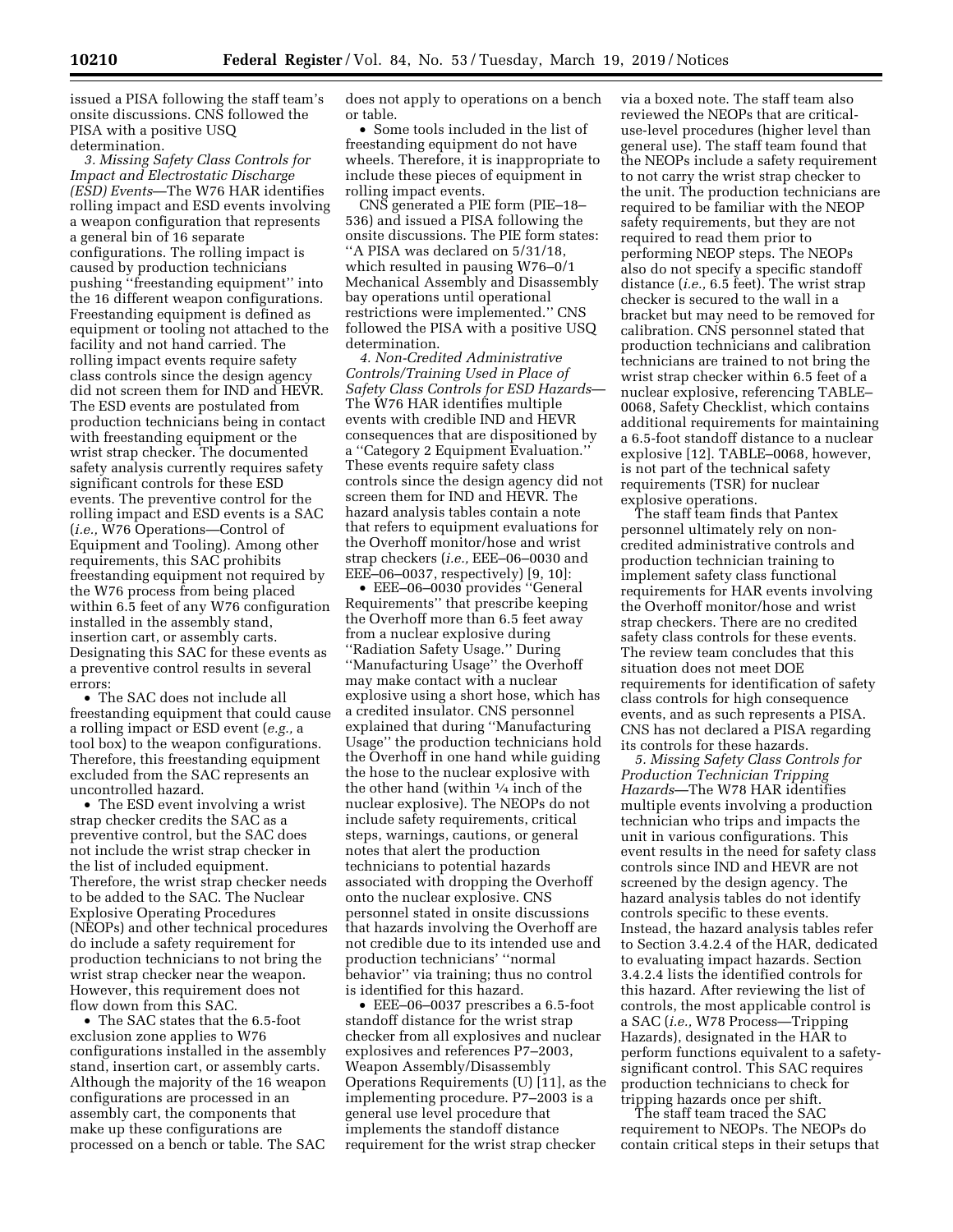require signature for ensuring tripping hazards have been removed. However, if this SAC is implemented to prevent the event (*i.e.,* production technician trip), it would be an inadequate safety class preventive measure because it does not prevent the tripping hazards from accumulating during operations. As a result, the review team concludes that the events involving a production technician trip are uncontrolled. During onsite discussions, Pantex personnel agreed that they do not have adequate controls in place for tripping events identified in the HAR. However, CNS personnel stated that this is a known deficiency and CNS is developing a JCO.15 Per 10 CFR § 830.203(g), CNS is required to enter the PISA process and implement operational restrictions prior to issuing a JCO. The review team concludes that this situation does not meet DOE requirements and as such represents a PISA. CNS has not declared a PISA regarding its controls for these hazards.

*6. Drop Hazards*—The W78 HAR identifies several drop events involving a shielded apron or various pieces of equipment, tooling, or materials impacting weapon configurations from a height of two or four feet. These events result in the need for safety class controls since the design agency did not screen them for high order consequences. A SAC (*i.e.,* W78 Process—Hand Lifts) is one of the credited controls to prevent this event. The SAC flows down to safety requirements at the beginning of the NEOPs. The SAC justifies reliance on production technician training by stating:

With the training to the technicians on not lifting hand tools, tooling, and materials over the unit unless required for the process and to only lift the object as high as required for the operation, both the frequency of a drop that would impact the units [is] reduced, and the possible impact energy is reduced if a drop were to occur. . . . Based on the height of the unit being worked on, there would be no reason to lift the hand tooling 2 feet over the unit and it would be an unnatural act to do so. It is not considered credible that the tooling would be lifted more than 2 feet over the unit and dropped.

Similarly, although not explicitly stated in the SAC, the NEOPs also cite a specific safety requirement for the shielded aprons to be relocated to staging cubicles or corridors out of direct line of sight of the cells when not in use. However, contrary to MNL– 293084, Pantex Writer's Manual for

Technical Procedures, the NEOPS do not provide critical steps or warnings when handling the specific equipment or materials, that when dropped, could initiate a high order consequence [13]. The staff team discussed the shielded apron and six different individual pieces of equipment considered in the HAR during the site visit. CNS stated that production technicians are sufficiently trained to not lift items more than 2 feet over the weapon. Given the high consequences, the SAC would be strengthened by adding additional specificity (*e.g.,* do not lift equipment higher than a set height above the weapon). In addition, consistent with MNL-293084, the NEOPs should include critical steps or warnings when handling specific equipment or materials that could initiate a high order consequence if dropped.

*7. Process for Discrepant As-Found Conditions*—The site USQ procedure, approved by NPO, does not comply with the requirements of 10 CFR 830 or recommendations of DOE Guide 424.1– 1B, Implementation Guide for Use in Addressing Unreviewed Safety Question Requirements [14].16 In situations when a ''discrepant as-found condition'' is observed for a TSR-related control, the procedure allows returning the system to the original condition as described in the documented safety analysis (DSA) within three days without having to declare a PISA, formally notifying DOE, performing an extent of condition review, or implementing any compensatory measures.

10 CFR § 830.203, *Unreviewed Safety Question Process,* requires the contractors to ''establish, implement, and take action consistent with a USQ process that meets the requirements of this section.'' Paragraph (g) of this section states: ''If a contractor responsible for a hazard category 1, 2, or 3 DOE nuclear facility discovers or is made aware of a potential inadequacy of the documented safety analysis, it must:

1. Take action, as appropriate, to place or maintain the facility in a safe condition until an evaluation of the safety of the situation is completed;

2. Notify DOE of the situation;

3. Perform a USQ determination and notify DOE promptly of the results; and

4. Submit the evaluation of the safety of the situation to DOE prior to removing any operational restrictions. . . . ''

CNS has prepared a USQ procedure, CD–3014, Pantex Plant Unreviewed

Safety Question Procedure [15], approved by NPO, that does not comply with the requirements of 10 CFR 830. More specifically, Procedure CD–3014 allows the following:

If the discrepant as-found condition can be restored to be within the DSA in a matter of hours, not to exceed three business days, a *PISA does not exist* [emphasis added]. This is limited to conditions where 1) an SSC [structure, system, or component] does not conform to the documented design description and specifications, or 2) implementation/execution errors, for which any immediate actions taken would be to return the facility to conditions described in the DSA. When the determination is made that the discrepant as-found condition can be fixed in three business days or less, the affected operations are restricted until actions are completed to restore compliance.

This contractor procedure and its NPO approval do not comply with the four fundamental elements of the USQ process as established by 10 CFR 830:

• The Pantex procedure restricts operations whereas 10 CFR 830 requires the contractor to place or maintain the facility in a safe condition.

• The Pantex procedure does not require DOE to be notified of the discrepancy and actions taken. As a result, CNS may operate the facility up to three days outside the DOE approved safety basis without DOE's formal knowledge of the situation.

• The Pantex procedure states that a PISA does not exist when a discrepant as-found condition can be resolved within three business days, whereas following 10 CFR 830 would result in a PISA followed by a USQ determination.

• The Pantex procedure does not require an evaluation of the safety of situation for submittal to DOE prior to removing the self-established operational restrictions, whereas 10 CFR 830 requires DOE's acknowledgement of the safety of the situation prior to the contractor removal of the operational restrictions.

During the discussions at the site, CNS and NPO personnel referred to an approval memorandum received from the NNSA Chief of Defense Nuclear Safety (CDNS) for application of the three-day grace period for not issuing a PISA. The CDNS memorandum [16], however, refers to conditions that involve defense in depth or other nonsafety SSCs because those SSCs ''wouldn't have LCOs [limiting condition for operations] associated with them but will normally wear out, or may be non-conforming for some other reason.'' While the CDNS's concurrence with a situation that involves non-safety related controls may be justified, its extension by Pantex to

<sup>15</sup>CNS issued the JCO titled, *Justification for Continued Operations for Legacy Issues Associated with Documented Safety Analyses at Pantex,* on June 29, 2018.

<sup>16</sup>CNS has prepared, and NNSA has approved, a USQ procedure for the Y–12 National Security Complex that contains the same deficiency and inconsistency with the requirements of 10 CFR 830.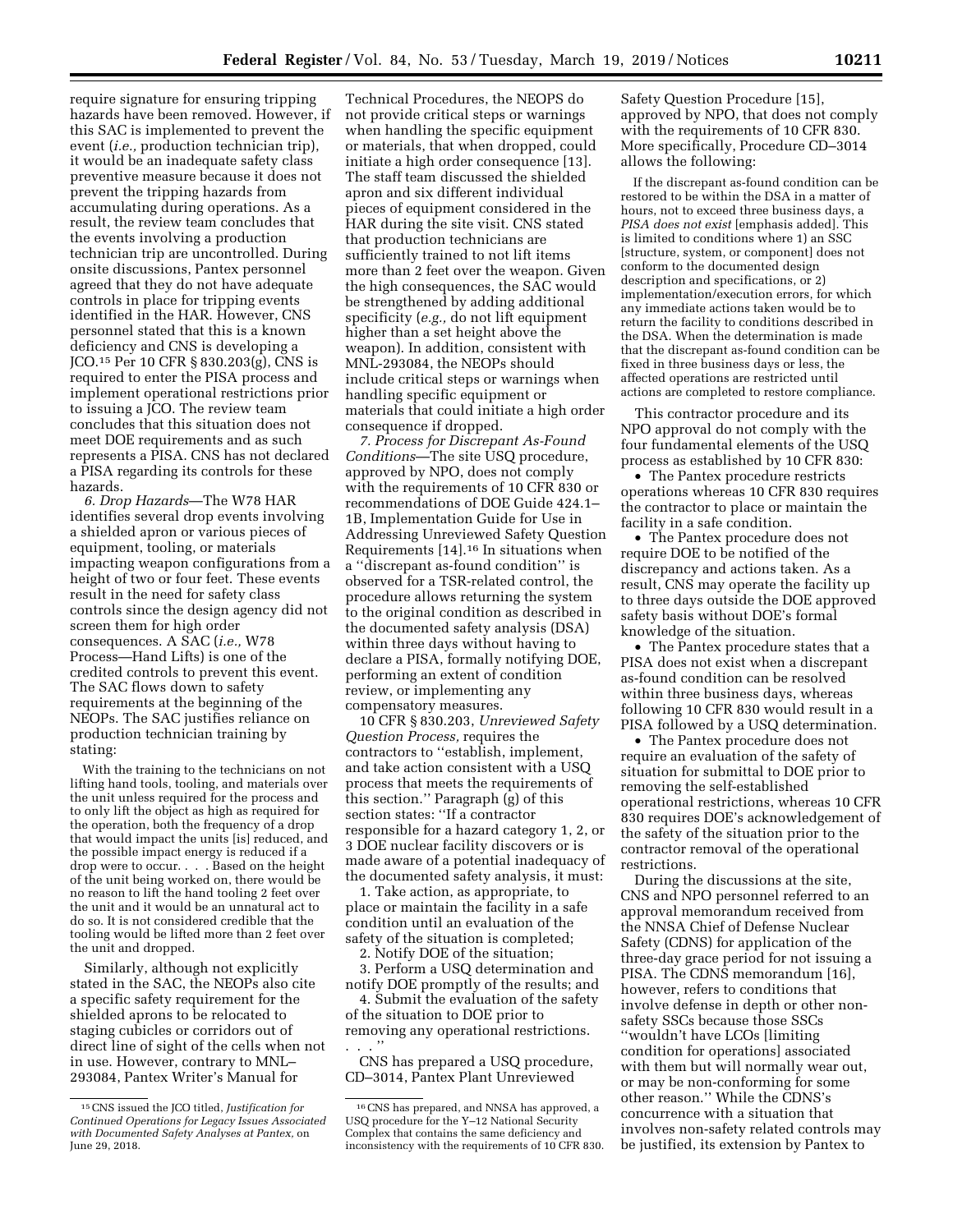safety-related and TSR controls is not permitted by DOE requirements of 10 CFR 830.

Additionally, Appendix C to CNS's USQ procedure, CD–3014, describes the PIE process that is a precursor to identification and declaration of a PISA. As part of the PIE process an inquiry is made [17]: ''Does the situation indicate a directive action Specific Administrative Control (SAC) may not provide the safety function assigned to it within the DSA?'' If the answer is ''yes,'' a PISA is declared. The staff review team concludes that, consistent with DOE requirements, SACs perform a safety class or safety-significant function and are part of the TSRs of the facility. SACs should not be subject to the USQ or PISA process; however, the analysis that led to the derivation of the SAC may be subject to the USQ/PISA process if the analysis is found to be incorrect. Any change to a SAC in order to perform its intended safety function should be considered a TSR change, and DOE must approve it. 10 CFR 830.205, Technical Safety Requirements, mandates contractors to "(2) Prior to use, obtain DOE approval of technical safety requirements and any change to technical safety requirements; and (3) Notify DOE of any violation of a technical safety requirement.'' This section of 10 CFR 830 is stand-alone and specific to the TSRs; it stands apart from the USQ process (*i.e.*, Section 203 of 10 CFR 830). As such, the staff team concludes that 10 CFR 830 requires a TSR violation to be directly reportable to DOE, and outside the USQ process.

An example of mishandling safetyrelated controls by using the USQ procedure CD–3014 occurred when a piece of safety-related electrical equipment failed testing in accordance with the in service inspection (ISI) requirement of the TSR for its commercial grade dedication. CNS issued a PISA on March 10, 2017, followed by a USQ determination [18], which CNS determined was negative and did not submit for DOE approval. The USQ determination stated that the piece of equipment credited was ''redundant'' and that CNS at a later date would provide DOE ''a change to Chapter 4 of the Sitewide SAR to delete [this piece], add [another piece of equipment] as a reference, and delete the ISI to inspect from the TSRs. . . . ''

DOE Guide 424.1–1B identifies that a failure of a safety-related control, identified in Chapter 4 of the DSA and part of the TSRs, would be reportable to DOE upon verification under a positive USQ determination. Revision of the associated TSR for the failed equipment and replacement by the new piece are

required to be completed and approved by DOE before lifting operational restrictions, and not at some later date when the DSA or the Sitewide SAR is revised. The staff review team notes that CNS has not successfully revised the Pantex Sitewide SAR via an annual update since 2014, and DOE has not approved the changes CNS has proposed in the last three years (including the change described above). Consequently, discrepancies exist between the approved Sitewide SAR and its associated set of controls (*i.e.*, the failed equipment) and the contractor's set of controls relied on to support ongoing operations (*i.e.*, the redundant equipment).

*8. Long Term JCOs*—Some JCOs last for several years without updating the relevant safety basis document, relying on compensatory measures without implementing rigorous controls (*i.e.*, engineered design features). Section 7 of CD–3014 states that ''[t]he purpose of a JCO is to make a temporary (*i.e.,* less than one year) change to the facility safety basis that would allow the facility to continue operating. . . . '' This statement, however, is not codified to lead to closure of the JCOs within a certain period of time (*i.e.,* less than one year) or incorporate the open JCOs into the next annual update of the safety basis documents, as required by DOE.

Per 10 CFR 830.202, Safety Basis, the contractors are required to ''(1) [u]pdate the safety basis to keep it current, and to reflect changes to the facility, the work and the hazards as they are analyzed in the documented safety analysis. (2) Annually submit to DOE either the updated documented safety analysis for approval or a letter stating that there has been no change in the documented safety analysis since the prior submission.''

These requirements of 10 CFR 830 serve two purposes: (1) Consolidate all positive USQs and JCOs prepared during the year into one safety basis document for DOE approval and (2) ensure that compensatory measures, and thus less reliable controls, implemented for temporary changes resulting from the JCOs do not become the permanent control for hazards.

CNS applies the JCO process to temporary changes as reflected in CD– 3014, and to allow deviations from approved safety basis documents. The latter application has resulted in JCOs extending over several years for multiple Pantex operations without CNS integrating them into the annual update of the safety bases. Consequently, CNS has relied heavily on compensatory measures for long periods of time while the JCOs are in effect [19–21].

*9. Maintenance of the DSA*—CNS has struggled to complete and obtain NPO approval of the yearly updates required by 10 CFR 830.202. Starting in 2015, NPO has not approved the annual updates CNS has submitted for the Sitewide SAR. In 2016, CNS was unable to meet the annual DSA update requirements for the Sitewide and Transportation SARs and the W76 and W78 HARs. As NPO rejected CNS's submittals, a backlog developed. This process culminated in three rejected submittals and five approvals total in 2017. Overall, this resulted in 11 of 16 SARs and HARs not being approved for annual updates in 2017. In particular, the Sitewide SAR has not been successfully updated and approved via the annual update process since 2014.

In lieu of completing the 2017 annual updates, CNS submitted, and NPO approved, a schedule to ''rework'' three previously submitted annual updates and catch up on the remainder with calendar year 2018 annual updates. If CNS successfully executes its plan to submit and obtain NPO approval of a full slate of 2018 annual updates, it will be back on course to meeting the DSA maintenance requirements.

*10. Safety Basis Assessments*—CNS has processes and procedures for performing management assessments and IVRs. The review team found sufficient evidence that management assessments of safety controls are being performed on a five-year schedule (*i.e.*, 20 percent per year). While a few assessments have been missed, the review team's analysis indicates that CNS is generally holding to that schedule.

However, CNS performs IVRs when there is a new TSR or a change to an existing TSR. DOE Guide 423.1–lB, Implementation Guide for Use in Developing Technical Safety Requirements, specifies that IVRs should be conducted every three years for controls susceptible to the degradation of human knowledge (*e.g.*, procedural controls) [22]. Therefore, CNS is not meeting the three-year guidance for re-verification of SACs. Furthermore, the review team's evaluation of the management assessments for SACs for the W76 and W78 indicated that these assessments rarely identify any strengths, weaknesses, findings, or observations. The Pantex DSAIP includes an effectiveness review for the management assessments, but CNS does not have a path forward to improve management assessments.

*11. Action on Known Deficiencies*— CNS currently is implementing a DSAIP to address several longstanding issues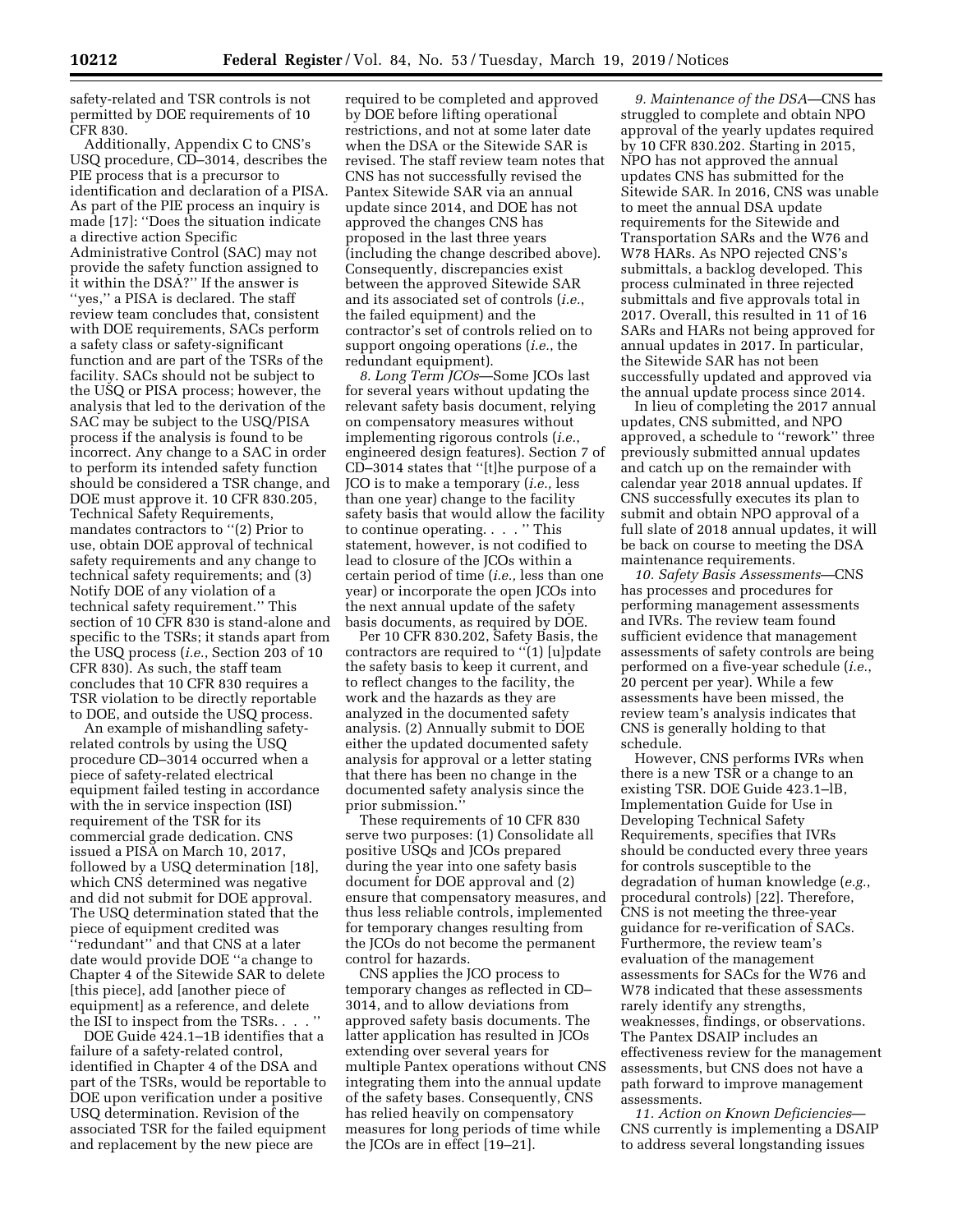with the Pantex safety bases [23]. The DSAIP has existed since 2013 and is currently in its fifth revision. CNS personnel informed the staff review team that there has been steady progress on a number of items contained in the fifth revision of the DSAIP. Of the three items scheduled for completion in calendar year 2017, CNS completed two. Seventeen items are scheduled for completion in 2018.

In addition, the DSAIP lacks detail. The plan is only a list of titles of activities with a targeted year for completion. It does not provide any detail of the scope and objectives for each task, the criteria that should be met for satisfactory execution, or the resources required for completion. While CNS representatives informed the staff review team that they understand the items listed and the tasks involved, the DSAIP does not include detail sufficient to allow verification of the accomplishments. Consequently, the staff team cannot independently verify that the plan is comprehensive, achievable, and on-track to meet the schedule for 2018 and beyond.

Over several iterations of the DSAIP, CNS has committed to working down a set of ''legacy'' COAs that existed prior to the creation of NPO. Originally, there were 40 COAs in this category, and 5 currently remain open. The current iteration of the DSAIP includes a task in fiscal year 2018 to develop metrics for tracking progress in resolving the remaining five COAs. Actual closure dates for the five remaining COAs currently are not identified in the schedule.

### **Appendix 2—References**

- 1. DNFSB, Board Notational Vote #Doc#2018–300–098, RFBA by Board Member Roberson to Publicly Release Documents Associated with the Pantex Inquiry, September 2018.
- 2. Code of Federal Regulations, Title 10, Part 830, Nuclear Safety Management, January 10, 2001.
- 3. Department of Energy, Preparation Guide for U.S. Department of Energy Nonreactor Nuclear Facility Documented Safety Analyses, Change Notice 3, DOE Standard 3009–94, March 2006.
- 4. Department of Energy, Hazard Analysis Reports for Nuclear Explosive Operations, DOE Standard 3016, September 2016.
- 5. Consolidated Nuclear Security, LLC, (U) W76–0/1 SS–21 Assembly, Disassembly & Inspection, and Disassembly for Life Extension Program Operations Hazard Analysis Report, Revision 71, RPT– HAR–255023, November 2017.
- 6. Consolidated Nuclear Security, LLC, (U) W78 Step II Disassembly & Inspection and Repair Hazard Analysis Report, Revision 63, AB–HAR–319393,

September 2017.

- 7. Consolidated Nuclear Security, LLC, (U) Sitewide Safety Analysis Report (SAR), Revision 288, AB–SAR–314353, January 2018.
- 8. Pantex Plant, (U) Preparation Cart, Revision 3, Engineering Analysis 000–2– 0836–ANL–03, June 2007.
- 9. Pantex Plant, (U) System Engineering Category 2 Electrical Equipment Evaluations, EEE–06–0030, Issue No. 010, March 2014.
- 10. Pantex Plant, (U) Category 2 Electrical Equipment Evaluation, EEE–06–0037, Issue No. 010, October 2013.
- 11. Pantex Plant, (U) Weapon Assembly/ Disassembly Operations Requirements, Issue P7–2003, AT, March 2013.
- 12. Pantex Plant, Safety Checklist, TABLE– 0068, Issue No. 033.
- 13. Consolidated Nuclear Security, LLC, Pantex Writer's Manual for Technical Procedures, MNL–293084, Issue No. 12.
- 14. Department of Energy, Implementation Guide for Use in Addressing Unreviewed Safety Question Requirements, Change Notice 1, DOE Guide 424.1–1 B, April 12, 2013.
- 15. Consolidated Nuclear Security, LLC, Pantex Plant Unreviewed Safety Question Procedure, CD–3014, Issue No. 18.
- 16. Don Nichols (NNSA Chief of Defense Nuclear Safety) to James Goss (NNSA Y–12 Site Office), memorandum dated February 2, 2010.
- 17. Consolidated Nuclear Security, LLC, Problem Identification and Evaluation Processing Form, PX–4633, Issue No. 14.
- 18. Consolidated Nuclear Security, LLC, Commercial Grade Dedication Testing of Delta Arresters, PIE–18750, USQD–17– 3434–A, February 24, 2017.
- 19. Consolidated Nuclear Security, LLC, Justification for Continued Operation for W80 ESD, PX–JCO–14–04, Revision 5, February 27, 2017.
- 20. Consolidated Nuclear Security, LLC, Justification for Continued Operation for B61 ESD, PX–JCO–14–05, Revision 5, October 4, 2016.
- 21. Consolidated Nuclear Security, LLC, Justification for Continued Operation for W88 Uncased HE Operations, PX–JCO– 17–09, Revision 2, January 11, 2018.
- 22. Department of Energy, Implementation Guide for Use in Developing Technical Safety Requirements, DOE Guide 423.1– lB, March 18, 2015.
- 23. Consolidated Nuclear Security, LLC, The Documented Safety Analysis Improvement Plan, Revision 5, SB–MIS– 941949, September 21, 2017.

### **Enclosure 1**

# **Board Letter to the Secretary of Energy Dated October 17, 2018, Titled** ''**Pantex Plant Special Tooling Program Review**''

The Honorable James Richard Perry Secretary of Energy U.S. Department of Energy 1000 Independence Avenue, SW Washington, DC 20585–1000 Dear Secretary Perry:

In September 2017, the Defense Nuclear Facilities Safety Board reviewed the special tooling program at the Pantex Plant. We identified five deficiencies within the special tooling program: (1) application of the Special Tooling Design Manual, (2) weld quality and application of non-destructive evaluation techniques, (3) pedigree of preventive maintenance and in-service inspection programs, (4) performance criteria within safety basis documentation, and (5) special tooling loading conditions. These deficiencies continue to exist within the special tooling program. Further information on each is provided in the enclosure.

Yours truly,

Bruce Hamilton

Acting Chairman Enclosure

c: Mr. Joe Olencz

### **Enclosure**

### **Pantex Plant Special Tooling Program Review**

This report details the deficiencies that the Defense Nuclear Facilities Safety Board's (Board) staff review team found within the special tooling program. Deficiencies exist in the application of the Pantex Plant (Pantex) Special Tooling Design Manual [1], assurance of weld quality and application of non-destructive evaluation (NDE) techniques, pedigree of preventive maintenance and inservice inspection (ISI) programs, utilization of performance criteria within safety basis documentation, and special tooling loading conditions. Based on these deficiencies, the National Nuclear Security Administration (NNSA) Production Office (NPO) and Consolidated Nuclear Security, LLC (CNS), have not demonstrated that the currently implemented process for design, fabrication, production usage, and maintenance of special tooling at Pantex assures that all special tooling can meet its required safety-related functions.

*Background.* Pantex utilizes special tooling to support and manipulate nuclear explosive components during operations at the plant. Special tooling functions as a passive design feature managed through the special tooling program, and is credited within the Pantex safety basis to meet minimum factors of safety. Adherence to these design criteria assures special tooling does not fail during normal and abnormal loading conditions. Failure of special tooling to meet its credited safety functions could lead to impacts to sensitive components of the nuclear explosive (*e.g.,* dropping of unit or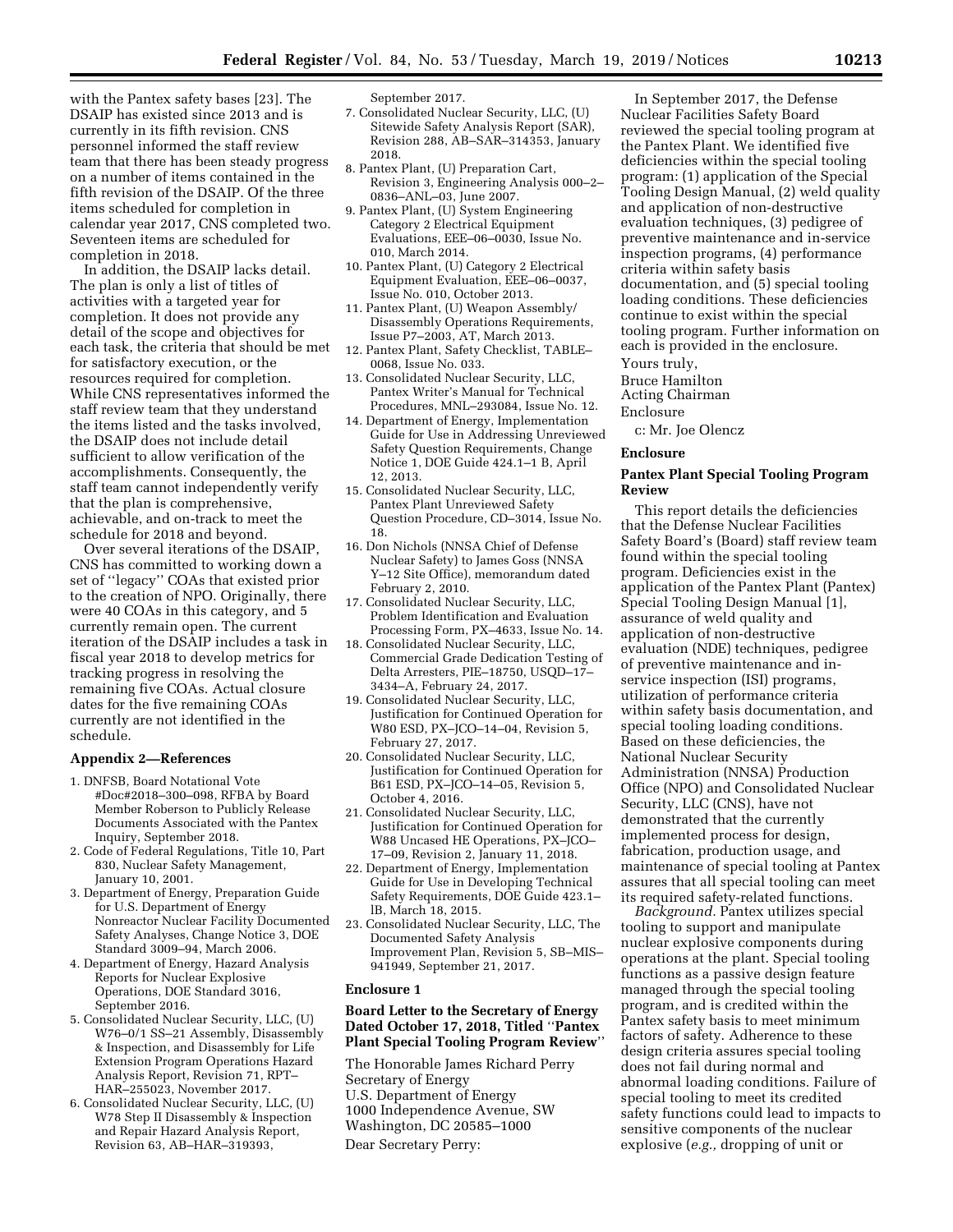equipment impacts onto the unit), potentially resulting in high order consequence events. The requirements for the special tooling program are identified in the NPO-approved Pantex Sitewide Safety Analysis Report [2], and specifics are flowed down into the contractor-established Special Tooling Design Manual, the General Requirements for Tooling Fabrication & Inspection [3], and the Special Tooling Operations [4] manual.

During the onsite review and followup teleconference, the staff review team evaluated various aspects of the Pantex special tooling program, including safety basis integration; flow down of functional requirements; technical support documentation and analyses; preventive maintenance and ISI of special tooling; quality assurance requirements and processes; and corrective actions resulting from nuclear explosive safety (NES) evaluations, the CNS Special Tooling Top-Down Review [5], and the 2015 NPO Special Tooling Assessment [6].

The staff review team evaluated the special tooling program and its ability to ensure that credited pieces of special tooling are adequately designed, fabricated, and inspected, ensuring their ability to perform safety significant and/ or safety class functions. During this review, the staff review team evaluated more than 75 special tooling designs, including a vertical slice of special tooling for the B61 program and a horizontal slice of common special tooling designs across weapon programs (*e.g.,* vacuum lifting fixtures, lifting and rotating fixtures, and workstands). Evaluation of the B61 special tooling allowed the staff review team to examine some of the oldest and newest tooling designs that are currently authorized for use. The staff review team noted deficiencies, opportunities for improvement, and noteworthy practices, which will be described in further detail in the remainder of this report.

*Content and Application of Special Tooling Design Manual.* No consensus or industry standards currently govern the design, fabrication, inspection, and maintenance of special tooling, including factors of safety, weld inspections, and quality assurance practices. Because there are no standards specifically applicable to these aspects of special tooling, the guidance and requirements provided in the Special Tooling Design Manual frequently do not have documented or cited bases.

*Deviations from Manual Guidance*— The staff review team identified multiple instances where Pantex did not

meet the requirements and guidance in the Special Tooling Design Manual. For example, Pantex currently does not perform NDE for special tooling welds with low factors of safety, which appears to be in direct conflict with the Special Tooling Design Manual (see following sections). In addition, the Special Tooling Design Manual specifies a minimum of 3:1 factor of safety to yield or 5:1 factor of safety to ultimate strength, as well as the 1.25:1 factor of safety to yield for rare events (*i.e.,*  seismic or falling man loads). The staff review team noted instances in which tooling does not meet the minimum factors of safety specified in the Special Tooling Design Manual:

• Workstand (061–2–0815) pieces 64 and 65 did not meet the 1.25:1 factor of safety at yield for rare events.

• Penetrator case sleeve (061–2–0738) did not meet the 3:1 factor of safety at yield.

• Assembly press (061–2–0841) did not meet the 3:1 factor of safety at yield.

Pantex personnel stated that designs that deviate from the Special Tooling Design Manual only require the same approval process as those designs adhering to the manual. As the Special Tooling Design Manual provides the means to satisfy the programmatic requirements set forth in the Sitewide Safety Analysis Report, the staff review team suggests elevating deviations for additional review and approval beyond the typical process.

*Ambiguous Guidance*—The Special Tooling Design Manual contains imprecise guidance and requirements allowing for multiple interpretations of certain sections. This has the unintended consequence of allowing deviations when implementing the manual. For instance, the section on weld inspection requirements recommends NDE for welds with a factor of safety less than 10:1 [1]. However, the manual does not clarify whether this is a factor of safety to ultimate or yield strength, and does not specify whether this stress analysis must be done for both yield and ultimate strength. The staff review noted instances in which Pantex personnel did not implement special tooling NDE because there was no analysis of the factor of safety to ultimate strength. Similarly, the special tooling engineer has latitude to evaluate for either 3:1 at yield or 5:1 at ultimate strength for normal loads at his or her discretion.

*Basis for Rare Events Factors of Safety*—The staff review team identified a concern with the minimum factors of safety for rare events, as recommended in the Special Tooling Design Manual. The choice of factors of safety for rare

events (1.25:1 at yield strength and 1.5:1 at ultimate strength) does not represent the level of uncertainty in the tooling construction and abnormal loading parameters. For instance, welds in special tooling are currently not subject to NDE beyond visual inspection. The lack of NDE of welds introduces uncertainty regarding the material properties of special tooling. Moreover, as discussed in the 2013 Approved Equipment Program Volume II NES Master Study (AEP Vol. II NESMS) [7], factors of safety from 1.25 to 1.5 are typically used in weight-sensitive applications and are appropriate only if there is a strong degree of certainty in the material properties, loads, and resultant stresses. The special tooling program does not include measures to provide additional assurance for the performance of tooling with low factors of safety, such as load testing to failure or higher maintenance frequency.

The closure package that Pantex submitted for the 2013 AEP Vol. II NESMS finding ''Factor of Safety for Special Tooling Rare Event Analysis'' discusses the level of uncertainty present in design and materials for special tooling. However, the closure package focuses on several key areas where uncertainty may be present without comprehensively analyzing all sources of uncertainty and variability in design, fabrication, and operation of special tooling [8]. For instance, weld quality, lack of in-house material certification, and damage (including material fatigue, wear, and handling damage) during operations may all introduce uncertainty and variability in performance. Moreover, the closure package provides only a qualitative assessment of uncertainty in the determination of factors of safety, and does not present a quantitative uncertainty analysis to demonstrate that the safety margins for rare event loading are appropriate.

*Special Tooling Design–Ductile Versus Non-Ductile Systems—*Due in part to the perceived low frequency of seismic events and falling man events assumed to be analogous to seismic events in the Special Tooling Design Manual—Pantex employs less conservative factors of safety for rare event loads. Factors of safety for rare event loading are developed in the Technical Basis for Safety Factors [9], which supports the Special Tooling Design Manual and Special Tooling Seismic Analysis [10]. This technical basis document states that ''criteria for tooling design packages are equivalent or more conservative'' [9] than DOE Standard 1020–2002, Natural Phenomena Hazards Design and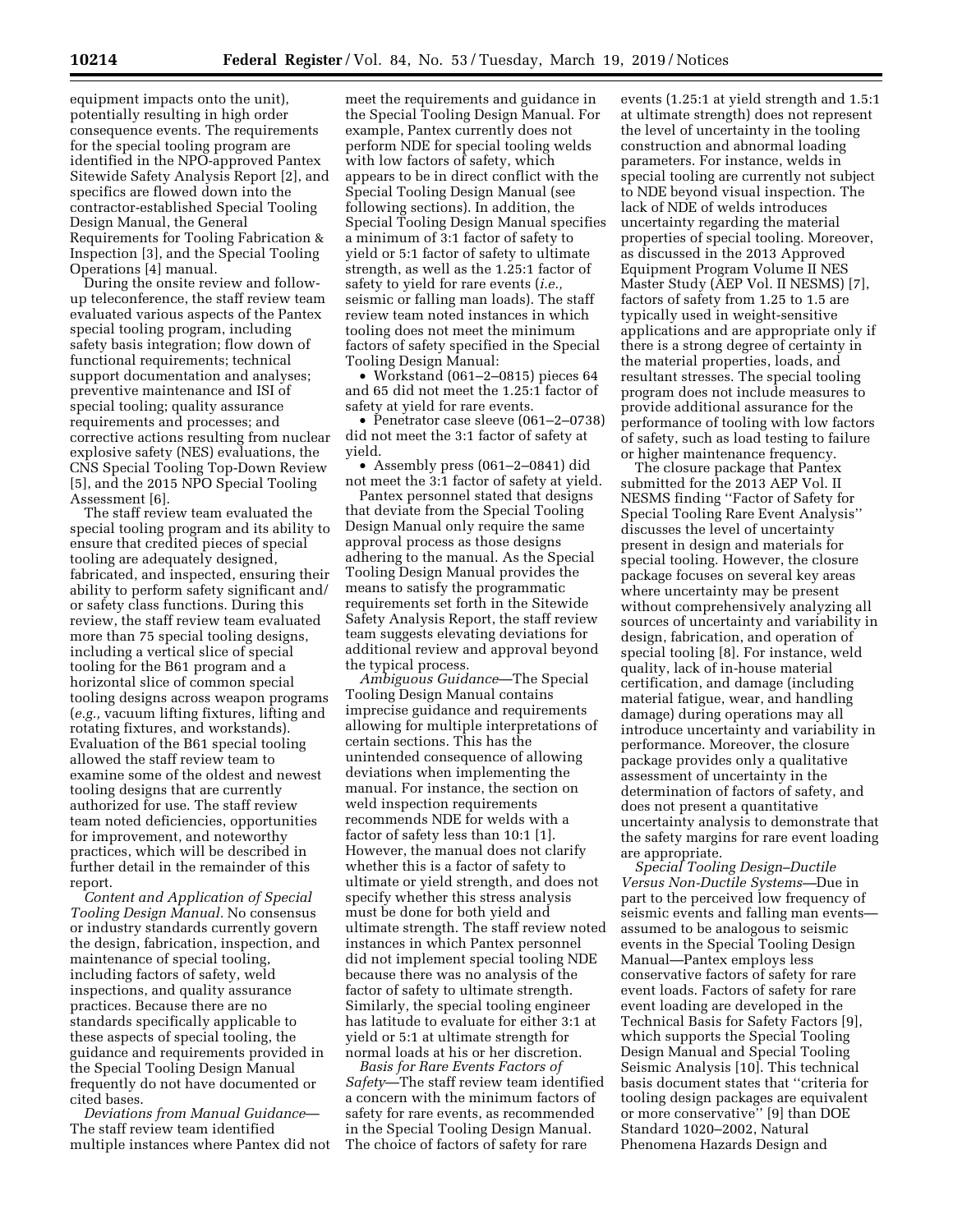Evaluation Criteria for Department of Energy Facilities [11]. Part of this justification specifically focuses on not crediting the ability to use energy absorption factors to reduce seismic loads for ductile structural systems similar to building structures.

While the justification for rare event load paths states that ductile systems will use the factor of safety of 1.25:1 to yield, and non-ductile systems will use a 1.5:1 factor of safety to ultimate strength, there is no guidance in the Special Tooling Design Manual for what is classified as ductile behavior or materials to avoid in the design of ductile systems. The manual also does not incorporate the principles of capacity-based design or overstrength of critical elements of a load path that consensus seismic standards use. Furthermore, the Special Tooling Materials Database [12] employed by special tooling engineers contains examples of permitted materials with little or no ductility, such as plastics and high-performance alloys (where yield and ultimate strength can be within a few percent of each other). Without guidance for determining when systems can be considered ductile, special tooling engineers determine independently which safety factor should be used as an acceptance criterion and which materials are suitable for tooling subject to rare event loads. This use of engineering judgement could lead to variability in selected factors of safety and potentially result in a non-conservative special tooling design.

*Special Tooling Design–Failure Probability—*The ultimate goal of seismic design methods that meet DOE Standard 1020 is to achieve a certain probabilistic performance for structures, systems, and components (SSC). An SSC designed for PC–3 design loads using this standard has an input ground motion with an annual probability of exceedance of  $4\times10^{-4}$  but is designed with enough margin to have an annual probability of failure of less than  $10^{-4}$ . In order to meet this performance, consensus standards such as American Society of Civil Engineers Standard 43– 05, Seismic Design Criteria for Structures, Systems, and Components in Nuclear Facilities [13], restrict certain types of materials, designs, or analysis techniques to ensure adequate ductility and quality. Lower performance SSCs, in turn, have smaller input forces and higher annual probabilities of failure, and are permitted to use less rigorous design methods and employ a wider variety of materials or structural types. The Special Tooling Design Manual, however, does not incorporate these

principles, relying entirely on its rare event loading factors of safety.

Neither the Special Tooling Design Manual nor the Special Tooling Seismic Analysis address how the  $10^{-4}$  annual probability of failure expected of PC–3 SSCs is ensured through their selection of safety factors. DOE Standard 1020 ensures this performance through the use of consensus standards built around estimates of SSCs' statistical margin to failure. Because special tooling is a class of custom-made design features, there is not the same statistical basis for their beyond design basis performance like other SSCs that DOE Standard 1020 was meant to address. Typically for seismic design, the approach to non-standard designs or structures is to *not* credit ductility and use the most conservative design factors to bound the uncertainty in a structure's beyond design basis performance, or to use overstrength factors to ensure the controlling failure modes are well-understood, ductile failures [14].

During the 2013 AEP Vol. II NESMS, a NES Study Group evaluated Pantex's special tooling program and noted this issue in a statistical analysis of performance for special tooling under rare-event loads. As described in section 3.3.2 of the Master Study report, the NES Study Group highlighted that probabilistic margin requires understanding not just the deterministic safety factors of the special tooling, but the hazard curves that determine the probability of exceedance for various intensities of ground motion [7]. In order to have sufficient design margin, the overstrength of special tooling (defined in this case by its factor of safety) has to be combined with the probability of both design basis and beyond design basis ground motions, as well as uncertainties in these two values. The NES Study Group also observed that factors of safety this low are normally associated with designs with high degrees of certainty in not just design and fabrication, but operating environment, rather than abnormal conditions such as a falling man or seismic event.

Pantex developed a white paper justifying its rare event loading approach that was formalized into the submitted closure package for the 2013 AEP Vol. II NESMS finding ''Factor of Safety for Special Tooling Rare Event Analysis,'' and documented within the Special Tooling Design Manual [8]. The closure package qualitatively states that the conservative design practices, low probability of earthquakes, known material properties and operational environment for tooling, and the maintenance of special tooling create a

conservative framework for use of these safety factors. In addition, this closure package states that ''loads and resultant stresses are known with a high degree of certainty'' [8] citing the Special Tooling Seismic Analysis. However, this document provides only a high-level discussion and does not cite a probabilistic goal for tooling performance, relying instead on the tooling program as a whole to provide sufficient performance. The high degree of certainty in the demands to which tools are evaluated does not translate to low variability of potential seismic demands. There is no quantitative basis that the safety factors and other aspects of the special tooling program provide seismic margins comparable to equivalent safety SSCs.

Weld Quality and NDE of Welds. The Special Tooling Design Manual requires NDE of welds for the fabrication or modification of tooling in high-stress applications with factors of safety less than 10:1. Pantex personnel do not implement NDE beyond visual inspections done by a qualified weld inspector. However, per the Metals Handbook Volume 10, Failure Analysis and Prevention [15], while visual inspection can identify visible features such as cracks, weld mismatch, and bead convexity or concavity, the following subsurface features would not be identified through visual inspection, but may be identified through additional NDE: Underbead crack, gas porosity, inclusions (slags, oxides, or tungsten impurities), incomplete fusion, and inadequate penetration. These subsurface features can result in a weld with lower strength or ductility. During the review, the staff review team identified three concerns:

• *Weld Performance*—As discussed previously and shown in Table 1 of Appendix A, the Special Tooling Design Manual specifies a minimum factor of safety to yield strength of 1.25:1 and a factor of safety to ultimate strength of 1.5:1 for rare event loadings, such as seismic and falling man loads. Special tooling engineers do not consider any reduction of weld performance due to poor weld quality through either joint efficiency factors (per American Society of Mechanical Engineers (ASME) Boiler and Pressure Vessel Code Section VIII [16] and American Petroleum Institute Standard 653 [17]) or more conservative safety factors (such as phi-factors used for American Institute of Steel Constructors (AISC) 360–10, Specification for Structural Steel Buildings [18]). Due to the low minimum factors of safety allowed by the Special Tooling Design Manual for rare event scenarios, a reduction in weld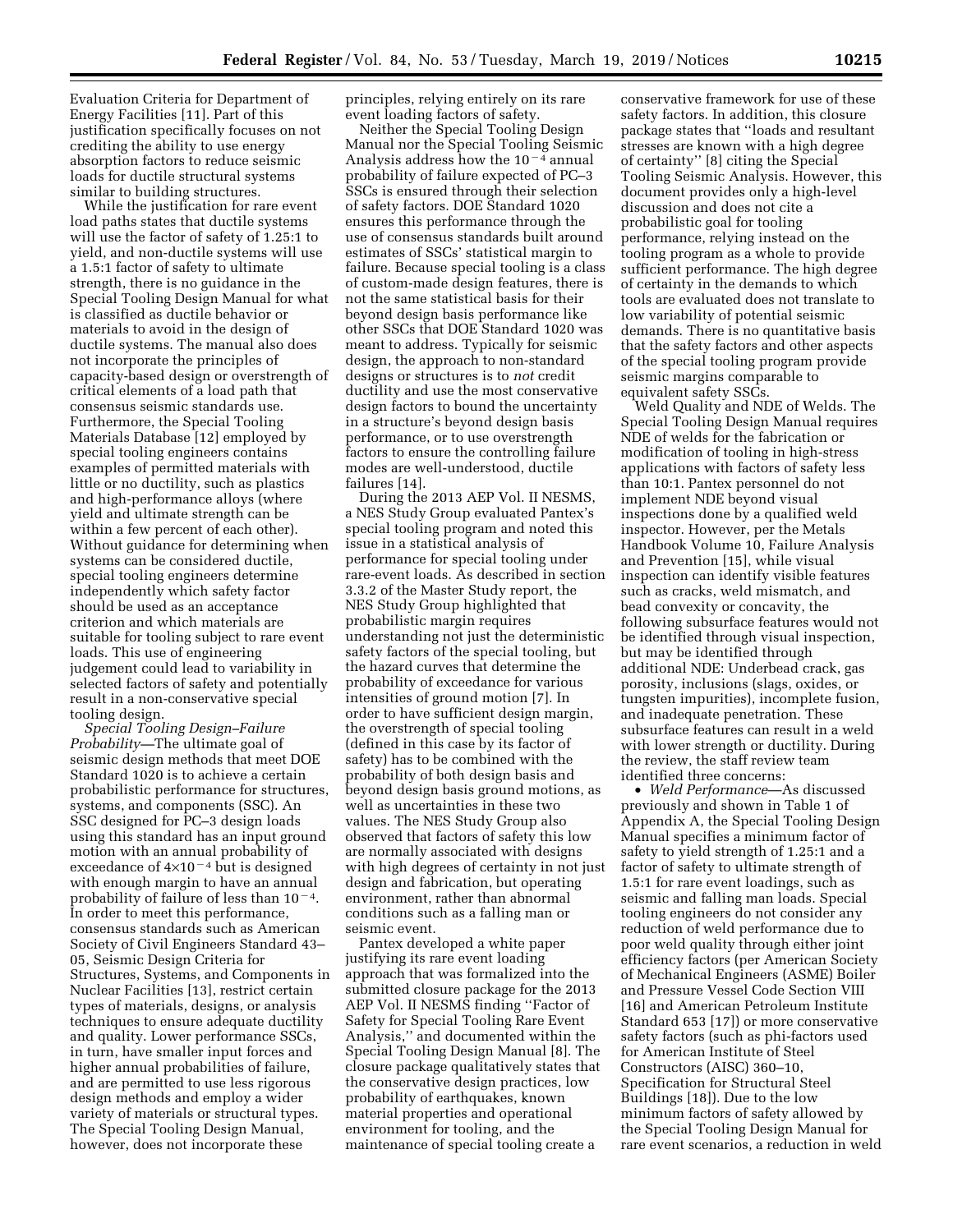performance may challenge the special tooling's ability to perform its credited safety function. For example, ASME Boiler and Pressure Vessel Code Section VIII assumes a joint efficiency factor of 0.7 for a double welded butt joint without radiography or equivalent NDE. Applying the 0.7 joint efficiency factor to tooling designed to the minimum 1.25:1 factor of safety to yield strength (for rare event loading) results in a factor of safety of 0.875:1. Thus the tooling would be expected to yield during rare event loading.

• *Plastic Deformation*—There are instances where special tooling is anticipated to deform plastically in the course of meeting its design function during abnormal events (*i.e.*, a deflection limit for dynamic load), rather than meeting more conservative factors of safety specified in the Special Tooling Design Manual. In cases of plastically deforming structures, higher weld quality and performance are necessary to ensure the structure performs as expected, as exemplified by demand-critical welds defined in AISC 341–10, Seismic Provisions for Structural Steel Buildings [14]. However, Pantex personnel do not perform NDE of welds subject to plastic deformation, such as the W76 swing arm (000–2–0831). Upon a dynamic impact, the W76 swing arm is credited to deform no more than a certain distance vertically, such that the unit underneath will not be impacted. Without NDE verification of weld integrity, Pantex cannot ensure that such special tooling will meet its safety critical design function.

• *Vendor Quality Issues*—Pantex personnel provided the staff review team with vendor performance reports for past and present special tooling vendors [19]. The staff review team noted that several of these reports included instances of receipt refusal of procured tooling due to weld quality issues. Pantex personnel identified these quality issues during receipt quality control visual inspections. The staff review team noted that due to the nature of weld quality issues (*e.g.*, weld penetration depth, heat-affected areas, pores, cracks, inclusions), visually identified weld quality issues could indicate the presence of additional weld quality concerns that cannot be identified through visual inspection alone, and may go undetected.

As part of the submitted closure package for the 2013 AEP Vol. II NESMS finding ''Preventative Maintenance,'' Pantex personnel included additional information in the Special Tooling Design Manual detailing different types of NDE [20]. While this information

includes the advantages and limitations of different techniques, it does not specify any NDE requirements, and thus does not address the concerns noted above.

Pedigree of Special Tooling Preventive Maintenance and ISIs. The staff review team noted three methods that Pantex used to ensure that special tooling—credited design features in the safety basis—can continue to meet its safety functions throughout its time in service: (1) As-built designs (*e.g.*, inherently conductive special tooling fabricated out of stainless steel), (2) production technician inspections for damage prior to use, and (3) special tooling preventive maintenance and ISIs.

Based on observed preventive maintenance activities and subsequent discussions, the special tooling preventive maintenance and ISI programs lack the rigor expected for maintenance on and inspection of equipment with safety class and/or safety significant functions. For instance, in contrast to other safetyrelated SSCs, preventive maintenance and ISIs on special tooling are not performed per detailed written procedures. As a specific example of maintenance performed with sufficient rigor, during review of the maintenance and cognizant system engineering programs at Pantex in December 2017, the Board's staff observed preventive maintenance of ESD flooring—a design feature—in two nuclear explosive facilities. Workers conducted the preventive maintenance according to a detailed, written procedure (*i.e.*, Technical Procedure TP–MN–06291, ESD Flooring Resistance Measurements, Annual, Plant [21]) and with an appropriate level-of-use (*e.g.*, readerworker practices). In contrast, the staff review team observed that for special tooling maintenance, Pantex relies heavily on worker knowledge and the skill of the craft to meet specifications that the special tooling engineer provides in the supporting data sheets. This practice could compromise the reproducibility of test results and prevent reliable testing of important features, given the potential variability in results.

Performance Criteria Assurance. The performance criteria for meeting the functional requirements for safety class and/or safety significant special tooling are absent from the safety basis and reside in supporting documents (*i.e.*, design requirements documents, supporting data sheets, and analyses). Although the requirements for the special tooling program are governed by the NPO-approved Sitewide Safety

Analysis Report, the performance criteria for program-specific special tooling are neither within Pantex safety basis documentation nor reviewed and approved by NPO. DOE Standard 3009– 1994, Change Notice 3, Preparation Guide for U.S. Department of Energy Nonreactor Nuclear Facility Documented Safety Analyses, delineates expectations that the safety basis chapter on SSCs include ''[i]dentification of the performance criteria necessary to provide reasonable assurance that the functional requirements will be met'' [22]. The lack of NPO approval of the specific performance criteria conflicts with DOE

Standard 3009–1994 expectations. Special Tooling Loading Conditions. During its review, the staff review team noted the following deficiencies regarding special tooling loading conditions:

*W76 Swing Arm*—Pantex relies on the test results of a single (prototype) W76 swing arm [23] to validate that it will perform its safety basis function under analyzed loads. The staff review team identified several concerns with this testing, including the following:

• The test assessed whether the swing arm would perform its safety function in the case of dynamic loading (*i.e.*, the special tooling would vertically deflect less than a certain distance during an impact scenario). However, Pantex performed only a single test, and Pantex personnel informed the staff review team that it was not performed with a high quality pedigree, such as in accordance with the quality assurance requirements of ASME NQA–1, Quality Assurance Requirements for Nuclear Facility Applications [24]. When coupled with the weld quality concerns and weld manufacturing variances noted above, it is unclear to the staff review team how Pantex can ensure that all swing arm copies will be able to perform their safety functions during an impact scenario (*i.e.*, they will not deflect beyond the specified limit and potentially impact the unit).

• The staff review team identified an additional falling man scenario with the W76 swing arm that Pantex had not previously analyzed. As this impact scenario applies a load on a longer lever arm, there exists the possibility for a larger deflection of the swing arm than previously postulated, which would potentially defeat its safety function. Pantex personnel stated that they do not consider the scenario to be credible. However, the staff review team contends that during transient movements of the swing arm, production technicians have a direct pathway to apply load on the longer lever arm.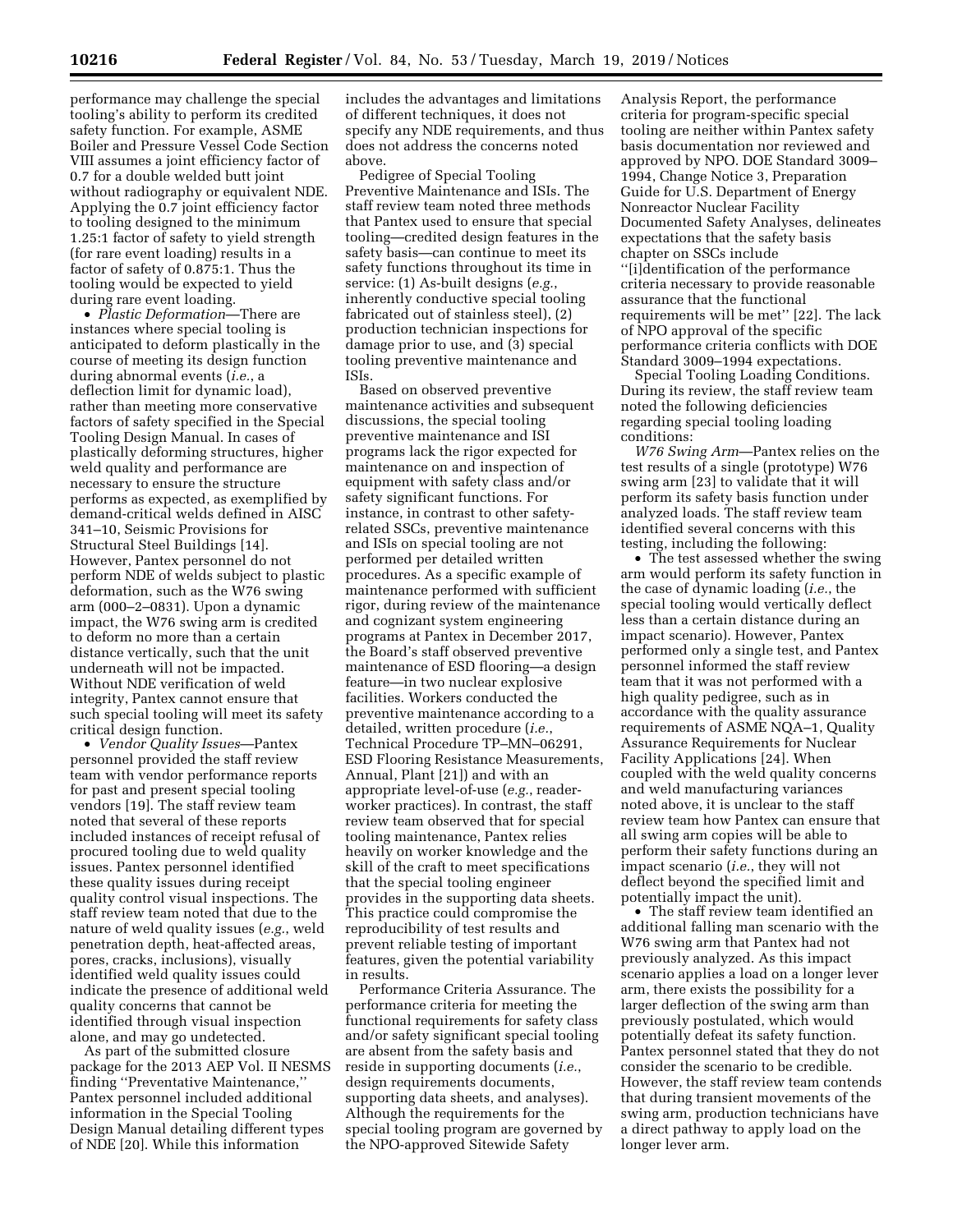*Falling Man Rare Event Loading*—The staff review team noted nonconservative assumptions regarding placement and distribution of falling man rare event loading. Per the reviewed analyses, special tooling engineers typically apply the falling man loading to the center of gravity of the components supported by special tooling. This usually results in a symmetric distribution of loads. The staff review team questioned the appropriateness of this approach, postulating that it may be more conservative and bounding to assume an uneven distribution of loads, such as primarily loading one beam of a twobeam system rather than applying equal loading across both beams.

Specifically, for the B61 program, the staff review team identified nonconservative assumptions with the placement and distribution of falling man rare event loads involving a configuration between the support beam (061–2–0730) and support and alignment fixture (061–2–0860). In this configuration, the staff review team noted that falling man horizontal loads could impart a torsional load component to the support beam that Pantex had not analyzed. While this may be a robust piece of special tooling with respect to vertical loading, Pantex did not evaluate the factor of safety for torsional load. As justification, special tooling engineers noted that the angles from which production technicians can approach this configuration preclude this torsional loading. However, nuclear explosive operating procedures do not restrict approach angles to protect this assumption, and subsequent staff review team observations of B61 nuclear explosive operations revealed that a falling production technician *could*  approach at the angles of concern and could impact this configuration to generate out-of-plane loadings not currently evaluated.

*Loss of Special Tooling Design Function during Impacts—*Functional requirements for special tooling include factors of safety based on static loading conditions. However, as observed during falling man studies performed at Virginia Polytechnic Institute and State University [25], special tooling, such as tooling employing a banjo plate configuration, had considerable elastic deformation during certain dynamic impact scenarios. Pantex does not typically consider how deformations under loading could render the special tooling incapable of performing its safety function throughout the loading cycle (*e.g.*, a holding fixture deforming under impact and allowing a held component to be dropped).

Opportunities for Improvement. The staff review team identified several opportunities for improvement in the special tooling program.

• *Periodic Reevaluation of Analyses—*The staff review team noted that there currently is no requirement or guidance to Pantex personnel that requires the periodic reevaluation of special tooling engineering analyses. Such a program would allow opportunities for Pantex to self-identify incomplete or deficient conclusions, bolster the analysis methodology to include modern methods (*e.g.*, finite element analysis software), and provide additional assurance in the conclusions of the special tooling analysis.

• *NES Study Concerns—*NNSA does not currently have near-term plans to redesign or upgrade B61, W76, and W87 special tooling to address outstanding NES Study concerns, including reducing the size of gas cylinder carts to eliminate/minimize hazards and discontinuing an electrical tester cart (*i.e.*, for the PT3746) that is susceptible to toppling. NES Study Groups have identified aspects of special tooling associated with these weapon programs that do not meet the intent of Seamless Safety for the 21st Century, including the W76 program's continued use of a swing arm and the absence of an engineered control for potentially cracked high explosive and unnecessary unit lifts on the W87 program. Furthermore, the staff review team noted that when a NES Study Group identifies potential deficiencies in the special tooling design or implementation on one weapon program (*e.g.*, elimination of a similar swing arm on the W78 program by introduction of a transfer cart), NNSA and the Pantex contractor do not consistently address the deficiency on other applicable weapon programs.

• *Validation Testing—*The staff review team identified that Pantex only performs limited testing of special tooling to validate engineering calculations. For example, the first destructive test of a piece of special tooling (*i.e.*, the B61 support beam) was conducted in July 2017. This destructive test was used to confirm the conclusions of the associated engineering analysis. In case of special tooling with factors of safety lower than required by the Special Tooling Design Manual, additional testing would be valuable to eliminate uncertainty regarding whether the tooling will perform its design function.

• *Safety Catches—*The staff review team evaluated the use of W76 vacuum lifting fixtures and the 2015 issue in which cracks were identified in vacuum lifting fixture safety catches (see Figure 1). The safety catches are a secondary feature to prevent a drop of high explosive charges should vacuum fail on the lifting fixture. The staff review team is concerned that actions taken todate may not prevent recurrence of cracking of safety catches. Pantex continues to rely on production technicians to identify cracking during routine prior-to-use inspections. The staff review team believes that application of an ISI or introduction of a specific step within the nuclear explosive operating procedure to check for safety catch damage prior to use would bolster the reliability of this check. Alternatively, the safety catches could be redesigned, substituting a material with a lower likelihood of cracking (*e.g.*, appropriately coated metal).

Figure 1. Cracked Safety Catches in the W76 Aft Disassembly Fixture, 076– 2–0382 [26].

• *Special Tooling Acceptance Process—*As discussed onsite, in one instance, Pantex delivered an incorrectly fabricated W88 lifting and rotating fixture (088–2–0377) to production for use, and technicians subsequently installed it in the facility and began operations. On this specific piece of special tooling, a component used to mate the tooling to the stand was out-of-tolerance. The component is designed with a slight bend; however, the bend angle was out-of-tolerance by approximately 10 degrees, preventing the component from interfacing properly with other special tooling during the operation. The bend angle is neither part of the receipt inspection for subcontracted tooling (as a recordable feature), nor part of the quality assurance inspections required before the tooling is released for production use. A NES Change Evaluation was ultimately required to authorize the use of a temporary procedure to remove the special tooling and continue operations. In light of this occurrence and other instances of special tooling used without all necessary reviews and approvals [27], the staff review team encourages improvements to the special tooling acceptance process.

Noteworthy Practices and Updates. The staff review team identified a number of noteworthy practices that Pantex has implemented that contribute to the improvement of the overall safety posture of special tooling program. In addition, the staff review team noted several ongoing initiatives.

*Noteworthy Practices—*The staff review team noted several practices that contribute to the safety posture of the special tooling program.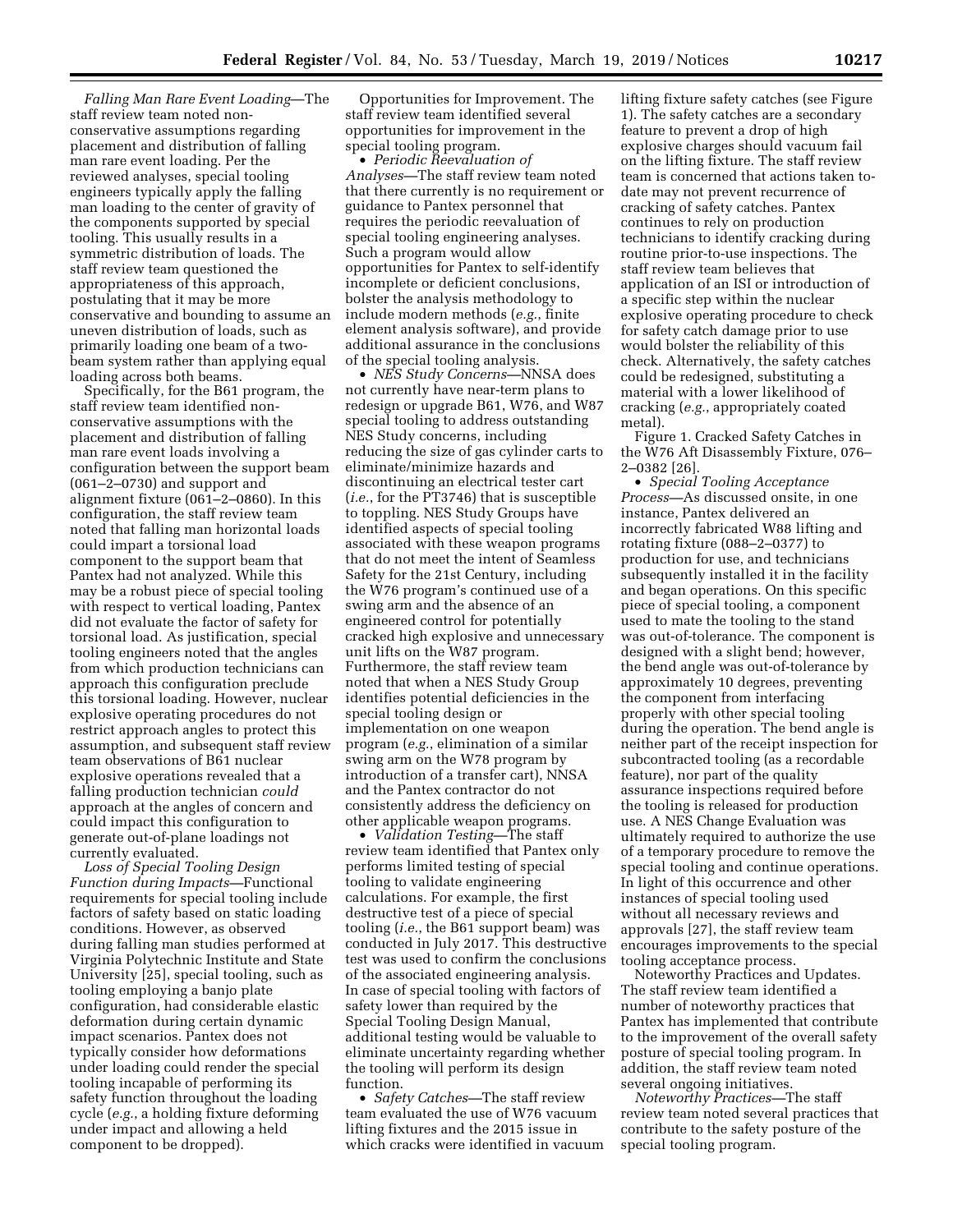• Sharing Lessons Learned. Pantex has established methods for sharing lessons learned among special tooling engineers (*e.g.,* use of ''Design Tips'' documentation). The staff review team specifically noted an example with the B61 presray plate (061–2–0761). Given incidents with this special tooling (*e.g.,*  loss of air pressure due to intrusion of foreign material through the supply air), Pantex took appropriate actions to apply in-line air filters to all special tooling requiring air pressure to perform its required functions.

• Quality Assurance Consensus Standard Implementation. As part of its 2016 approval of the combined Y–12 and Pantex Quality Assurance Program Description [28], NPO required Pantex to apply the quality assurance requirements of NQA–1 to the special tooling program [24, 29]. Historically, special tooling quality assurance has been governed by the NNSA Weapon Quality Policy (*i.e.,* NAP–24), which establishes specific weapon and weapon-related product-focused quality requirements for designing, producing, and surveilling weapon products.

As part of its extent of condition review, Pantex identified a large number (between 5,000 and 10,000) of special tooling designs that will require additional evidence to meet the commercial grade dedication requirements of NQA–1. Pantex is conducting a pilot study on six pieces of special tooling in order to inform NPO of the potential cost and timeframe for complete implementation of NQA–1 for special tooling. The tooling selected for the pilot study includes an assembly cart (000–2–1230), W76 lifting & rotating fixture (076–2–0365), assembly stand (000–2–0832), and a B83 vacuum fixture (083–2–0460).

• Supplier Quality Control Improvements. The staff review team identified some noteworthy practices by Pantex Supplier Quality. First, Pantex uses a risk-informed process to determine whether a given supplier requires additional Pantex oversight to

ensure that the special tooling received from the supplier meets Pantex quality requirements. The staff review team notes that these risk-based surveillances occur in addition to the triennial Pantex re-evaluation. Second, Pantex has developed a Supplier Quality Handbook for Special Tooling Suppliers [30] that will help inform special tooling suppliers of many of the pitfalls encountered by Supplier Quality. Third, Pantex has demonstrated its willingness to remove suppliers who are routinely at risk from the Qualified and Approved Suppliers List until the supplier demonstrates compliance with Pantex Supplier Quality requirements.

*Ongoing Initiatives*—Pantex plans to make improvements to the Special Tooling Design Manual, as well as special tooling engineering analyses, including the following:

• Clarification of Design Manual. Pantex has revised the Special Tooling Design Manual to include clarifications and additional language to provide guidance on factors-of-safety requirements for special tooling and the use of backup features with frictionbased special tooling. However, Pantex has not provided sufficient additional guidance for factors of safety for press assemblies. Pantex has clarified that either the factor of safety of 3:1 at yield or 5:1 at ultimate strength can be used in analysis, but does not provide guidance on the appropriateness of one value or the other.

• Guidance for Deviations from Design Manual. Pantex has updated the Special Tooling Design Manual to provide additional guidance regarding the approval process for special tooling designs that deviate from manual requirements. However, the approval process for deviations from the design manual does not require elevation beyond the normal approval chain.

• Engineering Mentors. Pantex has updated the Special Tooling Design Manual to implement a mentor system, in which senior special tooling engineers will be tasked with providing clarification and improvements to the design manual.

• Updates to Special Tooling Analyses. Pantex is updating several special tooling engineering analyses that were discussed during the staff review team's onsite review (*e.g.,* the W76 swing arm (000–2–0831), B83 belly band (083–2–0476), W87 primary lifting fixture (087–2–0400), and B61 penetrator case sleeve (061–2–0738) analyses).

Specifically for the W76 swing arm, the staff review team questioned whether the single dynamic loading test would bound the impact of a falling man scenario, as was indicated in the W76 Hazard Analysis Report [31]. Pantex personnel have updated the tooling analysis to defend its safety basis assumption that dynamic testing bounds the falling man scenario. Pantex personnel have updated their swing arm calculation to demonstrate that forces from the test exceed the current falling man load.

### **Appendix A**

#### **Special Tooling Safety Factors**

The Special Tooling Design Manual presents factors of safety for custom special tooling within the anticipated load paths. These values do not apply to off-the-shelf components, such as casters or pressurized tubing. Nonpressurized off-the-shelf components are held to a factor of safety of 1:1 to working load or 5:1 to vendor-stated failure load. Pressurized off-the-shelf components are held to a factor of safety of 1:1 to working load or 4:1 to vendorstated burst pressure. In addition, the Special Tooling Design Manual includes minimum factors of safety for several other types of special tooling, such as systems relying on vacuum or acting to restrain compressed air hoses; however, these are not discussed further in this report.

The factors of safety most relevant to this report are stated below:

#### TABLE A–1—FACTOR OF SAFETY REQUIREMENTS FOR CUSTOM SPECIAL TOOLING COMPONENTS [1]

| Design case                                                                                                                                                                | To yield<br>strenath |    | To ultimate<br>strength |
|----------------------------------------------------------------------------------------------------------------------------------------------------------------------------|----------------------|----|-------------------------|
| Minimum allowable design factors of safety for normal loading (e.g., weight of components,<br>anticipated pressures) <sup>17</sup>                                         | 3:1                  | or | 5:1                     |
| Minimum allowable design factors of safety for rare events (falling man and seismic)<br>Minimum factor of safety that does not require non-destructive evaluation of welds | 1.25:1<br>N/A        | or | 1.5:1<br>10:118         |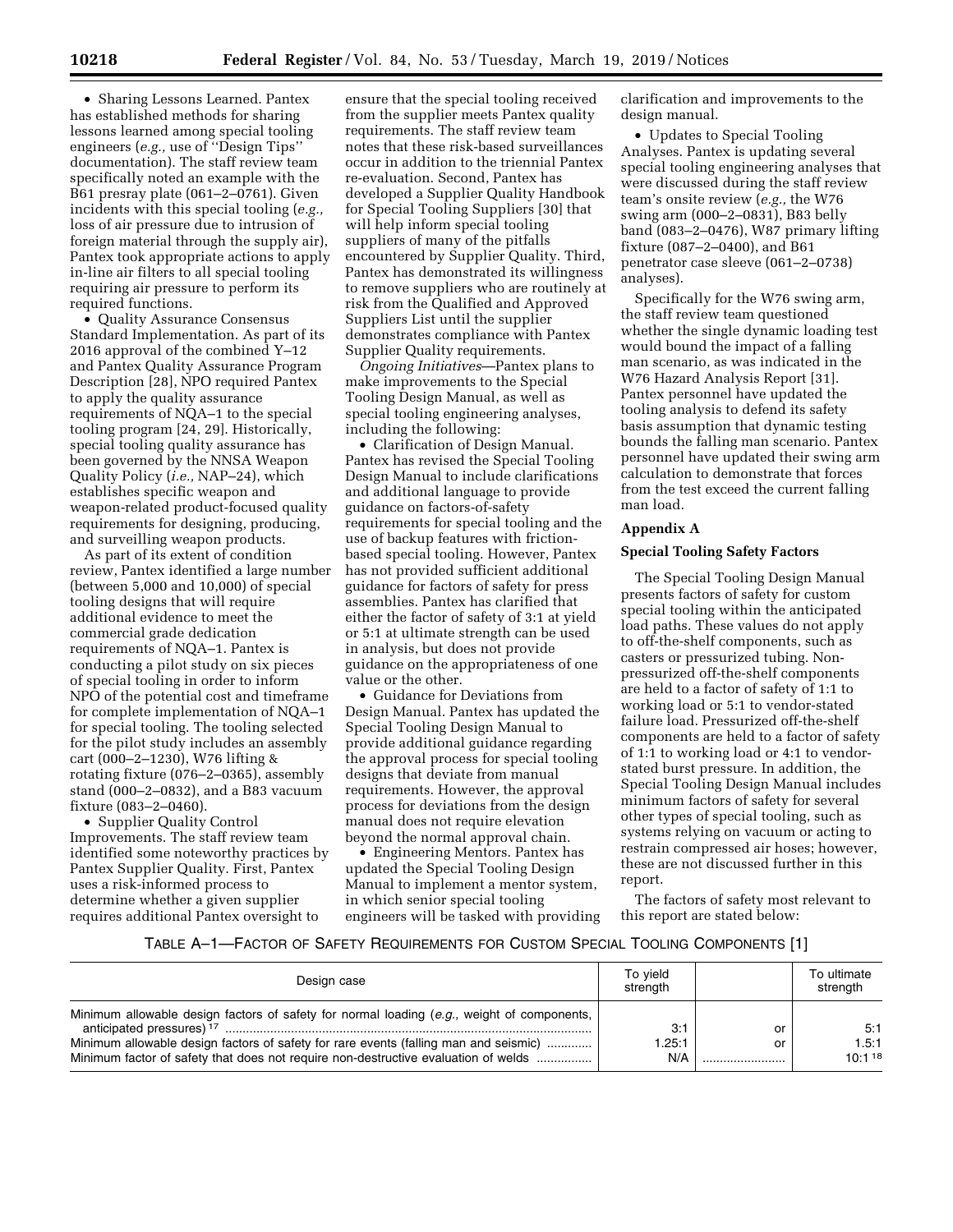Of note, special tooling does not require redundancy of load path elements in design [1]. As noted in the report, based on analyses reviewed by the staff review team, special tooling engineers typically apply the loading to the center of gravity of the components supported by special tooling. This usually results in a symmetric distribution of loads.

#### **References**

- [1] Consolidated Nuclear Security, LLC, Tooling & Machine Design, Special Tooling Design Manual, MNL–293130, Issue 8, January 18, 2016.
- [2] Consolidated Nuclear Security, LLC, Sitewide Safety Analysis Report (U), AB–SAR–314353, Revisions 263 and 277.
- [3] B.L. Ames, Consolidated Nuclear Security, LLC, Special Tooling & Tester Design, General Requirements for Tooling Fabrication & Inspection, Issue 14, May 15, 2014.
- [4] Pantex Production Tooling Department, Special Tooling Operations, MNL– 352164, Issue 11.
- [5] Consolidated Nuclear Security, LLC, Special Tooling Top-Down System Review System Improvement Project (SIP), Revision 2, January 21, 2015.
- [6] National Nuclear Security Administration Production Office, Assessment Results for the Independent Assessment of the Special Tooling Program, December 22, 2015.
- [7] Department of Energy Nuclear Explosive Safety Study Group, Nuclear Explosive Safety Master Study of the Approved Equipment Program at the Pantex Plant, Volume II—Special Tooling (U), May 31, 2013.
- [8] Consolidated Nuclear Security, LLC, Closure Package, Finding 3.3.1: Factor of Safety for Special Tooling Rare Event Analysis, From the Nuclear Explosive Safety Master Study of the Approved Equipment Program at the Pantex Plant Volume II Special Tooling, April 6, 2018.
- [9] Pantex Engineering Analysis, Technical Basis for Safety Factors, ANL–13802, Issue 1, August 15, 2005.
- [10] Pantex Tooling & Machine Design, Seismic Analysis, ANL–13468, Issue 1, March 26, 2004.
- [11] Department of Energy Standard 1020, Natural Phenomena Hazards Design and Evaluation Criteria for Department of Energy Facilities, January 2002.
- [12] Pantex Tooling & Machine Design, Materials Database, November 3, 2016. [13] American Society of Civil Engineers
- 

(ASCE) 43–05, Seismic Design Criteria for Structures, Systems, and Components in Nuclear Facilities, 2005.

- [14] American Institute of Steel Constructors (AISC) 341–10, Seismic Provisions for Structural Steel Buildings, June 22, 2010.
- [15] ASM Committee on Failure Analysis of Weldments, ''Failure of Weldments.'' Metals Handbook Volume 10, Failure Analysis and Prevention, Ed 8, 1975, p. 333.
- [16] American Society of Mechanical Engineers Boiler and Pressure Vessel Code Section VIII, Rules for Construction of Pressure Vessels, 2017.
- [17] American Petroleum Institute Standard 653, Tank Inspection, Repair, Alteration, and Reconstruction, Edition 5, November 2014.
- [18] American Institute of Steel Constructors (AISC) 360–10, Specification for Structural Steel Buildings, June 22, 2010.
- [19] Consolidated Nuclear Security, LLC, Vendor Performance Report for Date Range 7/10/2016 to 7/10/2017, July 11, 2017.
- [20] Consolidated Nuclear Security, LLC, Closure Package, Finding 3.4.1: Preventive Maintenance, From the Nuclear Explosive Safety Master Study of the Approved Equipment Program at the Pantex Plant Volume II Special Tooling, April 9, 2018.
- [21] Pantex Technical Procedure, ESD Flooring Resistance Measurements, Annual, Plant, TP–MN–06291, Issue 10, October 20, 2015.
- [22] Department of Energy Standard 3009– 1994, Preparation Guide for U.S. Department of Energy Nonreactor Nuclear Facility Documented Safety Analyses, Change Notice 3, March 2006.
- [23] Pantex Engineering Analysis, Swing Arm, ANL–000–2–831, Issue 5, April 3, 2009.
- [24] American Society of Mechanical Engineers, NQA–1, Quality Assurance Requirements for Nuclear Facility Applications, March 14, 2008.
- [25] A.R. Kemper, S.M. Beeman, and D. Albert, Evaluation of the Falling Man Scenario Part III: Crash Test Dummy Forward Fall Experiments, Virginia Tech—Wake Forest University Center for Injury Biomechanics, May 31, 2015.
- [26] Pantex Tooling & Machine Design, Engineering Evaluation 15–EE–0010, Issue 001, May 5, 2015.
- [27] ''Unanalyzed Special Tooling approved for Production Use,'' Department of Energy Occurrence Reporting and Processing System, NA-NPO-CNS-PANTEX–2017–0087, November 30, 2017.
- [28] Consolidated Nuclear Security, LLC, Quality Assurance Program Description, June 21, 2016.
- [29] L.R. Bauer, Consolidated Nuclear Security, LLC, Response to NPO Comments on Quality Assurance Program Description, May 9, 2017.
- [30] Consolidated Nuclear Security, LLC, Supplier Quality Handbook for Special Tooling Suppliers, Issue 1.
- [31] Consolidated Nuclear Security, LLC, W76 Hazard Analysis Report (U), RPT–

HAR–255023, Revisions 67 and 70.

### **Correspondence With the Secretary of Energy**

December 27, 2018

The Honorable Bruce Hamilton

Chairman Defense Nuclear Facilities Safety Board 625 Indiana Avenue NW, Suite 700 Washington, DC 20004

Dear Chairman Hamilton:

The Department of Energy (Department) received the Defense Nuclear Facilities Safety Board (DNFSB or Board) Draft Recommendation 2018-1, Uncontrolled Hazard Scenarios and JO CFR 830 Implementation at the Pantex Plant, on November 29, 2018. In accordance with 42 U.S.C. § 2286d(a)(2), the Department requests a 30-day extension to provide comments. Lisa E. Gordon-Hagerty, the Department's Under Secretary for Nuclear Security, will provide the response to the DNFSB by January 28, 2019.

The Department is committed to addressing safety basis deficiencies at the Pantex Plant. As you may be awai·e, the Department has already taken action and continues to monitor closely the completion of actions to address identified concerns. As pait of its efforts, the Department has also taken into consideration information from the two DNFSB Staff Issue reports regarding these safety basis deficiencies. Since the Draft Recommendation presents a complex and extensive discussion of safety documents at Pantex, a 30-day extension is necessary to afford the Department sufficient time to assess the Draft Recommendation's findings, suppo1ting data, and analyses. If you have any questions, please contact Mr. Geoffrey Beausoleil, Manager of the National Nuclear Security Administration Production Office, at (806) 573-3148 or (865) 576- 0752.

Sincerely,

Rick Perry

December 28, 2018

The Honorable James Richard Perry

Secretary of Energy U.S. Department of Energy

1000 Independence Avenue, SW

Washington, DC 20585-1000

Dear Secretary Perry:

The Defense Nuclear Facilities Safety Board (Board) is in receipt of your December 27, 2018, letter requesting a 30-day extension to provide comments on the Board's Draft Recommendation 2018-1, Uncontrolled Hazard Scenarios and 10 CFR 830 Implementation at the Pantex Plant.

In accordance with 42 U.S.C. 2286d(a)(2), the Board is granting the extension for an additional 30 days.

 $^{17}\!$  Pantex personnel do not currently apply these minimum factor of safety requirements to special tooling that includes high-pressure press components; Pantex personnel plan to update the Special Tooling Design Manual to reflect slightly less conservative factor of safety requirements for this special tooling type.

<sup>18</sup>The current revision of the Special Tooling Design Manual does not state whether this factor of safety requirement is to yield strength or to ultimate strength; Pantex personnel indicated that it is intended to be to ultimate strength.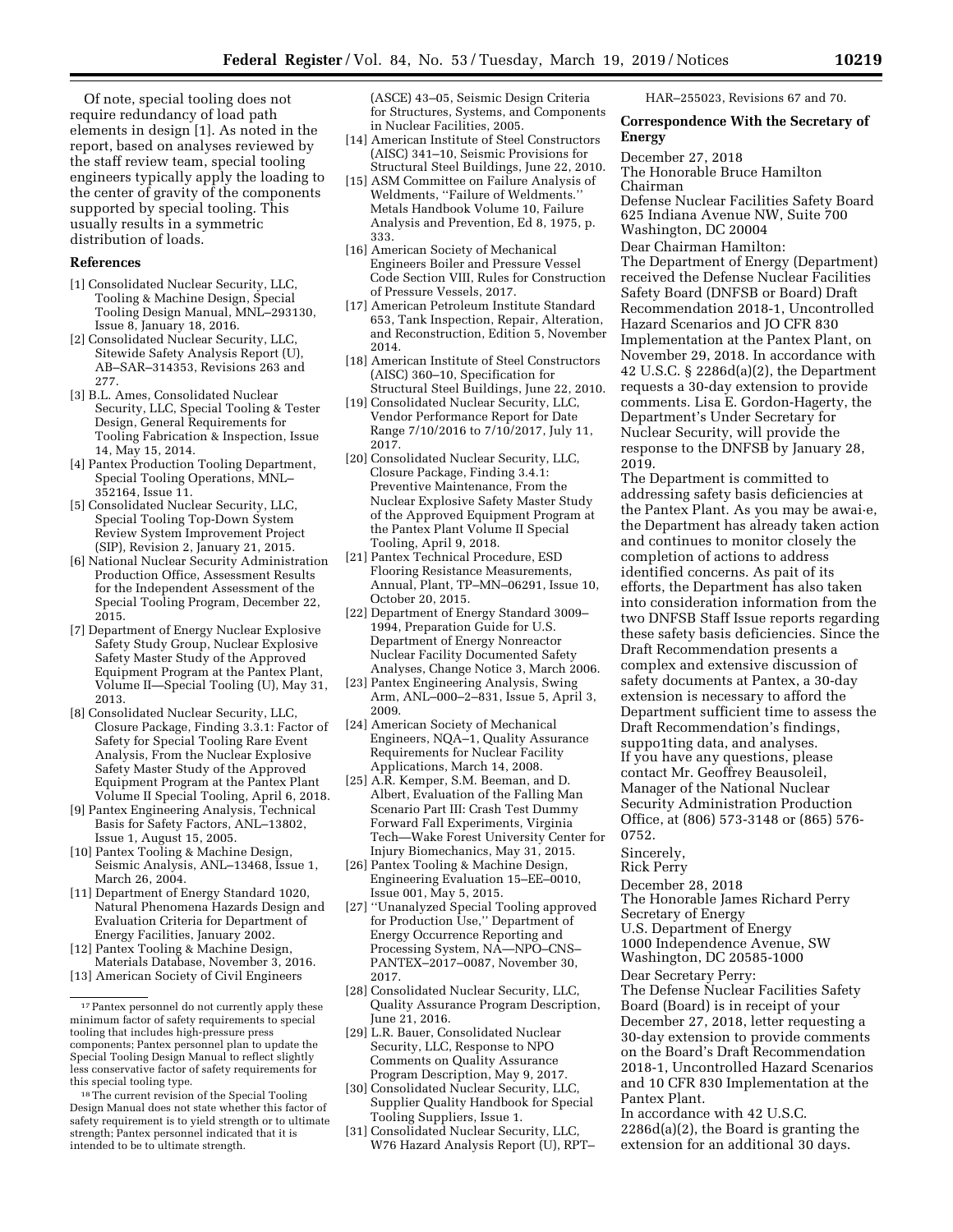Yours truly, Bruce Hamilton January 28, 2019 The Honorable Bruce Hamilton Chairman Defense Nuclear Facilities Safety Board 625 Indiana Avenue NW, Suite 700 Washington, DC 20004 Dear Chairman Hamilton: On behalf of the Secretary, thank you for the opportunity to review Defense Nuclear Facilities Safety Board (Board) Draft Recommendation 2018-1, Uncontrolled Hazard Scenarios and 10 CFR 830 Implementation at the Pan/ex Plan/. We appreciate the Board's perspective and look forward to continued positive interactions with you and your staff on this important matter. The Department of Energy's National Nuclear Security Administration (DOE/NNSA) agrees that continuing actions are needed to further improve the content, configuration management, and implementation of the safety basis for nuclear explosive operations at the Pantex Plant (Pantex). While there are opportunities for improvement, DOE/NNSA believes that the current safety controls implemented at Pantex provide adequate protection of public health and safety. DOE/NNSA acknowledges that legacy issues exist within the current Pantex documented safety analyses. The enclosed summary outlines a number of actions initiated by DOE/1\TNSA during the past year to scope and prioritize the identified and necessary improvements. We believe these actions address the primary concerns raised in the Board's Draft Recommendation.

Given the importance of these efforts, I have also requested DOE·s Office of Enterprise Assessments periodically assess the progress DOE/NNSA is making in this area. The first two assessments have been scheduled for the third and fourth quaiters of fiscal year 2019. In addition, DOE/NNSA would appreciate the opportunity to provide the Board with a detailed briefing on the improvement actions taken in 2018 and planned for 2019. If you have ai1y questions, please contact me or Mr. Geoffrey Beausoleil, Manager of the NNSA Production Office, at 865- 576-0752.

### Sincerely,

### Lisa E. Gordon-Hagerty

Enclosure - Comments on Draft DNFSB Recommendation 2018-1, Uncontrolled Hazard Scenarios and 10 CFR 830 Implementation at the Pantex Plant

### General Comments

Throughout last year, and more intensely during the second half of the year, the Department of Energy's National Nuclear Security Administration (DOE/NNSA and CNS (Pantex)) have taken numerous actions aimed at improving the quality, configuration management, and implementation of the Pantex Plant (Pantex) safety basis. Key actions during this period include the following:

• In September 2018, DOE/NNSA approved a Safety Basis Supplement (SBS) by CNS that fulfilled two primary objectives. First, the SBS provides a framework for analyzing and addressing legacy issues in the Pantex safety basis associated with scenarios previously determined not to require application of safety controls because they were evaluated to be ''sufficiently unlikely.'' Requirements have been established to assure ''sufficiently unlikely'' scenarios are identified and resolved. Second, the SBS included significant improvements in safety protocols through the identification of compensatory measures for preventing events that could result from "Falling Man" scenarios. As of December 20, 2018, CNS has implemented the new 'Falling Man' compensatory measures in all active nuclear explosive cells. Implementation of the new 'Falling Man' compensatory measures in active nuclear explosive bays is expected to be completed by February 28, 2019.

• In October 2018, DOE/NNSA initiated a project to identify options for ''redesigning'' the Pantex safety basis, with the goal of reducing the complexity of the safety basis documents, simplifying development and maintenance of the documents, and correspondingly improving implementation of the identified safety controls. Members of this project team include representatives from DOE/ NNSA, the production plants, the national laboratories, and the Nevada National Security Site. This initiative will take substantial effort to achieve, but is essential for ensuring the longterm success of the Pantex national security mission.

• In November 2018, DOE/NNSA approved a comprehensive Corrective Action Plan by CNS that includes numerous actions for improving the Pantex safety basis development process and addressing legacy weaknesses in the current documents. Execution of this plan will drive significant improvement in the overall quality of the Pantex safety basis within the next two years. To date, CNS has completed all actions on schedule.

Several elements of the DNFSB's Draft Recommendation arise from inconsistencies between long-standing Pantex practices and DOE guidance

documents. Examples include DNFSB concerns related to the structure of the Pantex Unreviewed Safety Question (USQ) procedure, the longevity of some Justifications for Continued Operations, and the frequency within which safety control implementation is re-verified. By definition, the referenced DOE Guides (*e.g.,* DOE Guide 423.1–lB, Implementation Guide for Use in Developing Technical Safety Requirements and DOE Guide 424.1–1B, Implementation Guide for Use in Addressing Unreviewed Safety Question Requirements) provide supplemental information that DOE/NNSA uses to encourage performance of operations and activities across the complex with a focus on best practices. Similarly, several of the concerns in the DNFSB's Draft Recommendation related to Special Tooling are understood to be suggestions to adopt industry best practices rather than reflecting deficiencies against DOE regulations or requirements. DOE/NNSA identified similar issues with the Special Tooling program as part of our oversight activities. DOE/NNSA will ensure the DNFSB suggestions are evaluated as it continues to develop additional improvement actions, but do not believe the issues result in challenging adequate protection of public health or safety.

Safety Controls Associated With Low-Probability/High-Consequent Events

The DNFSB raised concerns that some scenarios determined to be 'sufficiently unlikely' (*i.e.,* expected to occur between once-in-a-million and once-ina-billion years) in the applicable Pantex safety basis documents did not have clearly identified safety controls for preventing or mitigating the potentially high consequences (*e.g.,* worker fatality or public radiological exposure). The DOE/NNSA provides the following perspective regarding these concerns:

• As noted in the DNFSB's Draft Recommendation, questions associated with 'new information' related to potential accident scenarios are evaluated via the Pantex Problem Identification and Evaluation process. This process ensures that appropriate operational restrictions or compensatory measures are implemented while resolving any potential safety issues associated with the adequacy of safety controls. During the past year, DOE/ NNSA has verified this process has been effectively executed by CNS, and has driven improvements to the process as warranted.

• One of the concerns raised by the DNFSB, associated with the adequacy of safety controls for 'sufficiently unlikely' scenarios, was reliance on Key Elements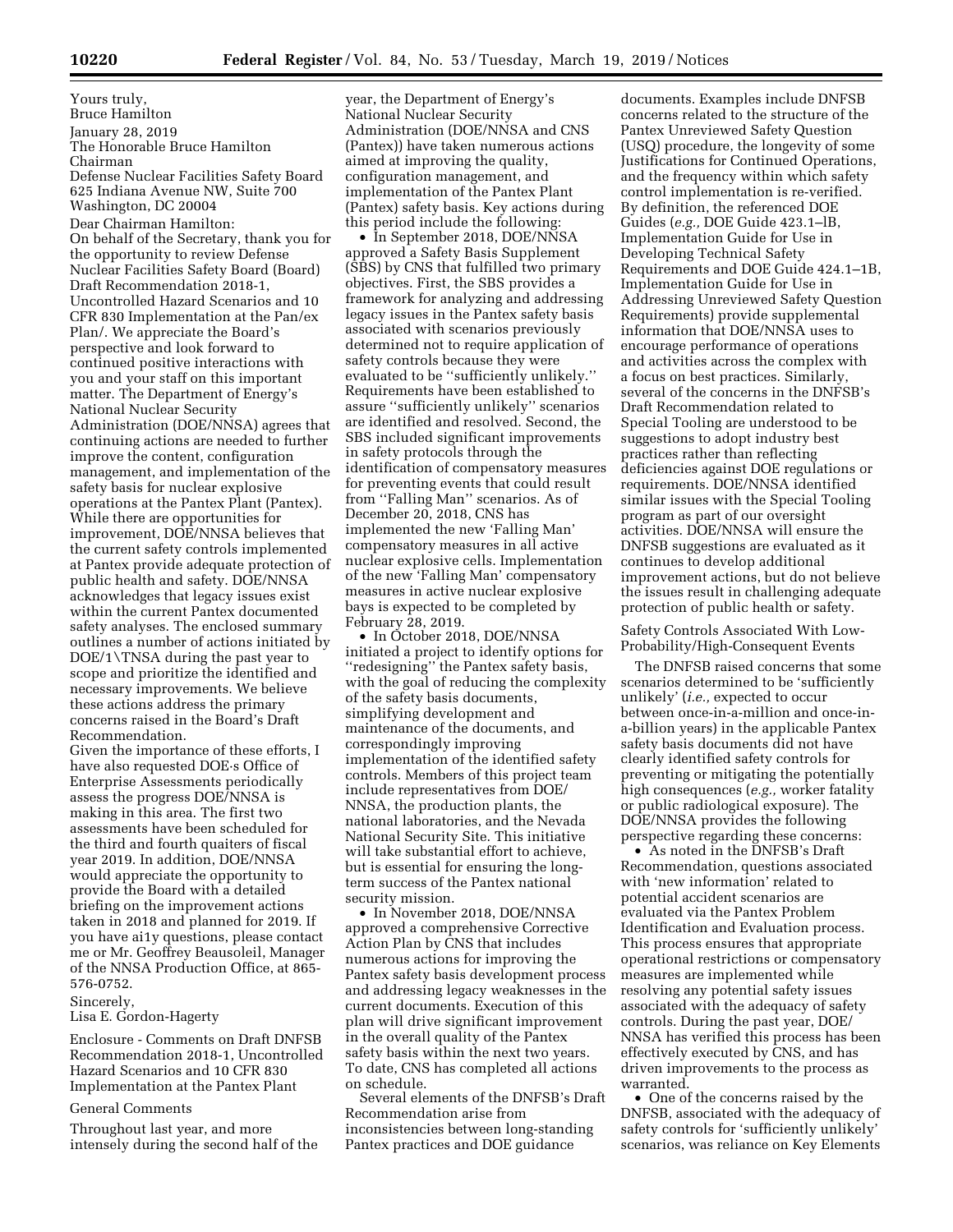of Safety Management Programs to prevent high-consequences during potential 'Falling Man' scenarios. In September 2018, the DOE/NNSA approved a Safety Basis Supplement that identified additional 'Falling Man' controls, which are structured, credited, and protected as Specific Administrative Controls (SACs) rather than programmatic Key Elements. As noted above, CNS implemented these 'Falling Man' SACs in all active nuclear explosive cells as of December 20, 2018, and will implement them in active nuclear explosive bays by February 28, 2019.

• Other than the control adequacy issues discussed above, the remaining control adequacy concerns generally relate to weaknesses in the safety basis documentation. The two most common examples are (a) controls that are already implemented in the field but are not specifically linked to and credited for scenarios in the safety basis that were dispositioned as 'sufficiently unlikely' and (b) scenarios that were inappropriately deemed as 'sufficiently unlikely' in the safety basis where in reality they are not credible (*e.g.,* the scenario would require deliberate or malicious procedural violations).

The aforementioned Safety Basis Supplement provides a framework for evaluating and categorizing these documentation-related issues. CNS developed a Corrective Action Plan that DOE/NNSA approved in November 2018 that includes commitments to perform extent-of-condition reviews of all Pantex Safety Basis Documents by the end of 2019, with the objective of identifying and correcting all instances of these documentation-related issues. To date, CNS has executed on schedule the actions captured in this Corrective Action Plan.

## Configuration Management of the Pantex Safety Basis

The DNFSB raised concerns related to the processes used to maintain configuration management of the Pantex safety basis. Specifically, the DNFSB expressed concern that: (a) Updates to Pantex safety basis documents are not always completed on an annual basis; (b) the Pantex USQ procedure allows discrepant-as-found conditions to be corrected without suspending impacted operations or making necessary notifications; and (c) some Justifications for Continued Operations (JCOs) are extended beyond a year. DOE/NNSA provides the following perspectives regarding these concerns:

• The DNFSB's concern related to the timeliness of updating safety basis documents appears to be based on data

collected during 2017. The vast majority of Pantex safety basis documents were updated on-time in 2018, the lone exception being the update associated with the Site-wide Safety Analysis Report. CNS is committed to updating this document by March 2019. The aforementioned Corrective Action Plan, approved by DOE/NNSA in November 2018, includes actions to revise the administrative procedures for developing and revising Pantex safety basis documents. These actions specifically identify improving configuration management of safety basis documents as an objective, which, when executed effectively, should preclude similar issues from occurring in the future.

• The DNFSB's Draft Recommendation states that ''the Pantex USQ procedures allow three days to correct discrepant-as-found conditions . . . without stopping operations, notifying the Department of Energy (DOE), or initiating the Pantex process for addressing a potential inadequacy of the safety analysis.'' While the Pantex USQ procedure does allow three days to correct a discrepant-as-found condition prior to declaring a Potential Inadequacy of the Safety Analysis (PISA), Pantex procedures require: (a) Suspending operations whenever a safety question is raised (*e.g.,* discovery of discrepant-as-found conditions); (b) making appropriate notifications to the DOE/NNSA Production Office (NPO); and (c) initiating the DOE-Approved Pantex USQ process. Therefore, we believe the proper safety control is in place.

• The DNFSB's Draft Recommendation includes a concern with the processes for handling JCOs and the extension of some for an extended period of time. The goal in the Pantex USQ procedure of addressing JCOs in less than a year is derived from guidance in DOE Guide 424.1–lB. The intent is to ensure JCOs and their compensatory measures are used to address temporary changes to the safety basis until permanent solutions can be identified and incorporated. While one year is a viable goal for limiting use of a JCO, it is not always practical to resolve issues in nuclear or nuclear explosive operations in that time frame. Many of the issues identified in JCOs involve complex operations or hazard scenarios where a permanent solution cannot be developed without extensive analysis or physical changes to facilities, systems, or equipment. Several JCO extensions were to allow additional time to develop permanent solutions, instead of incorporating compensatory measures into the safety

basis only to revise the documents again once the permanent solution was developed. Each extension was approved by the Safety Basis Approval Authority after NPO fully evaluated the JCO conditions and compensatory measures, and concluded operations could be continued safely with the JCO compensatory measures.

#### Special Tooling Program

The DNFSB expressed concerns that deficiencies exist within the Pantex Special Tooling Program. Examples of the identified deficiencies include: (a) Inconsistencies between Pantex tooling procedures and site practices; (b) additional Non-Destructive Evaluation techniques being used to inspect welds on tooling; (c) reliance on worker knowledge and skill-of-the-craft during tooling inspection, maintenance, and testing activities; (d) tool-specific performance criteria not being listed in the Pantex safety basis; and (e) weaknesses in analysis and testing for mechanical impact scenarios involving tooling. DOE/NNSA provides the following perspectives regarding these concerns:

• Subsequent to the DNFSB's September 2017 review, tooling-specific deviations from Pantex procedures were reviewed and confirmed that continued use of the subject tools meets applicable requirements. Additional corrective actions have been taken to prevent recurrence of the inconsistencies.

• Subsequent to the DNFSB's September 2017 review, CNS engaged an outside expert to review the Pantex welding program, who concluded that Pantex processes meet expectations. That is, welds are performed and inspected by qualified welders in accordance with applicable industry standards.

• Pantex tools are maintained and tested by trained and qualified journeymen mechanics in accordance with programmatic and tool-specific requirements.

#### Conclusion

DOE/NNSA appreciates the perspective provided by the DNFSB. DOE/NNSA has thoroughly reviewed the DNFSB input provided in the Draft Recommendation 2018–1, Uncontrolled Hazard Scenarios and 10 CFR 830 Implementation at the Pantex Plant, and looks forward to continued positive interactions with the DNFSB on this and other matters. DOE/NNSA is eager to discuss the Corrective Action Plan in place at Pantex with the Board so that the DNFSB can see the many actions underway to address areas known to need improvement.